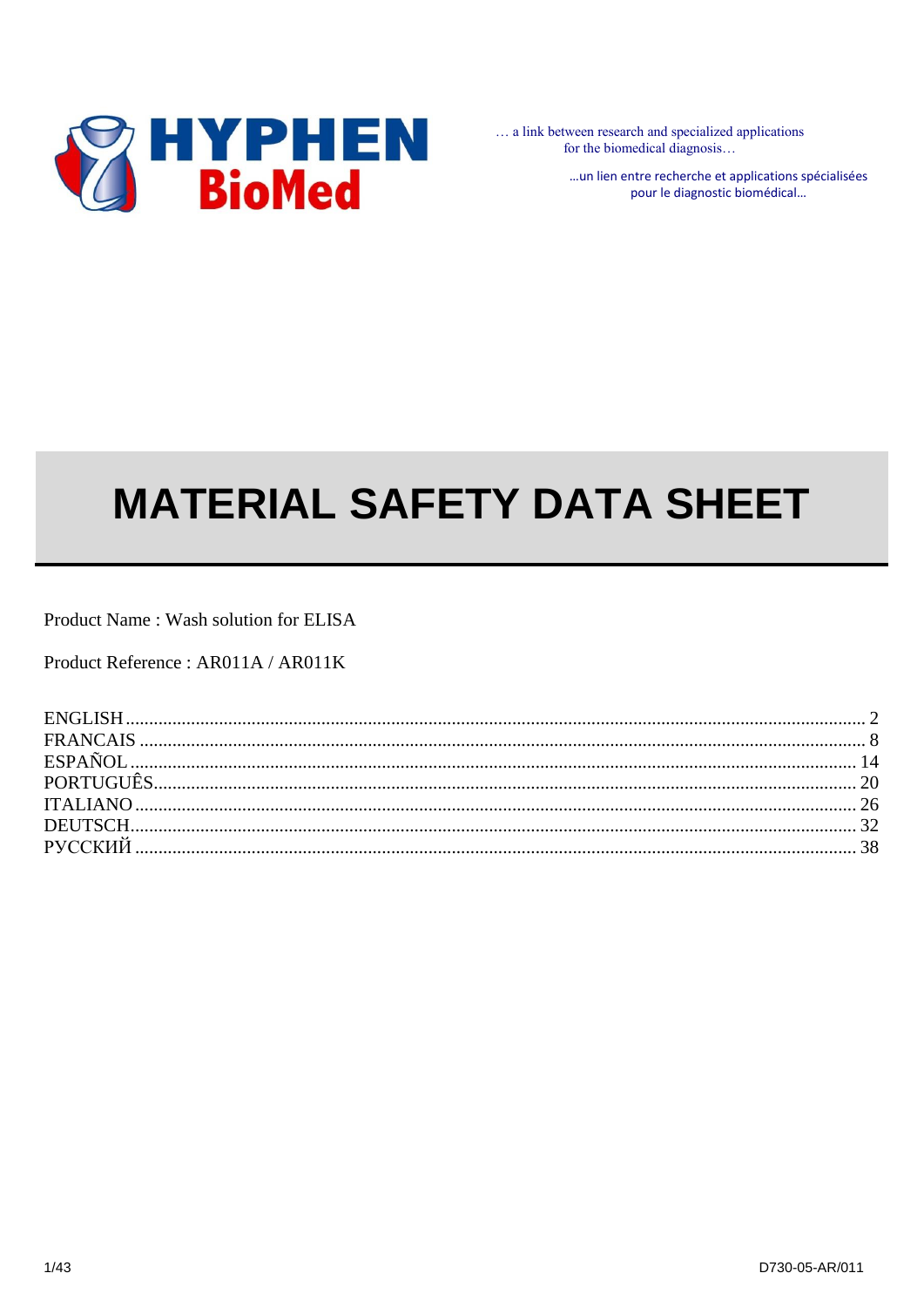

# **MATERIAL SAFETY DATA SHEET**

# <span id="page-1-0"></span>**ENGLISH**

# SECTION 1: PRODUCT & COMPANY IDENTIFICATION

# **1.1 Product identifier**

| <b>Name</b>                    | <b>Product number</b>  |
|--------------------------------|------------------------|
| <b>Wash solution for ELISA</b> | <b>AR011A / AR011K</b> |

# **1.2 Relevant identified uses of the substance or mixture and uses advised against**

For in vitro use only

# **1.3 Details of the manufacturer and supplier of the safety data sheet**

#### HYPHEN BioMed

|                   | 155 rue d'Eragny<br>95000 Neuville sur Oise (France) |
|-------------------|------------------------------------------------------|
| Phone:            | 33.1.34.40.65.10                                     |
| Fax:              | 33.1.34.48.72.36                                     |
| $E$ moil addraga: | $infa\otimes h$ into $\otimes$                       |

E-mail address: [info@hyphen-biomed.com](mailto:info@hyphen-biomed.com)

# **1.4 Emergency telephone number**

Phone: 33.1.34.40.65.10 (during normal business hours only)

```
France<br>Phone:
```
33.1.45.42.59.59 (Poisons Information Service in France)

**Other countries** 

Contact local authorities

# SECTION 2: HAZARDS IDENTIFICATION

# **2.1 Classification of the substance or mixture**

**Classification information**

| Hazard class / category        | <b>Hazard statements</b> |
|--------------------------------|--------------------------|
| Skin sensitisation, Category 1 | H <sub>317</sub>         |

# **2.2 Label elements**

| <b>Hazard pictograms</b> | <b>Signal Words</b> | <b>Hazard statements</b>                    |
|--------------------------|---------------------|---------------------------------------------|
|                          | Warning             | H317 : May cause an allergic skin reaction. |

| <b>Precautionary statements</b>                                                        |
|----------------------------------------------------------------------------------------|
| P261: Avoid breathing dust/fume/gas/mist/vapours/spray.                                |
| P272 : Contaminated work clothing should not be allowed out of the workplace.          |
| P280 : Wear protective gloves/protective clothing/eye protection/face protection.      |
| P302 + P352 : IF ON SKIN: Wash with plenty of soap and water.                          |
| P333 + P313 : If skin irritation or rash occurs: Get medical advice/attention.         |
| P363 : Wash contaminated clothing before reuse.                                        |
| P501 : Dispose of contents/container in consultation with your regional waste disposer |

# **2.3 Other hazards**

None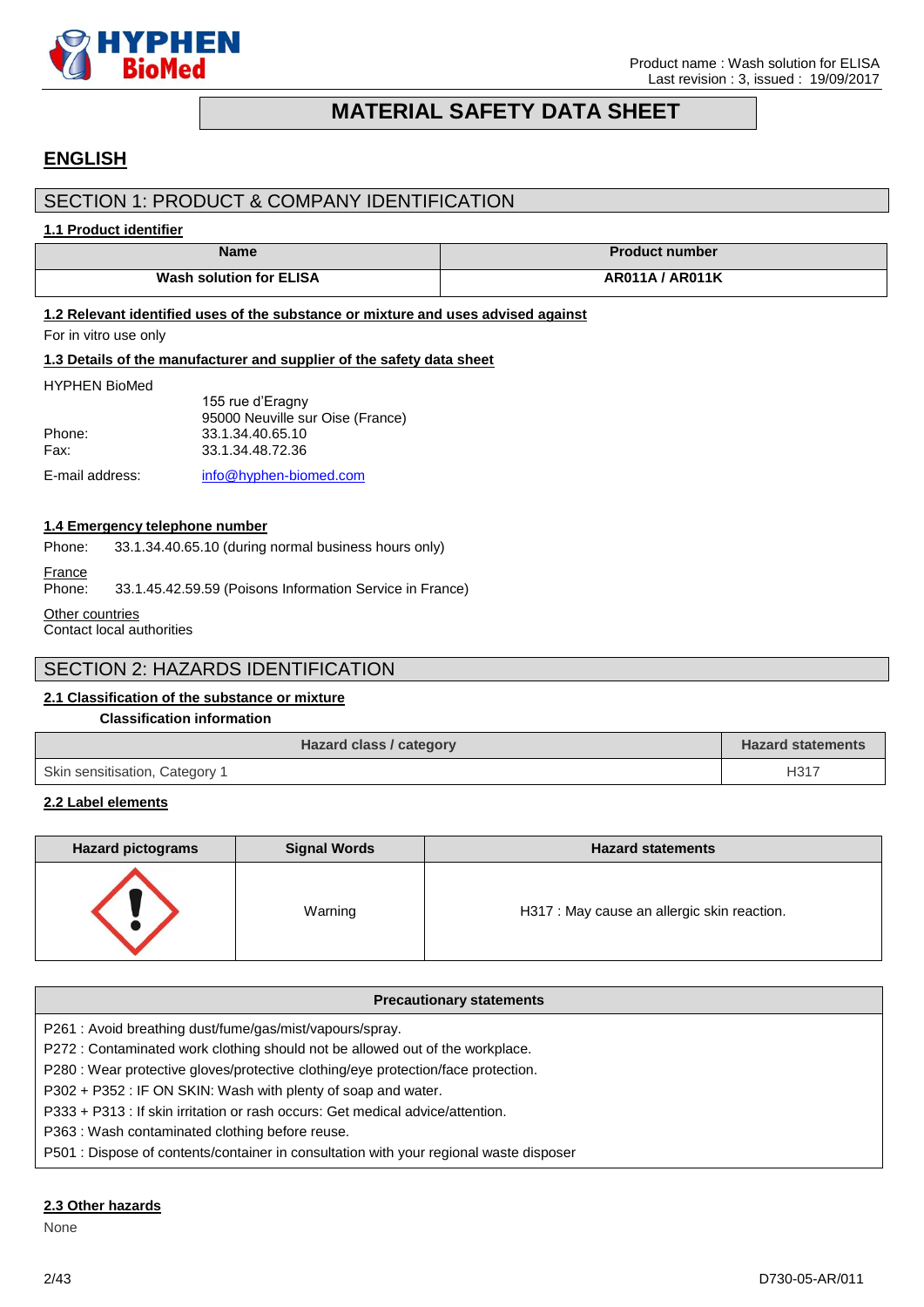

# SECTION 3: COMPOSITION / INFORMATION ON INGREDIENTS

# **3.1 Substances**

Not applicable the product is not a substance.

# **3.2 Mixtures**

# **Hazardous ingredients**

| Name of the constituents                                                                     | CAS/EG/REACH | <b>Classification of the substance</b><br>according to 1272/2008 (CLP) | <b>Concentration</b> |
|----------------------------------------------------------------------------------------------|--------------|------------------------------------------------------------------------|----------------------|
| Mixture of 5-Chloro-2-methyl-4-isothiazolin-3-one<br>and 2-Methyl-2H -isothiazol-3-one (3:1) | 55965-84-9   | H302, H314, H317, H332, H400, H410                                     | $< 0.06\%$           |

### **3.3 Other information**

Do not inject or ingest.

# SECTION 4: FIRST AID MEASURES

# **4.1 Description of first aid measures**

### **General information**

If symptoms develop or when in doubt, seek medical attention (show this safety data sheet). Never give anything by mouth to an unconscious person. Do not leave victim unattended.

# **After inhalation**

IF INHALED: Remove victim to fresh air. Keep warm and at rest. If irritation occurs, seek medical attention.

# **After skin contact**

SKIN CONTACT: Wash off immediately with plenty of soap and water. Take off immediately all contaminated clothing. Wash contaminated clothing before reuse. If skin reaction occurs, seek medical attention.

### **After eye contact**

EYE CONTACT: Rinse immediately with plenty of water for at least 15 minutes holding the eyelids open. If possible. remove contact lenses. Continue to rinse. Seek medical attention preferably an ophthalmologist.

#### **After ingestion**

INGESTION: get immediately medical attention. Do not induce vomiting. Never give anything by mouth to an unconscious person.

### **4.2 Most important symptoms and effects, both acute and delayed**

No data available.

### **4.3 Indication of any immediate medical attention and special treatment needed**

No data available.

# SECTION 5: FIREFIGHTING MEASURES

### **5.1 Extinguishing media**

### **Suitable extinguishing media**

Product itself is non-combustible; adapt fire extinguishing measures to surrounding areas

**Unsuitable extinguishing media**

Water spray

### **5.2 Special hazard arising from the substance or mixture**

In the event of fire, the following can be released: Carbon dioxide  $(CO<sub>2</sub>)$ ; Carbon monoxide  $(CO)$ 

# **5.3 Advice for firefighters**

In the event of a fire: Wear protective equipment. Self-contained breathing apparatus.

Do not allow extinguishing water to enter sewerage or any water course. Do not breathe fire/explosion fumes.

# SECTION 6: ACCIDENTAL RELEASE MEASURES

# **6.1 Personal protections, protective equipment and emergency procedures**

Refer to protective measures listed in section 7 and 8. Avoid contact with skin, eyes and clothing

Avoid dust formation. Do not breathe gas/mist/vapours.

# **6.2 Environmental precautions**

Prevent further spillage if safe. Do not allow product to enter drains or any water course. Avoid release to the environment.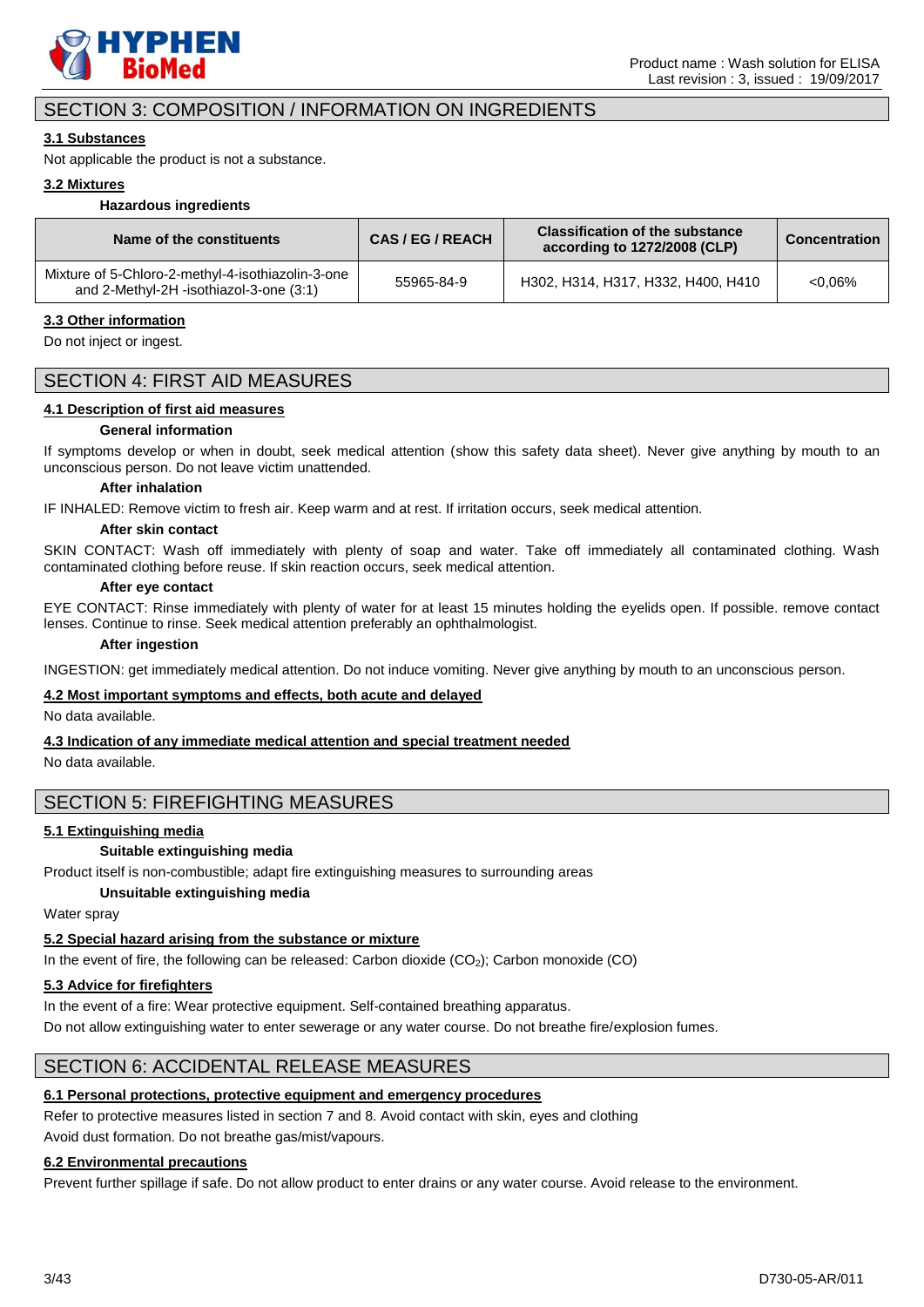

# **6.3 Methods and material for containment and cleaning up**

Do not place spilled material back in the original container. Collect spilled material with absorbent material. Clean contaminated surfaces and devices in compliance with all applicable legal requirements and regulations. Transfer to suitable, closed and labelled containers for storage/disposal.

# SECTION 7: HANDLING AND STORAGE

# **7.1 Precautions for safe handing**

# **Advice on safe handing**

For safe product handling, select and apply appropriate prevention and control measures that will reduce to a minimum the intrinsic risk hazard. Design and operate processes, insofar as the state of technology permits, in such a way that dangerous substances may not be released / contact with the skin can be ruled out.

### **General protective and hygiene measures**

Do not eat, drink or smoke during work time. Keep away from food, drink and animal feeding stuffs. Wash hands and skin before breaks and after work. Do not inhale vapours. Avoid contact whit eyes and skin. Remove soiled or soaked clothing immediately.

### **Advice on protection against fire and explosion**

No special measures necessary.

# **7.2 Conditions for safe storage, including any incompatibilities**

### **Technical measures and storage conditions**

Keep container tightly closed in a cool, well-ventilated place.

**Incompatible materials**

No data available.

### **Recommended storage temperature**

Value : 2- 8°C

### **Requirements for storage rooms and vessels**

Containers which are opened must be carefully closed and kept upright to prevent leakage.

### **7.3 Specific end uses**

Apart from the uses mentioned in section 1.2 no other specific uses are stipulated.

# SECTION 8: EXPOSURE CONTROLS, PERSONAL PROTECTION

### **8.1 Control parameters**

**Occupational exposure limit values** 

### No data available.

**Biological limit values**

No data available

# **8.2 Exposure controls**

### **Appropriate engineering controls**

Technical measures and appropriate working operations should be given priority over the use of personal protective equipment. Any measure taken shall comply with good hygiene practice.

# **Personal protective equipment**

During product handling, wear appropriate protective clothing in compliance with the applicable rules.

### **Respiratory protection**

Give preference to operation under a dust extractor. Use type N95 (US) or type P1 (EN 143) dust masks. Use respirators and components tested and approved under appropriate government standards such as NIOSH (US) or CEN (EU).

#### **Hand/skin protection**

During handling, wear appropriate protective gloves. Prior to use, check in any case suitability of protective glove for the specific workplace conditions. Use proper glove removal technique (without touching glove's outer surface) to avoid skin contact with this product. Dispose of contaminated gloves after use in accordance with applicable laws and good laboratory practices. Wash and dry hands.

Protective gloves must be tested and approved under EN374 standard.

Replace protective gloves immediately when they become worn and damaged.

### **Eye / face protection**

Use equipment for eye and face protection tested and approved under appropriate government standards such as NIOSH (US) or EN 166(EU).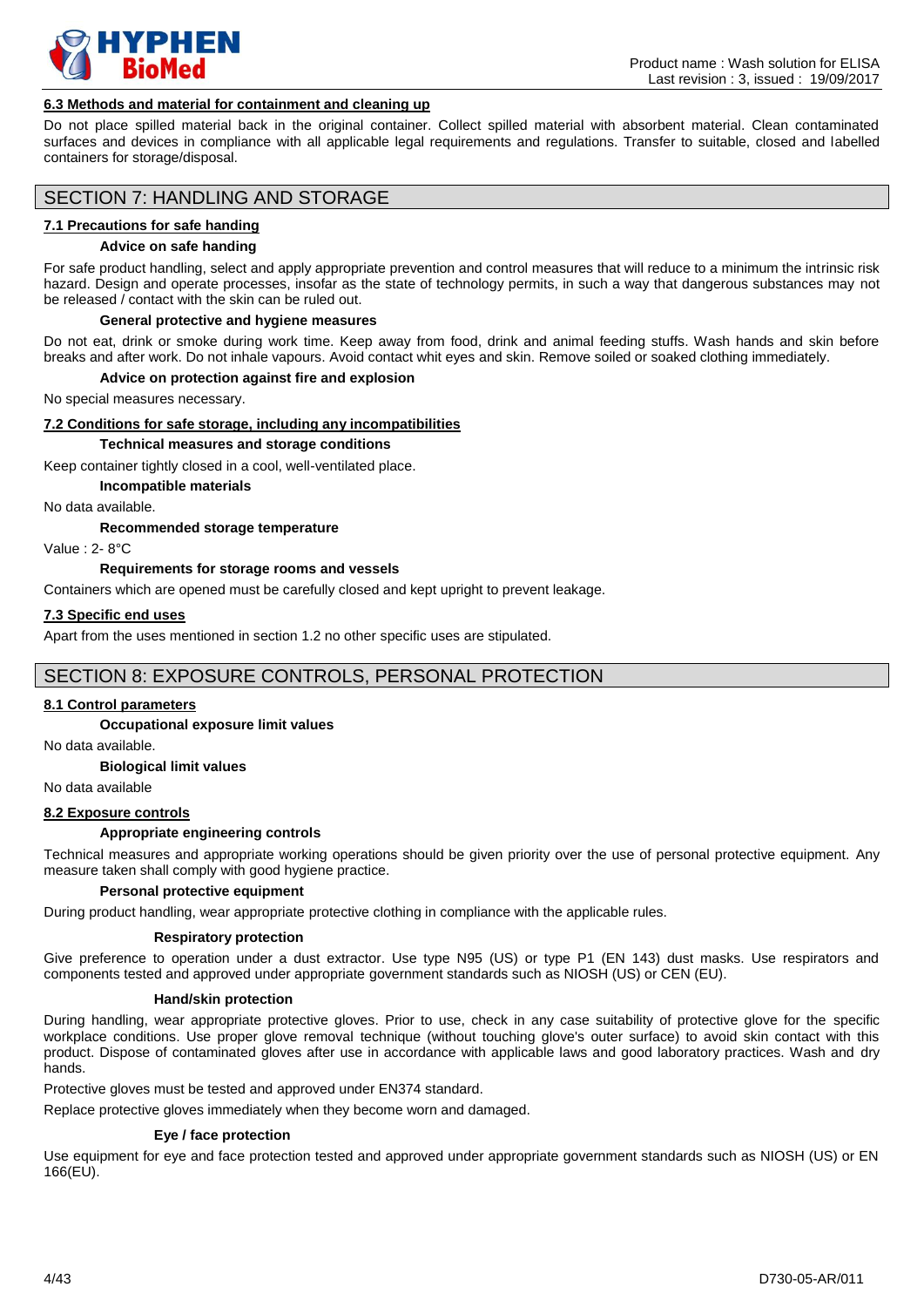

### **Body protection**

The type of protective equipment must be selected according to the concentration and amount of the dangerous substance at the specific workplace.

# **Other**

No data available

# **Environmental exposure controls**

Prevent further spillage/release of material if safe. Do not allow product to enter drains or any water course. Avoid release to the environment.

# SECTION 9: PHYSICAL AND CHEMICAL PROPERTIES

# **9.1 Information on basic physical and chemical properties**

| <b>Property</b>                               |           |
|-----------------------------------------------|-----------|
| Appearance                                    | Liquid    |
| Color                                         | Colorless |
| Odour                                         | <b>ND</b> |
| pH value                                      | <b>ND</b> |
| <b>Boiling point</b>                          | <b>ND</b> |
| <b>Melting point</b>                          | <b>ND</b> |
| <b>Decomposition point</b>                    | <b>ND</b> |
| <b>Flash point</b>                            | <b>ND</b> |
| <b>Auto-ignition temperature</b>              | <b>ND</b> |
| <b>Oxidising properties</b>                   | <b>ND</b> |
| <b>Explosive properties</b>                   | <b>ND</b> |
| <b>Flammability</b>                           | <b>ND</b> |
| Lower flammability or explosive limits        | <b>ND</b> |
| <b>Upper flammability or explosive limits</b> | <b>ND</b> |
| Vapour pressure                               | <b>ND</b> |
| <b>Vapour density</b>                         | <b>ND</b> |
| <b>Evaporation rate</b>                       | <b>ND</b> |
| <b>Relative density</b>                       | <b>ND</b> |
| Solubility in water                           | <b>ND</b> |
| <b>Solubility</b>                             | <b>ND</b> |
| Partition coefficient: n-octano/water         | <b>ND</b> |
| <b>Viscosity</b>                              | <b>ND</b> |
| <b>Other information</b>                      | <b>ND</b> |

# ND : No data available.

### **9.2 Other information**

No data available

# SECTION 10: STABILITY AND REACTIVITY

# **10.1 Reactivity**

No dangerous reactions known if handled in compliance with applicable provisions/under normal conditions of use.

### **10.2 Chemical stability**

The preparation is stable if handled and stored as recommended under section 7.

# **10.3 Possibility of hazardous reactions**

None if used for the intended purpose.

# **10.4 Conditions to avoid**

None if used for the intended purpose.

# **10.5 Incompatible materials**

None known.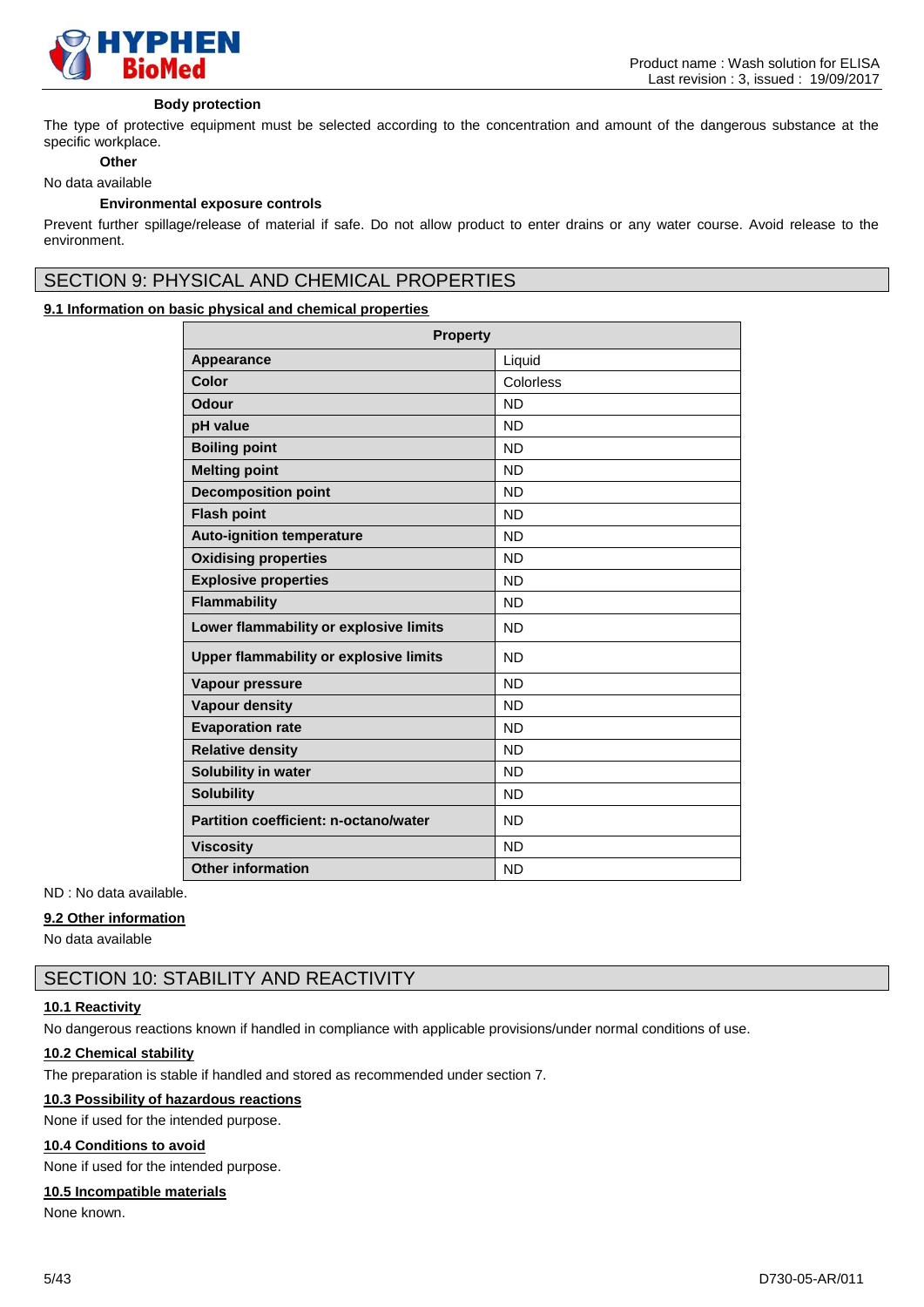

None if used for the intended purpose.

# Last revision : 3, issued : 19/09/2017

Product name : Wash solution for ELISA

# SECTION 11: TOXICOLOGICAL INFORMATION

# **11.1 Information on toxicological effects**

| <b>Effects</b>                                                                        |            |
|---------------------------------------------------------------------------------------|------------|
| <b>Acute oral toxicity</b>                                                            | <b>ND</b>  |
| <b>Acute dermal toxicity</b>                                                          | <b>ND</b>  |
| <b>Acute inhalational toxicity</b>                                                    | <b>ND</b>  |
| <b>Skin corrosion/irritation</b>                                                      | <b>ND</b>  |
| Serious eye damage/eye irritation                                                     | <b>ND</b>  |
| Respiratory or skin sensitisation                                                     | Category 1 |
| <b>Germ cell mutagenicity</b>                                                         | ND         |
| <b>Reproductive toxicity</b>                                                          | <b>ND</b>  |
| Carcinogenicity                                                                       | <b>ND</b>  |
| <b>Specific target organ toxicity:</b><br>Single exposure<br><b>Repeated exposure</b> | <b>ND</b>  |
| <b>Aspiration hazard</b>                                                              | <b>ND</b>  |

ND : No data available.

# SECTION 12: ECOLOGICAL INFORMATION

# **12.1 Toxicity**

| <b>Toxicity</b>                                |           |
|------------------------------------------------|-----------|
| <b>Fish toxicity</b>                           | <b>ND</b> |
| Acute<br>$\blacksquare$                        |           |
| <b>Chronic</b><br>$\qquad \qquad \blacksquare$ |           |
| <b>Daphnia toxicity</b>                        | <b>ND</b> |
| Acute<br>$\overline{\phantom{0}}$              |           |
| <b>Chronic</b><br>$\qquad \qquad \blacksquare$ |           |
| <b>Algae toxicity</b>                          | <b>ND</b> |
| <b>Acute</b><br>$\blacksquare$                 |           |
| <b>Chronic</b><br>$\qquad \qquad \blacksquare$ |           |
| <b>Bacteria toxicity</b>                       | <b>ND</b> |
| <b>Acute</b><br>$\overline{\phantom{0}}$       |           |
| <b>Chronic</b><br>$\overline{\phantom{0}}$     |           |

ND : No data available.

# **12.2 Persistence and degradability**

No data available.

# **12.3 Bio-accumulative potential**

No data available.

# **12.4 Mobility in soil**

No data available.

# **12.5 Results of PBT and vPvB assessment**

| <b>Assessment</b>      |           |
|------------------------|-----------|
| <b>PBT</b> assessment  | <b>ND</b> |
| <b>vPvB</b> assessment | <b>ND</b> |

ND : No data available.

# **12.6 Other adverse effects**

No data available.

### **12.7 Other information**

Do not discharge product unmonitored into the environment.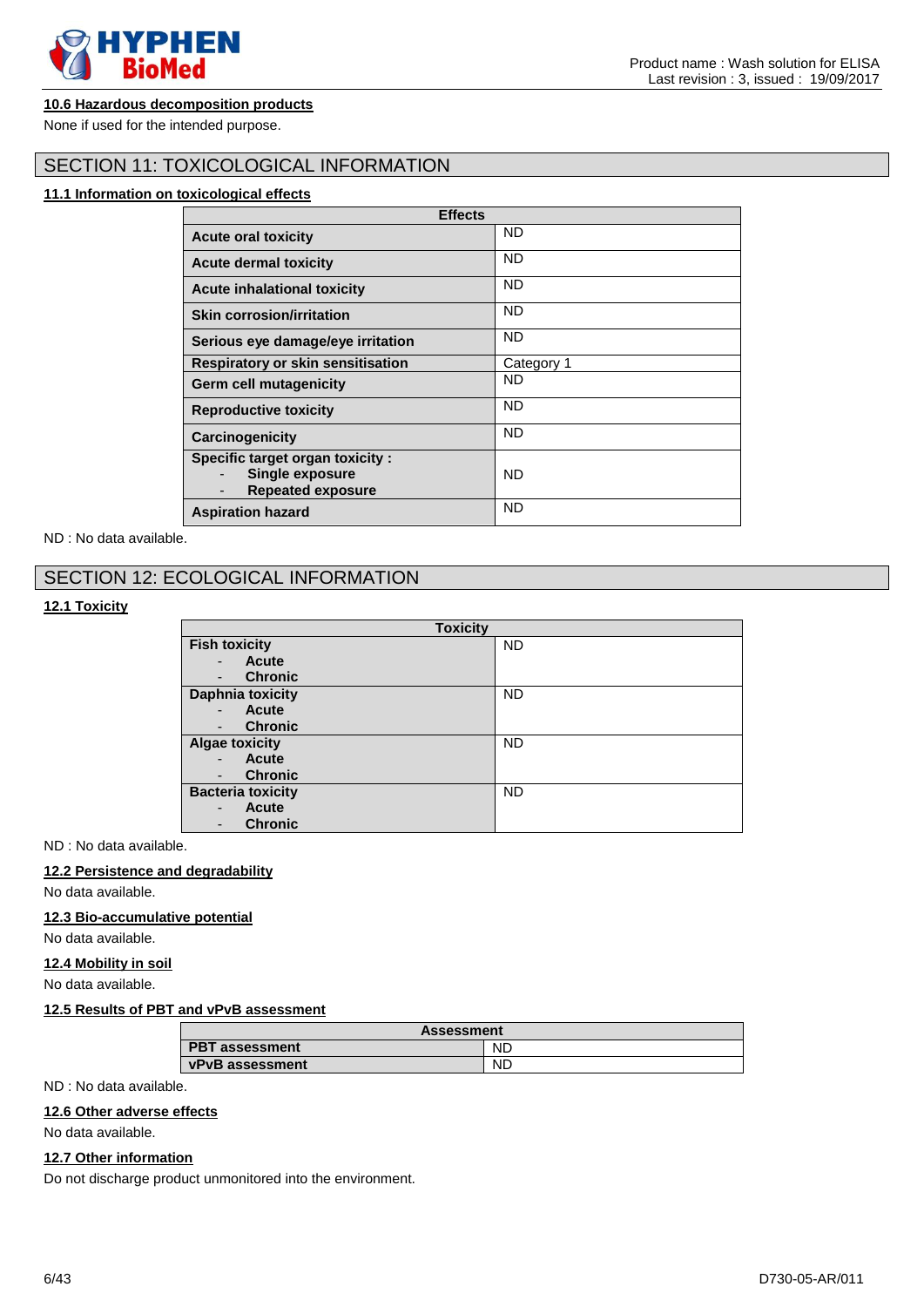

# SECTION 13: WASTE DISPOSAL CONSIDERATIONS

# **13.1 Waste treatment methods**

# **Product**

Dispose of waste in compliance with national rules and consultation with environmental services. The waste code is established in consultation with your regional waste disposer.

# **Packaging**

Empty properly packaging. Completely emptied packaging or practically empty packaging containing residues shall be disposed of properly in consultation with your regional waste disposer.

# SECTION 14: TRANSPORT INFORMATION

The product is not covered by international regulations on the transport of dangerous goods (IMDG, IATA, ADR/RID).

# SECTION 15: REGULATORY INFORMATION

# **15.1 Safety, health and environmental regulations/legislation specific for the substance or mixture**

# **EU regulations**

This MSDS file is comply to the requirements described on the Regulation (EC) No 1907/2006 (REACH) and 1272/2008 (CLP).

# **15.2 Chemical safety assessment**

No data available.

# SECTION 16: OTHER INFORMATION

# **16.1 Key literature references and sources for data**

Regulation EC 1907/2006(REACH), Regulation (EC) 1272/2008 (CLP) its current version.

Regulations concerning the International Carriage of Dangerous Goods according to ADR, RID, IMDG, IATA in their current version.

The data sources used to determine physical, toxic and ecotoxic data, are indicated directly in the corresponding section of this SDS.

The above information is based on our present-day knowledge and experience. The information provided above is not a technical specification and does not guarantee any properties or performance and does not represent any contractual relationship.

HYPHEN BioMed and its appointed agents/distributors or OEM contractors shall not be held liable for any damage resulting from or from contact with the products included in the kit.

# **16.2 Abbreviations and acronyms**

ADR: European Agreement Concerning the International Carriage of Dangerous Goods by Road

CLP: European Regulation on Classification, Labelling and Packaging of Substances and Mixtures

CMR : cancerogen mutagen reprotoxic

IATA-DGR: International Air Transport Association - Dangerous Goods Regulations

IMDG: International Maritime Dangerous Goods code

NIOSH: National Institute for Occupational Safety and Health in the U.S.

PBT: Persistent, Bioaccumulative, Toxic

REACH: European Union Regulation on Registration, Evaluation, Authorisation and restriction of CHemicals RID: International Rule for Transport of Dangerous Substances by Rail

vPvB: very Persistent, very Bioaccumulative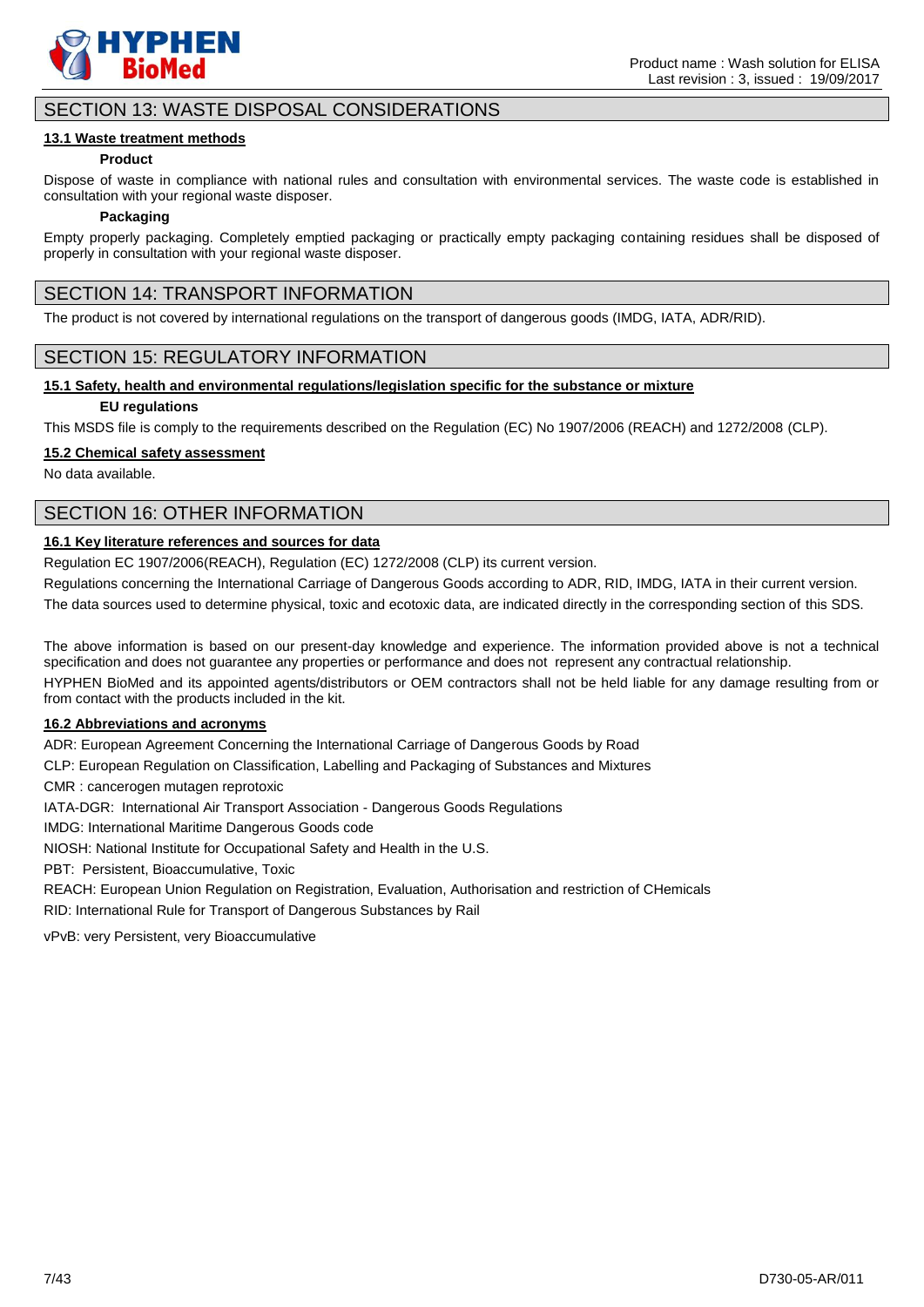

# **FICHE DE DONNEES DE SECURITE**

# <span id="page-7-0"></span>**FRANCAIS**

# SECTION 1: IDENTIFICATION DU PRODUIT ET DE LA SOCIETE

# **1.1 Identification du produit**

| <b>Nom</b>                     | Référence interne |
|--------------------------------|-------------------|
| <b>Wash solution for ELISA</b> | AR011A / AR011K   |

# **1.2 Utilisations définies pour la substance / préparation**

A usage in vitro uniquement

### **1.3 Renseignements concernant le fabricant et fournisseur de la fiche de sécurité**

| <b>Fabricant:</b> | <b>HYPHEN BioMed</b>             |
|-------------------|----------------------------------|
|                   | 155 rue d'Eragny                 |
|                   | 95000 Neuville sur Oise (France) |
| Tel:              | 33.1.34.40.65.10                 |
| Fax:              | 33.1.34.48.72.36                 |
|                   |                                  |

Adresse e-mail : [info@hyphen-biomed.com](mailto:info@hyphen-biomed.com)

# **1.4 Numéro d'urgence**

Tel: 33.1.34.40.65.10 (durant les heures ouvrables)

# France<br>Tel :

33.1.45.42.59.59 (Les centres antipoison Français)

# **Etranger**

Se référer aux autorités compétentes

# SECTION 2: INDENTIFICATION DES DANGERS

# **2.1 Classification de la substance ou du mélange**

### **Informations concernant la classification**

| Classes et catégories de danger      | <b>Mentions de danger</b> |
|--------------------------------------|---------------------------|
| Sensibilisation cutanée, catégorie 1 | H31 <sup>-</sup>          |

# **2.2 Eléments d'étiquetage**

| Pictogramme de danger | <b>Mention d'avertissement</b> | <b>Mentions de danger</b>                   |
|-----------------------|--------------------------------|---------------------------------------------|
|                       | Attention                      | H317 : Peut provoquer une allergie cutanée. |

### **Conseils de prudence**

P261 : Éviter de respirer les poussières/fumées/gaz/brouillards/vapeurs/aérosols.

P272 : Les vêtements de travail contaminés ne devraient pas sortir du lieu de travail.

P280 : Porter des gants de protection/des vêtements de protection/un équipement de protection des yeux/du visage.

P302 + P352 : EN CAS DE CONTACT AVEC LA PEAU: laver abondamment à l'eau et au savon.

P333 + P313 : En cas d'irritation ou d'éruption cutanée: consulter un médecin.

P363 : Laver les vêtements contaminés avant réutilisation.

P501 : Éliminer le contenu/récipient conformément à la réglementation locale et nationale

# **2.3 Autres dangers**

Aucun(e)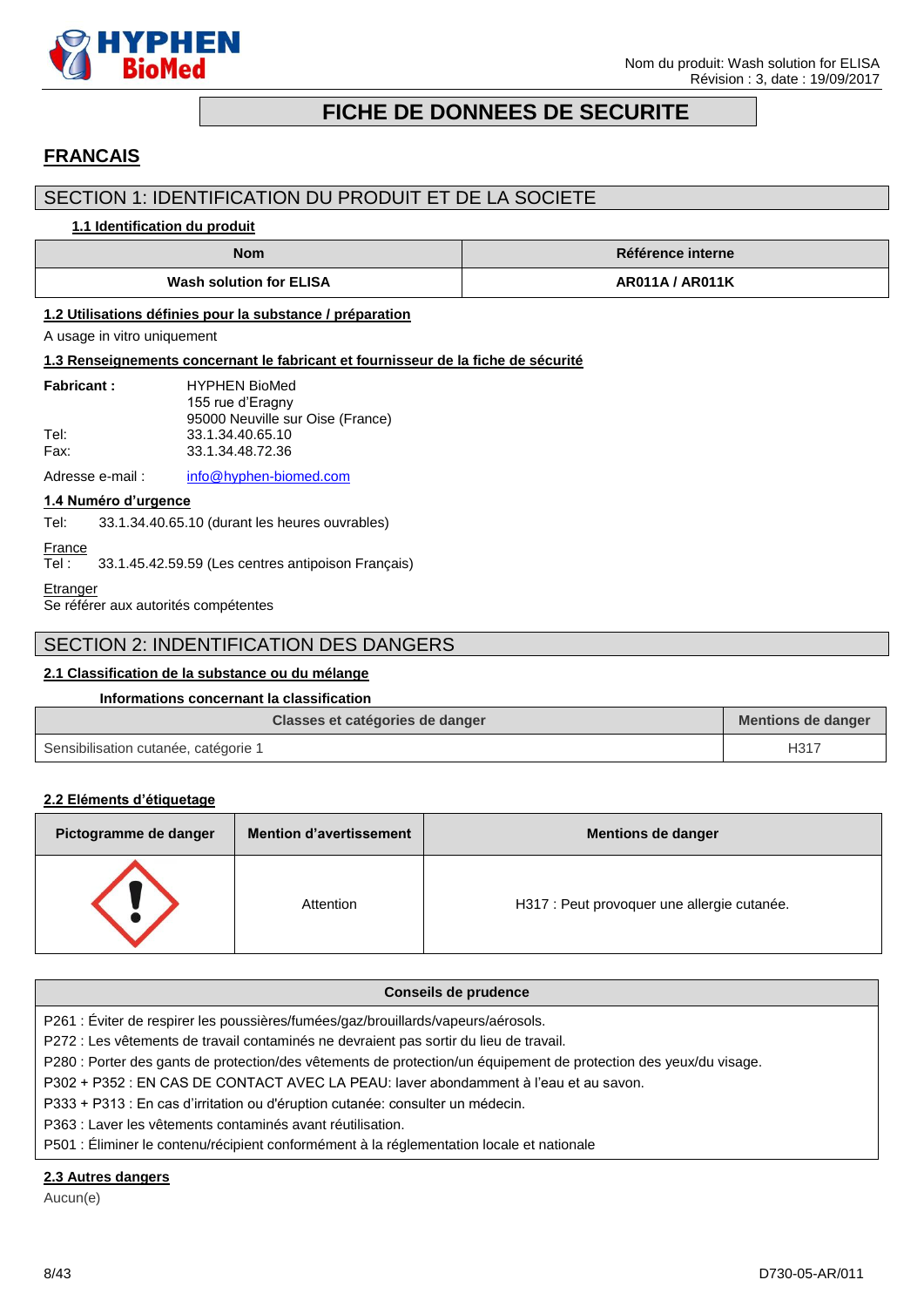

# SECTION 3: COMPOSITION / INFORMATIONS SUR LES COMPOSANTS

# **3.1 Substances**

Non applicable, le produit n'est pas une substance.

### **3.2 Mélanges**

# **Composés dangereux**

| Nom des composants                                                                            | <b>CAS/EC/REACH</b> | Classification 1272/2008 (CLP) de la<br>substance | <b>Concentration</b> |
|-----------------------------------------------------------------------------------------------|---------------------|---------------------------------------------------|----------------------|
| Mixture of 5-Chloro-2-methyl-4-isothiazolin-3-<br>one and 2-Methyl-2H -isothiazol-3-one (3:1) | 55965-84-9          | H302, H314, H317, H332, H400, H410                | $<0.06\%$            |

#### **3.3 Autres informations**

Ne pas injecter ou ingérer.

# SECTION 4: PREMIERS SECOURS

### **4.1 Description des premiers secours**

# **Informations générales**

En cas de doute ou si des symptômes se déclarent, demander conseil à un médecin (lui présenter cette fiche de données de sécurité). Si la victime est inconsciente, ne rien lui faire ingurgiter. Ne pas laisser la victime sans surveillance.

#### **Après inhalation**

En cas d'inhalation, transporter la victime à l'air libre, la garder au chaud et au repos. En cas d'irritation des voies respiratoires, consulter un médecin.

### **Après contact cutanée**

Après un contact avec la peau, se laver immédiatement et abondamment avec de l'eau et du savon. Enlever immédiatement les vêtements et les chaussures souillés, imprégnés, les nettoyer soigneusement avant de les porter à nouveau. En cas de réactions cutanées, consulter un médecin

#### **Après contact oculaire**

En cas de contact avec les yeux, rincer immédiatement et abondamment à l'eau courante en maintenant les paupières écartées pendant 15 minutes. Protéger l'œil non blessé, enlever les lentilles de contact si la victime en porte et si elles peuvent être enlevées facilement, continuer à rincer. Consulter un ophtalmologiste.

# **Après ingestion**

En cas d'ingestion, appeler immédiatement un médecin. Ne pas faire vomir. Ne rien donner à boire ou à manger.

# **4.2 Principaux symptômes et effets, aigus et différés**

Données non disponibles

### **4.3 Indication des éventuels soins médicaux immédiats et traitements particuliers nécessaires**

Données non disponibles

# SECTION 5: MESURES DE LUTTE CONTRE L'INCENDIE

# **5.1 Moyens d'extinction**

# **Moyen d'extinction approprié**

Produit non combustible en lui même; adapter les mesures d'extinction d'incendie dans les zones environnantes.

# **Moyen d'extinction non approprié**

Jet d'eau

### **5.2 Procédures particulières de lutte anti-incendie**

En cas d'incendie, les substances suivantes peuvent être libérées: dioxyde de carbone (CO2), le monoxyde de carbone (CO).

### **5.3 Conseils pour les pompiers**

En cas d'incendie, utiliser un appareil respiratoire autonome et porter un vêtement de protection.

Ne pas évacuer les eaux d'extinction dans les canalisations publiques ni dans les plans d'eau. Ne pas inhaler les gaz d'explosion et d'incendie.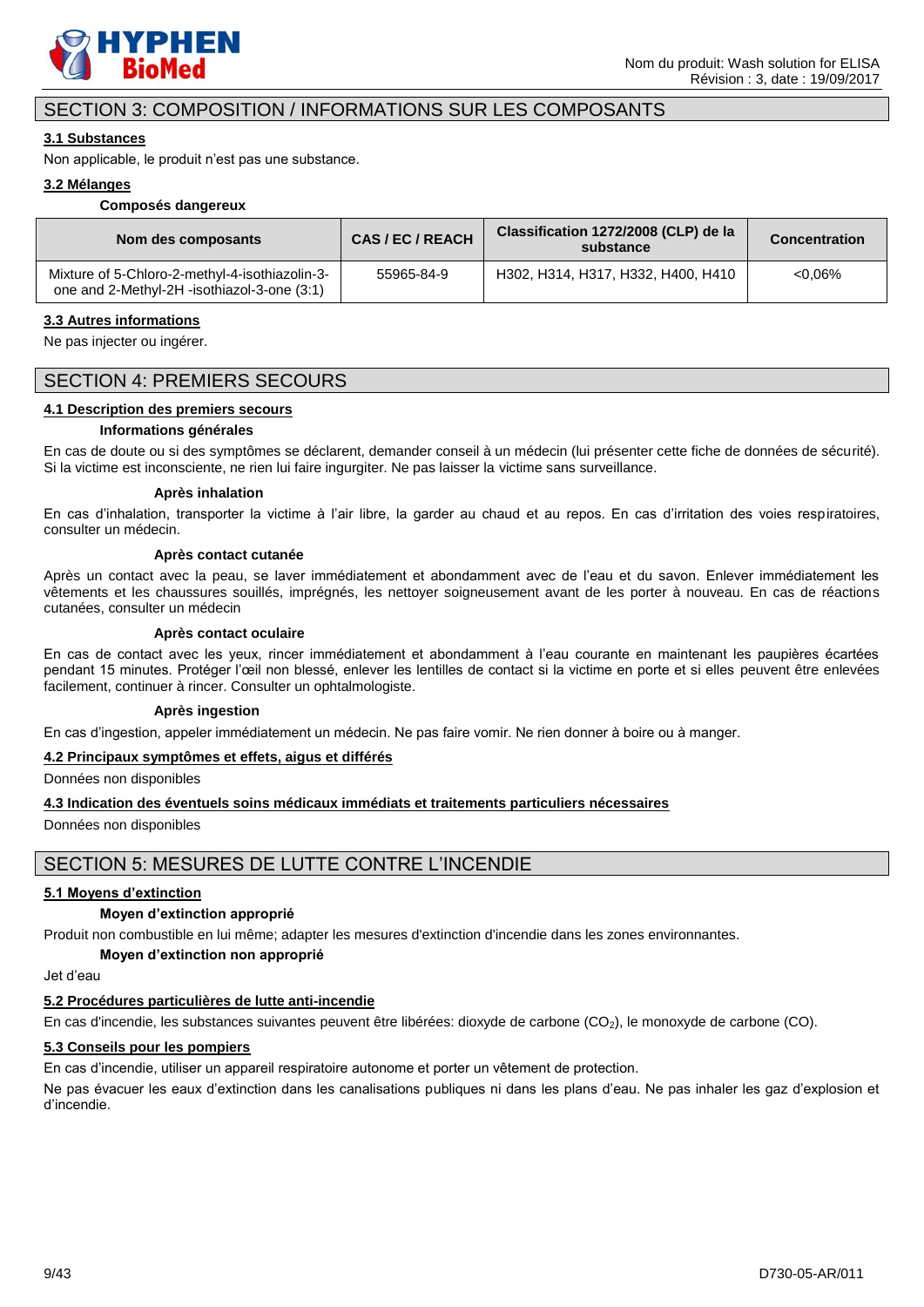

# SECTION 6: MESURES A PRENDRE EN CAS DE REJET ACCIDENTEL

# **6.1 Protections individuelles, Equipement de protection et procédures d'urgence**

Se référer aux mesures de protection énumérées dans les rubriques 7 et 8. Eviter le contact avec la peau, les yeux et les vêtements. Eviter la formation de poussières. Eviter de respirer les vapeurs, les brouillards ou les gaz.

# **6.2 Précautions pour l'environnement**

Eviter un déversement ou une fuite supplémentaire (si cela est possible et sans danger). Empêcher le produit de pénétrer dans les égouts. Tout déversement dans l'environnement doit être évité.

# **6.3 Méthodes et matériel de confinement et de nettoyage**

Ne jamais remettre de la matière déversée dans les récipients d'origine en vue d'un recyclage. Ramasser avec un produit absorbant. Nettoyer soigneusement les surfaces et les objets souillés en se conformant aux règlementations relatives à l'environnement. Conserver dans des récipients adaptés et fermés pour l'élimination.

# SECTION 7: MANIPULATION ET STOCKAGE

# **7.1 Précaution pour manipuler sans danger**

# **Conseils sur la manipulation sans dangers**

Minimiser les risques dus à la manipulation du produit par des mesures de sécurité et de prévention appropriées. Les processus (modes opératoires) doivent être conçus de façon à empêcher la libération de matières dangereuses ou un contact avec la peau en conformité avec les règles de l'art.

# **Mesures de protection et d'hygiène générales**

Ne pas fumer, ne pas manger ni boire pendant le temps de travail. Tenir à l'écart des aliments, des boissons, des aliments pour les animaux. Après le travail et avant les pauses, se laver les mains et le visage. Ne pas inhaler les vapeurs. Eviter le contact avec les yeux et la peau. Enlever immédiatement tout vêtement souillé ou éclaboussé.

# **Indications pour la protection contre l'incendie et l'explosion**

Pas de mesures spéciales nécessaires.

# **7.2 Conditions de stockage incluant les incompatibilités**

# **Mesures techniques et conditions de stockage**

Conserver les récipients hermétiquement fermés dans un endroit frais et bien ventilé.

# **Matières incompatibles**

Pas de données disponibles

# **Température de stockage recommandée**

Valeurs : 2 - 8 ° C

# **Exigences concernant les lieux et containeurs de stockages**

Les emballages entamés doivent être refermés soigneusement et maintenus en position verticale afin d'éviter les fuites.

# **7.3 Utilisations particulières**

Hormis les utilisations mentionnées à la section 1.2, aucune autre utilisation spécifique n'est prévue.

# SECTION 8 : CONTROLE DE L'EXPOSITION / PROTECTION INDIVIDUELLE

# **8.1 Valeurs limites d'exposition**

### **Valeurs limites d'exposition professionnelles**

Données non disponibles

# **Valeurs limites biologiques**

Données non disponibles

### **8.2 Contrôle de l'exposition**

### **Contrôles techniques appropriés**

Les mesures techniques et l'application des méthodes de travail adéquates ont priorité sur l'utilisation d'équipements de protection individuelle. Respecter les pratiques générales d'hygiène industrielle.

### **Equipement de protection individuel**

Lors de la manipulation des produits, porter exclusivement des vêtements de protection appropriés qui respectent les règlementations en vigueur.

# **Protection respiratoire**

Priviléfier le travail sous hotte aspirante. utiliser des masques de protection type N95 (US) ou de type P1 (EN 143). Utiliser du matériel testé et approuvé par des normes telles que NIOSH (US) ou CEN (EU).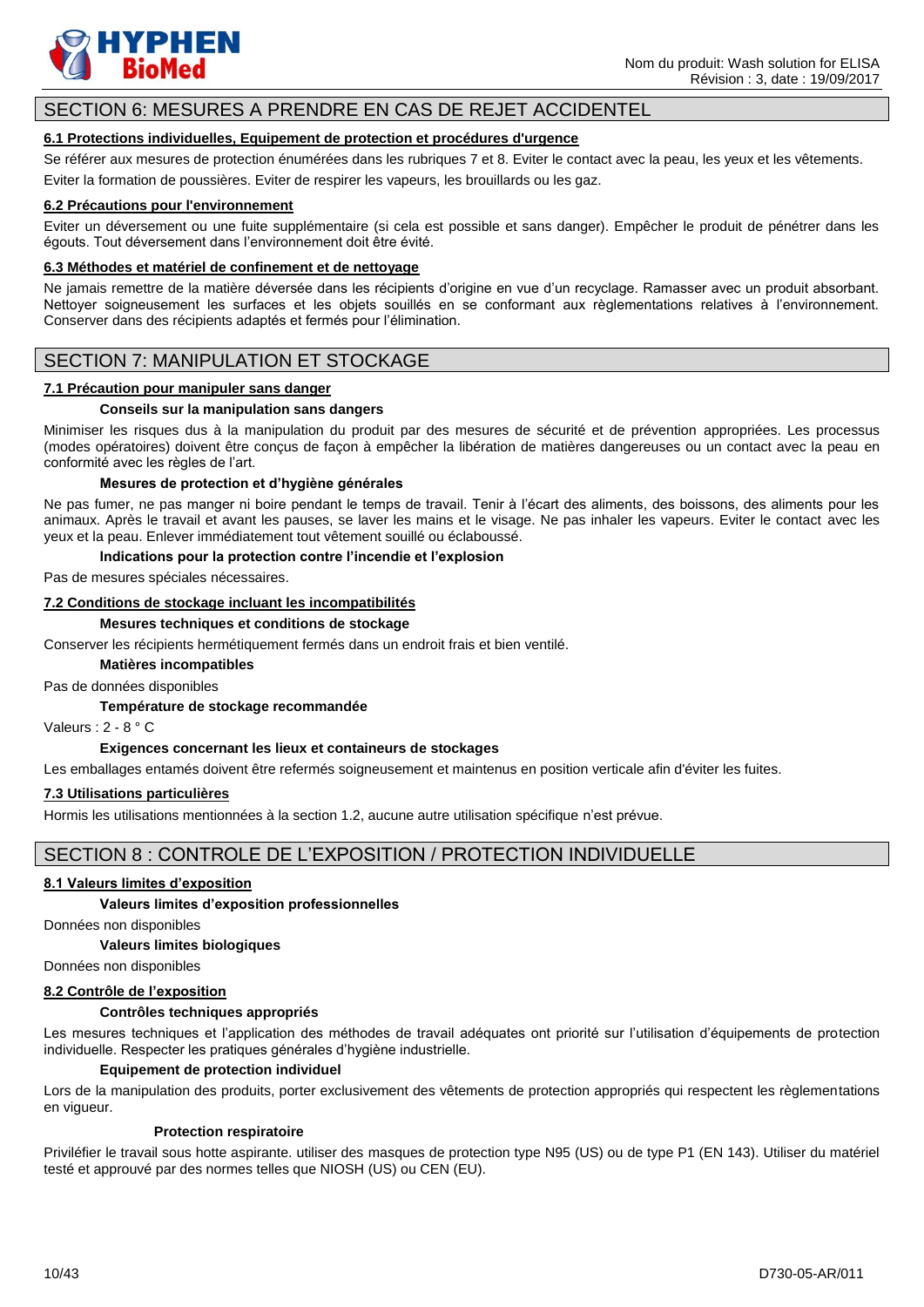

### **Protection des mains et cutanée**

Manipuler avec des gants. Les gants doivent être contrôlés avant l'utilisation. Utiliser une technique de retrait appropriée afin d'éviter que la peau entre en contact avec le produit (par exemple : sans toucher la surface extérieur du gant). Jeter les gants contaminés après l'utilisation conformément aux lois en vigueur et aux bonnes pratiques de laboratoire. Laver et sécher les mains.

Les gants de protection sélectionnés doivent satisfaire aux standards EN374.

Les gants de protection doivent être remplacés immédiatement s'ils sont physiquement endommagés ou usés.

#### **Protection des yeux et du visage**

Utiliser un équipement de protection des yeux et du visage testé et approuvé selon les normes gouvernementales en vigueur, telles que NIOSH (US) et EN 166 (EU).

#### **Protection du corps**

Choisir une protection corporelle en relation avec le type, la concentration et les quantités de produits mis en œuvre.

#### **Autres protections**

Données non disponibles

#### **Contrôles concernant l'exposition environnementale**

Eviter un déversement ou une fuite supplémentaire (si cela est possible et sans danger). Empêcher le produit de pénétrer dans les égouts. Tout déversement dans l'environnement doit être évité.

# SECTION 9 : PROPRIETES PHYSIQUES ET CHIMIQUES

# **9.1 Informations sur les propriétés physico-chimiques de bases**

| Propriété                                  |           |
|--------------------------------------------|-----------|
| <b>Aspect</b>                              | Liquide   |
| Couleur                                    | Incolore  |
| <b>Odeur</b>                               | <b>ND</b> |
| Valeur du pH                               | <b>ND</b> |
| Point d'ébullition                         | <b>ND</b> |
| Point d'éclair                             | <b>ND</b> |
| Inflammabilité (solide, gaz)               | <b>ND</b> |
| Point de fusion                            | <b>ND</b> |
| Point de décomposition                     | <b>ND</b> |
| <b>Point d'inflammation</b>                | <b>ND</b> |
| Température d'Auto-inflammation            | <b>ND</b> |
| Propriétés d'oxydation                     | <b>ND</b> |
| Propriétés d'explosion                     | <b>ND</b> |
| Basse inflammabilité ou limite d'explosion | <b>ND</b> |
| Haute inflammabilité ou limite d'explosion | <b>ND</b> |
| <b>Pression de vapeur</b>                  | <b>ND</b> |
| Densité relative                           | <b>ND</b> |
| Solubilité dans l'eau                      | <b>ND</b> |
| Autres solubilités                         | <b>ND</b> |
| Coefficient de partition: n-octano/eau     | <b>ND</b> |
| <b>Viscosité</b>                           | <b>ND</b> |
| Densité de vapeur                          | <b>ND</b> |
| Taux d'évaporation                         | <b>ND</b> |

ND : Données Non Disponible

### **9.2 Autres informations**

Données non disponibles

# SECTION 10: STABILITE ET REACTIVITE

# **10.1 Réactivité**

Pas de réaction dangereuse si le produit est utilisé conformément au mode d'emploi.

## **10.2 Stabilité chimique**

La préparation est stable si les conditions de manipulation et de stockage recommandées dans la section 7 sont appliquées.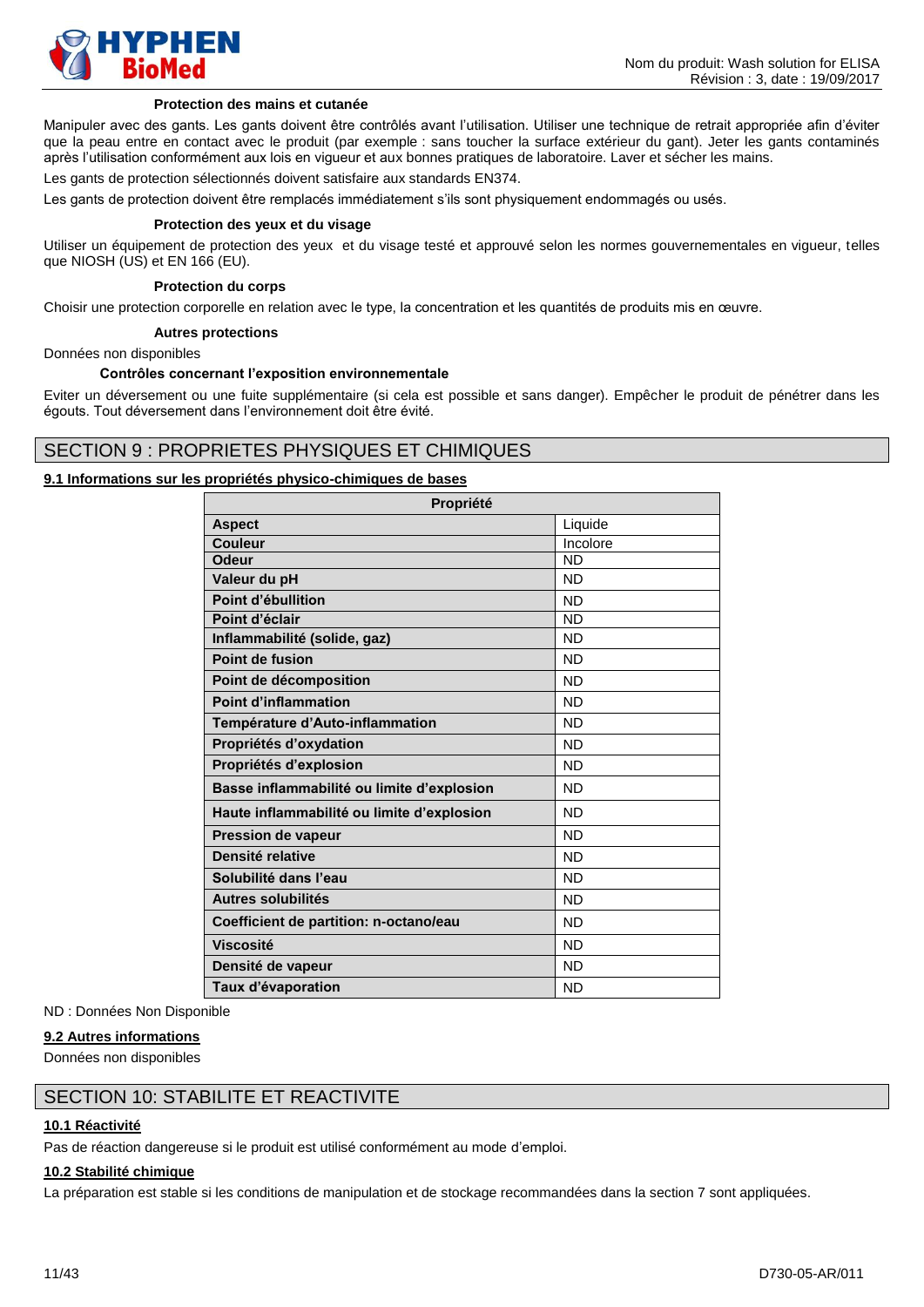

# **10.3 Réaction dangereuse potentielle**

Néant si utilisation appropriée.

### **10.4 Conditions à éviter**

Néant si utilisation appropriée.

**10.5 Matériels incompatibles**

Données non connues

### **10.6 Produits de décompositions dangereux**

Néant si utilisation appropriée.

# SECTION 11: INFORMATIONS TOXICOLOGIQUES

# **11.1 Informations sur les effets toxiques**

| <b>Effets</b>                                                                                        |             |
|------------------------------------------------------------------------------------------------------|-------------|
| Toxicité orale aiguë                                                                                 | <b>ND</b>   |
| Toxicité cutanée aiguë                                                                               | <b>ND</b>   |
| Toxicité aiguë par inhalation                                                                        | ND.         |
| Corrosion/Irritation cutanée                                                                         | <b>ND</b>   |
| Lésion/irritation oculaire                                                                           | <b>ND</b>   |
| Sensibilisation respiratoire et cutanée                                                              | Catégorie 1 |
| Mutagénicité sur les cellules germinales                                                             | <b>ND</b>   |
| Cancérogénicité                                                                                      | <b>ND</b>   |
| Toxicité sur la reproduction                                                                         | <b>ND</b>   |
| Toxique pour certains organes cibles :<br><b>Exposition unique</b><br><b>Exposition répétée</b><br>- | <b>ND</b>   |
| Risque d'aspiration                                                                                  | <b>ND</b>   |

ND : Données Non Disponible

# SECTION 12 : INFORMATIONS ECOLOGIQUES

# **12.1 Ecotoxicité**

| <b>Toxicité</b>           |           |
|---------------------------|-----------|
| Toxicité sur les poissons |           |
| Aiguë                     | <b>ND</b> |
| <b>Chronique</b>          |           |
| Toxicité sur les daphnies |           |
| Aiguë                     | <b>ND</b> |
| <b>Chronique</b>          |           |
| Toxicité sur les algues   |           |
| Aiguë                     | <b>ND</b> |
| <b>Chronique</b>          |           |
| Toxicité sur bactéries    |           |
| Aiguë                     | <b>ND</b> |
| <b>Chronique</b>          |           |

ND : Données Non Disponible

### **12.2 Mobilité dans les sols**

Données non disponibles

# **12.3 Persistance et dégradabilité**

Données non disponibles

# **12.4 Bioaccumulation potentielle**

Données non disponibles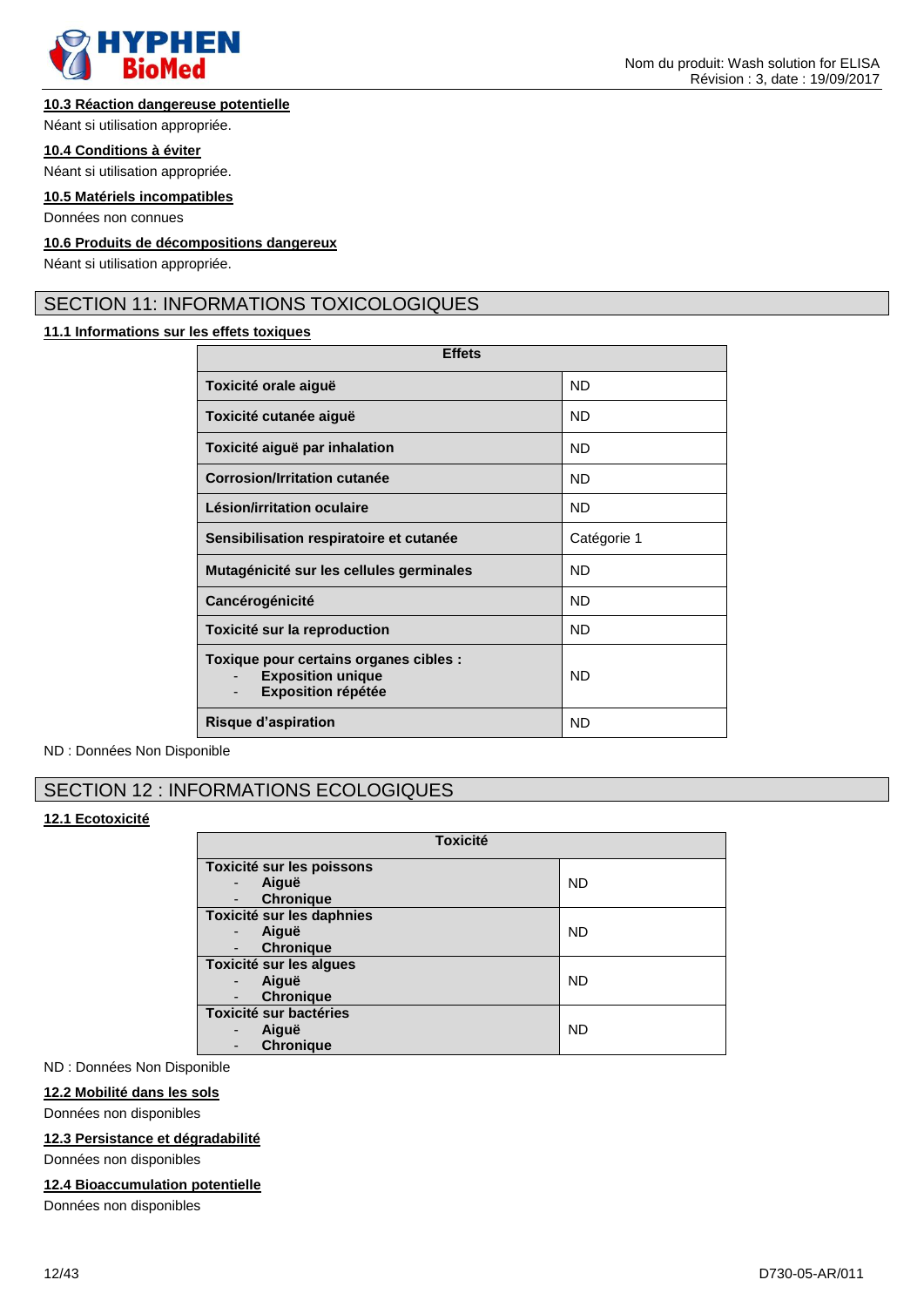

# **12.5 Résultats d'évaluation des PBT et vPvB**

| <b>Evaluation</b> |           |
|-------------------|-----------|
| <b>PBT</b>        | <b>ND</b> |
| <b>vPvB</b>       | <b>ND</b> |

ND : Données Non Disponible

# **12.6 Autres effets nocifs**

Données Non Disponible

# **12.7 Autre information**

Ne pas verser le produit dans l'environnement.

# SECTION 13: CONSIDERATIONS RELATIVES A L'ELIMINATION

# **13.1 Méthode de traitement des déchets**

### **Produit**

Eliminer les déchets selon les règlementations nationales en vigueurs et en accord avec les services environnementaux. L'attribution d'un numéro de code de déchet doit être effectuée en accord avec le service régional d'élimination des déchets.

### **Emballage**

Les résidus doivent être retirés des emballages. Les emballages vides et les emballages contenant encore des résidus doivent être éliminés en accord avec le service régional d'élimination des déchets.

# SECTION 14: INFORMATIONS RELATIVES AU TRANSPORT

Le produit n'est pas un produit dangereux selon les règlementations relatives au transport (ADR, RID, IATA, IMDG).

# SECTION 15: INFORMATIONS REGLEMENTAIRES

# **15.1 Règlementations / législation particulières a la substance ou mélange de sécurité, de sante et d'environnement**

Cette fiche de sécurité est conforme aux exigences décrites dans les règlements (CE) no 1907/2006 (REACH) et 1272/2008 (CLP).

# **15.2 Évaluation de la sécurité chimique**

Pas de données disponibles.

# SECTION 16: AUTRES DONNEES

# **16.1 Sources des données utilisées pour l'établissement de la fiche**

Règlement (CE) no 1907/2006 (REACH), 1272/2008 (CLP) dans se version actuellement en vigueur.

Règlements relatifs aux transports d'après ADR, RID, IATA, IMDG dans leurs versions respectives actuellement en vigueur.

Les sources de données évaluées pour la détermination des données physiques, toxicologiques et éco-toxicologiques sont indiquées dans les sections respectives.

Ces indications sont fondées sur l'état actuel de nos connaissances, mais ne constituent pas une garantie quant aux propriétés du produit et ne donnent pas lieu à un rapport juridique.

HYPHEN BIOMED et ses agents/distributeurs déclarés ou contractants OEM ne sauraient être tenus pour responsables d'un dommage éventuel résultant de ou du contact d'un réactif inclus dans le coffret.

### **16.2 Abréviations**

ADR : Accord européen relatif au transport international des marchandises dangereuses par route

CLP : Règlement européen relatif à la classification, à l'étiquetage et à l'emballage des substances chimiques et des mélanges CMR : Cancérogène, Mutagène et Reprotoxique

IATA-DGR : Association internationale du transport aérien - Réglementation pour le transport des marchandises dangereuses IMDG : Code maritime international des marchandises dangereuses

NIOSH : Institut national pour la sécurité et la santé au travail (agence fédérale américaine)

PBT : Persistant, Bio-accumulatif et Toxique

REACH : Règlement européen relatif à l'enregistrement, évaluation et autorisation des produits chimiques

RID : Règlement concernant le transport international ferroviaire des marchandises dangereuses sur le continent européen

vPvB : very Persistent, very Bioaccumulative (Très Persistant, Très Bio-accumulatif)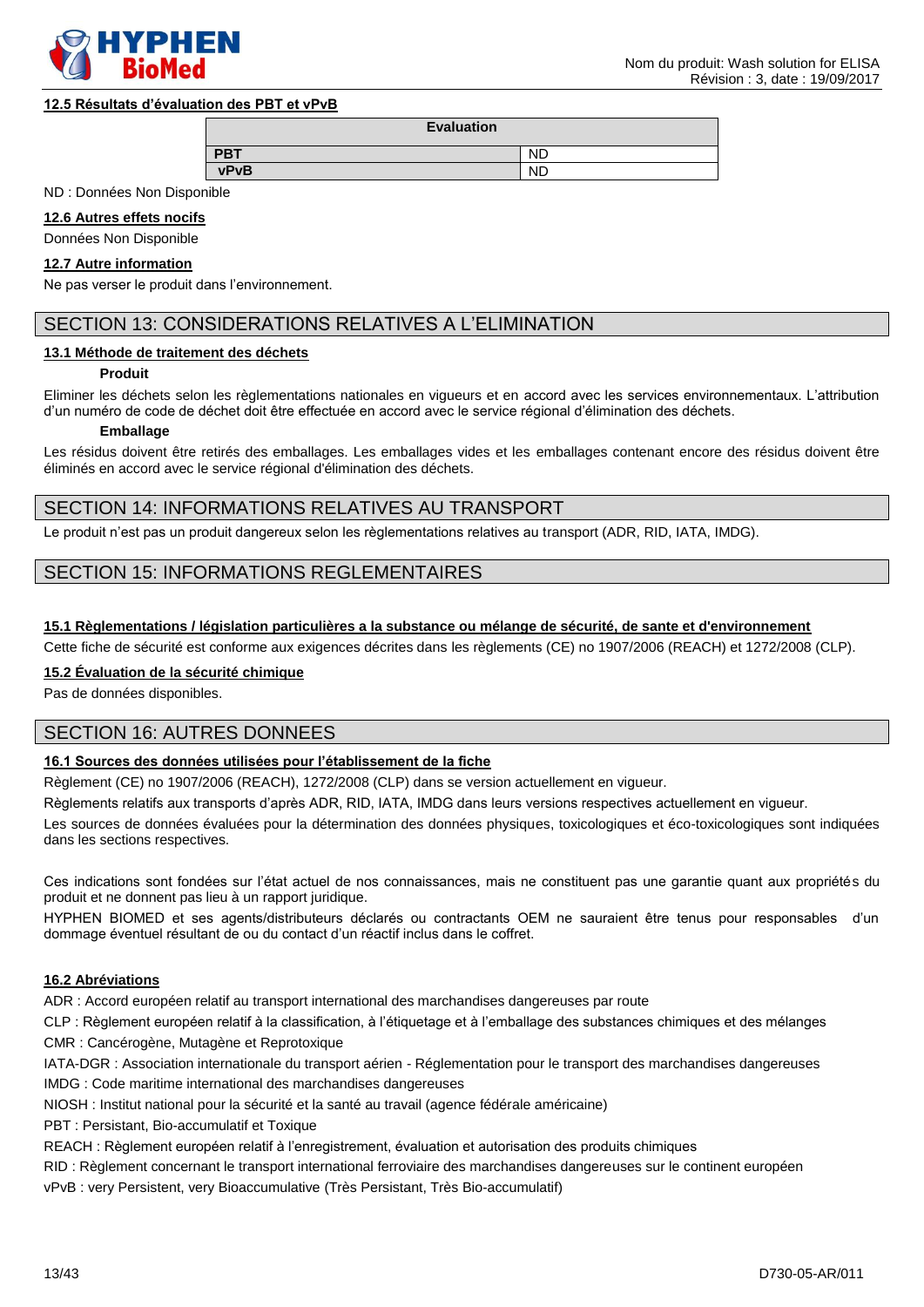

# **FICHA DE DATOS DE SEGURIDAD**

# <span id="page-13-0"></span>**ESPAÑOL**

# SECCIÓN 1: IDENTIFICACIÓN DEL PRODUCTO Y DE LA EMPRESA

# **1.1 Identificación del producto**

| <b>Nombre</b>           | Referencia      |
|-------------------------|-----------------|
| Wash solution for ELISA | AR011A / AR011K |

# **1.2 Uso/aplicación y usos desaconsejados**

Para utilización in vitro exclusivo

# **1.3 Datos sobre el fabricante y proveedor de la ficha de seguridad**

| <b>Fabricante:</b> | <b>HYPHEN BioMed</b>              |
|--------------------|-----------------------------------|
|                    | 155 rue d'Eragny                  |
|                    | 95000 Neuville sur Oise (Francia) |
| Tel.:              | 33.1.34.40.65.10                  |
| Fax:               | 33.1.34.48.72.36                  |

Dirección de correo electrónico: [info@hyphen-biomed.com](mailto:info@hyphen-biomed.com)

# **1.4 Teléfono de urgencias**

Tel.: 33.1.34.40.65.10 (Este número solamente está disponible en horas de oficina)

Francia

Tel.: 33.1.45.42.59.59 (central de información toxicológica en Francia)

**Extranjero** 

Dirigirse al(a los) organismo(s) competente(s)

# SECCIÓN 2: IDENTIFICACIÓN DE LOS PELIGROS

# **2.1 Clasificación de la sustancia o de la mezcla**

# **Información referente a la clasificación**

| Clases de peligro / categorías       | Indicaciones de peligro |
|--------------------------------------|-------------------------|
| Sensibilización cutánea, categoría 1 | H <sub>317</sub>        |

| 2.2 Elementos de etiquetado |
|-----------------------------|
|-----------------------------|

| Pictogramas de peligro | Palabras de advertencia | Indicaciones de peligro                                 |
|------------------------|-------------------------|---------------------------------------------------------|
|                        | Atención                | H317 : Puede provocar una reacción alérgica en la piel. |

| Consejos de prudencia                                                                                    |
|----------------------------------------------------------------------------------------------------------|
| P261 : Evitar respirar el polvo/el humo/el gas/la niebla/los vapores/el aerosol.                         |
| P272 : Las prendas de trabajo contaminadas no podrán sacarse del lugar de trabajo                        |
| P280 : Llevar guantes/prendas/gafas/máscara de protección.                                               |
| P302 + P352 : EN CASO DE CONTACTO CON LA PIEL: Lavar con agua y jabón abundantes.                        |
| P333 + P313 : En caso de irritación o erupción cutánea: Consultar a un médico.                           |
| P363 : Lavar las prendas contaminadas antes de volver a usarlas.                                         |
| P501 : Eliminar el contenido/el recipiente acuerdo con el organismo regional encargado de la eliminación |

# **2.3 Otros peligros**

Ninguno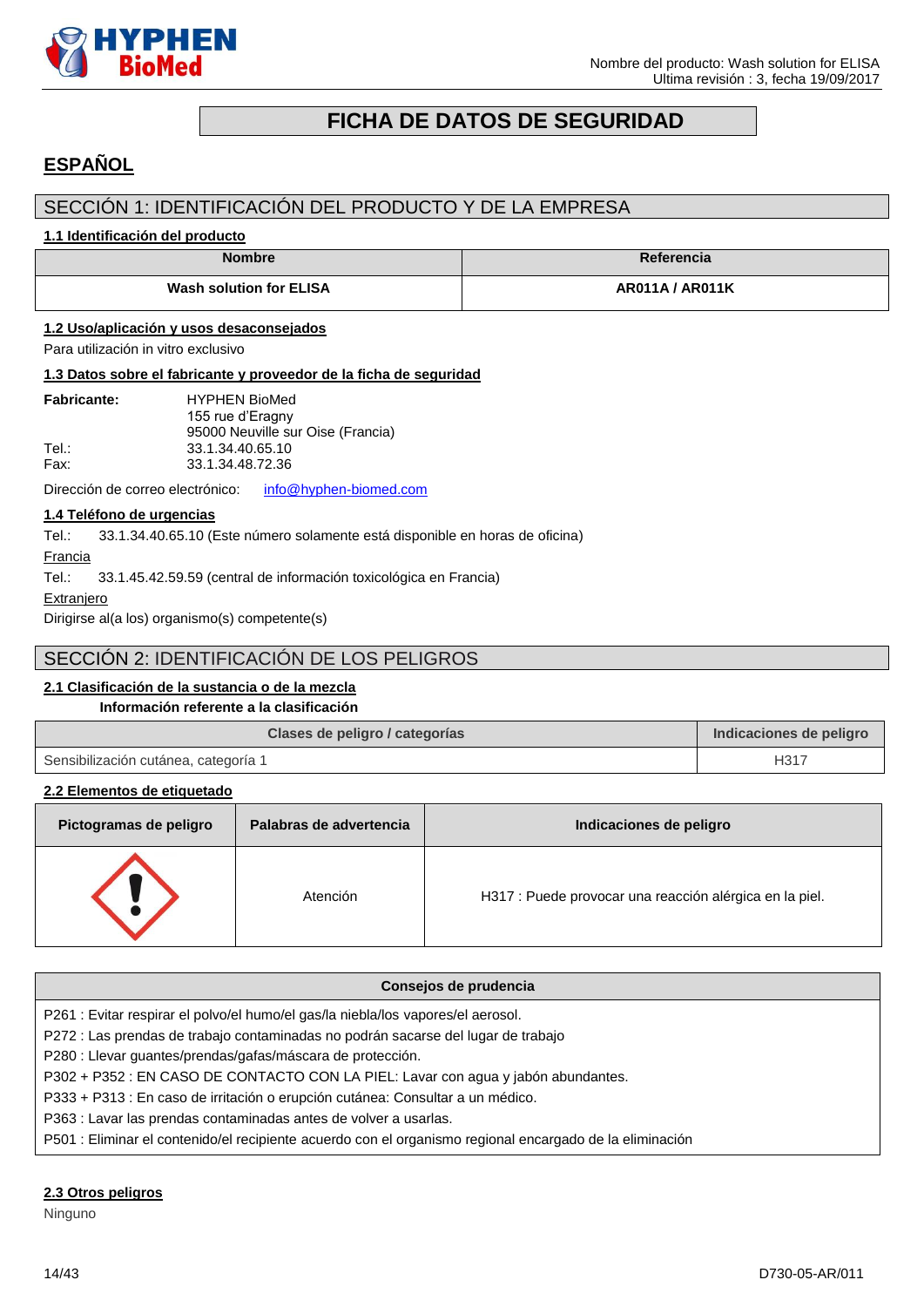

# SECCIÓN 3: COMPOSICIÓN / INFORMACIÓN SOBRE LOS COMPONENTES

# **3.1 Sustancias**

No aplicable. El producto no es una sustancia.

# **3.2 Mezclas**

### **Compuestos peligrosos**

| Denominación de los componentes                                                               | CAS/CE/REACH | Clasificación de la sustancia conforme<br>a 1272/2008 (CLP) | Concentración |
|-----------------------------------------------------------------------------------------------|--------------|-------------------------------------------------------------|---------------|
| Mixture of 5-Chloro-2-methyl-4-isothiazolin-3-<br>one and 2-Methyl-2H -isothiazol-3-one (3:1) | 55965-84-9   | H302, H314, H317, H332, H400, H410                          | $0.06\%$      |

# **3.3 Otros datos**

No inyectar ni ingerir.

# SECCIÓN 4: PRIMEROS AUXILIOS

# **4.1 Descripción de los primeros auxilios**

# **Información general**

Si aparecen síntomas o en casos de duda, consultar al médico (Mostrar la ficha de datos de seguridad). No administrar nunca algo por la boca a una persona inconsciente. Atender a la persona afectada y no dejarla sin vigilancia.

# **Tras una inhalación**

EN CASO DE INHALACIÓN: Llevar a la persona al aire fresco. Colocar al afectado en posición de descanso y mantenerlo caliente. En caso de irritación de las vías respiratorias, consultar a un médico.

# **Tras un contacto cutáneo**

EN CASO DE CONTACTO CON LA PIEL: Lavar inmediatamente con abundante agua y jabón. Quitarse inmediatamente todas las prendas de ropa manchadas o empapadas. Lavar a fondo la ropa antes de volver a usarla. En caso de reacciones cutáneas, consultar al médico.

# **Tras un contacto ocular**

EN CASO DE CONTACTO CON LOS OJOS: Enjuagar inmediatamente durante 15 minutos bajo un chorro de agua, con el párpado bien abierto, protegiendo el ojo sano. A ser posible retirar las lentes de contacto eventualmente presentes. Seguir enjuagando. Acudir a un oculista.

### **Tras una ingestión**

EN CASO DE INGESTIÓN, solicitar atención médica inmediatamente. No inducir al vómito. No suministrar nunca nada por la boca a una persona inconsciente.

# **4.2 Principales síntomas y efectos, agudos y retardados**

Datos no disponibles.

# **4.3 Indicación de posibles cuidados médicos inmediatos y de tratamientos especiales necesarios**

Datos no disponibles.

# SECCIÓN 5: MEDIDAS DE LUCHA CONTRA INCENDIOS

# **5.1 Medios de extinción**

# **Medios de extinción adecuados**

Producto no combustible en sí mismo; adaptar las medidas de extinción de incendios en las zonas circundantes.

# **Medios de extinción inadecuados**

Chorro de agua pleno

# **5.2 Procedimientos especiales de lucha contra incendios**

En caso de incendio se pueden liberar las siguientes sustancias: dióxido de carbono (CO2) y monóxido de carbono (CO).

# **5.3 Recomendaciones para los bomberos**

En caso de incendio: Llevar protección respiratoria independiente del entorno y ropa de protección.

El agua de extinción no se debe verter al alcantarillado o a las aguas de escorrentía. No inhalar los gases de explosión o de incendio.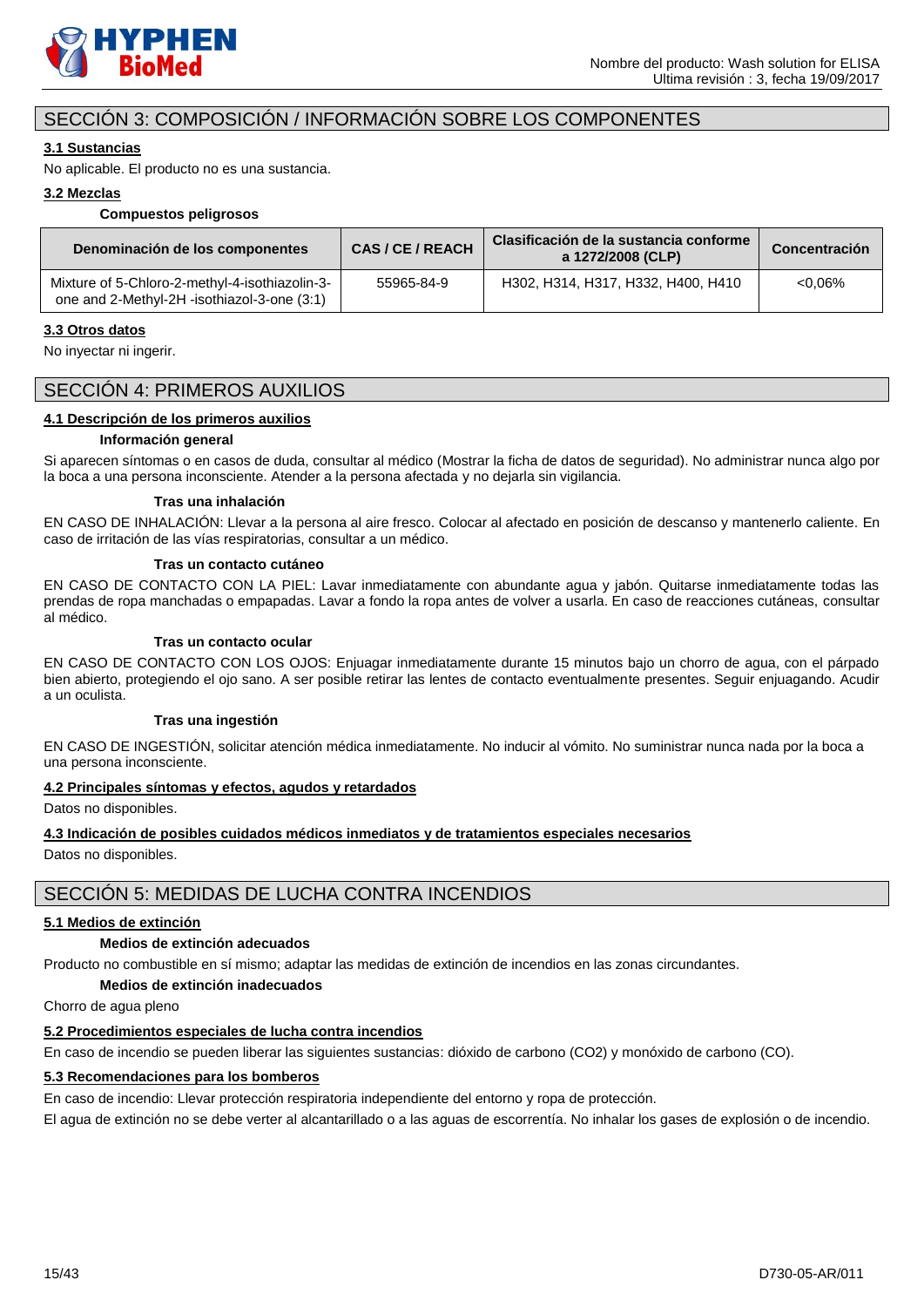

# SECCIÓN 6: MEDIDAS EN CASO DE LIBERACIÓN ACCIDENTAL

# **6.1 Protecciones personales, equipos de protección y procedimientos de emergencia**

Atender a las medidas de protección recogidas en las secciones 7 y 8. Evitar el contacto con la piel, los ojos y las ropa. Evitar la formación de polvo. No inhalar el vapor/niebla/gas.

#### **6.2 Precauciones ambientales**

Impedir la propagación y el derrame del material liberado, si es posible hacerlo sin peligro. No verter en las aguas residuales. Evítese su liberación al entorno.

#### **6.3 Métodos y material de contención y de limpieza**

No verter el producto derramado en su envase original con la finalidad de una reutilización. Recoger el producto derramado con material absorbente. Limpiar especialmente a fondo las superficies y objetos ensuciados cumpliendo todas las disposiciones legales relevantes para el medio ambiente. Guardar en contenedores cerrados y adecuados y llevarlos para su eliminación.

# SECCIÓN 7: MANIPULACIÓN Y ALMACENAMIENTO

#### **7.1 Precauciones para una manipulación segura**

### **Recomendaciones sobre la manipulación segura**

El riesgo en el manejo con el producto debe reducirse a un grado mínimo mediante la aplicación de medidas preventivas y de protección. Configurar los procedimientos de trabajo, en la medida en que sea posible según el estado de la técnica, de manera que no se liberen sustancias peligrosas y que pueda excluirse un contacto con la piel.

#### **Medidas generales de protección y de higiene**

No comer, beber ni fumar durante el trabajo. Mantenerse alejado de alimentos, bebidas y comida para animales. Lavarse las manos y la piel antes de las pausas y después del trabajo. No inhalar los vapores. Evitar todo contacto de los ojos con pequeñas porciones de piel. Quitar inmediatamente cualquier ropa manchada o salpicada.

#### **Indicaciones para la protección contra incendios y explosiones.**

No existen medidas especiales necesarias.

#### **7.2 Condiciones de almacenamiento incluidas las incompatibilidades**

#### **Medidas técnicas y condiciones de almacenamiento**

Mantener los recipientes herméticamente cerrados y guardarlos en lugar fresco y bien ventilado.

**Materiales incompatibles**

#### Datos no disponibles

### **Temperatura de almacenamiento recomendada**

Valor: 2 - 8 ° C

### **Exigencias relativas a los lugares y contenedores de almacenamiento**

Los envases abiertos deben cerrarse perfectamente y mantenerlos en posición vertical para evitar derrames.

### **7.3 Aplicaciones finales específicas**

Con excepción de los usos mencionados en la sección 1.2, no hay previstas otras aplicaciones específicas.

# SECCIÓN 8: CONTROL DE LA EXPOSICIÓN / PROTECCIÓN INDIVIDUAL

# **8.1 Parámetros de control**

# **Valores límite de exposición profesional**

Datos no disponibles.

### **Valores límite biológicos**

Datos no disponibles.

### **8.2 Control de la exposición**

### **Controles técnicos apropiados**

Datos no disponibles.

### **Equipo de protección individual**

Durante la manipulación de los productos llevar exclusivamente la ropa de protección correspondiente conforme a las prescripciones vigentes.

#### **Protección respiratoria**

Trabajar preferentemente bajo una campana extractora. Utilizar mascarilla antipolvo tipo N95 (US) o una mascarilla de protección respiratoria con filtro P1(EN 143). Los aparatos de protección respiratoria deberán estar verificados y autorizados según los estándares estatales correspondientes como NIOHS (US) o CEN (UE).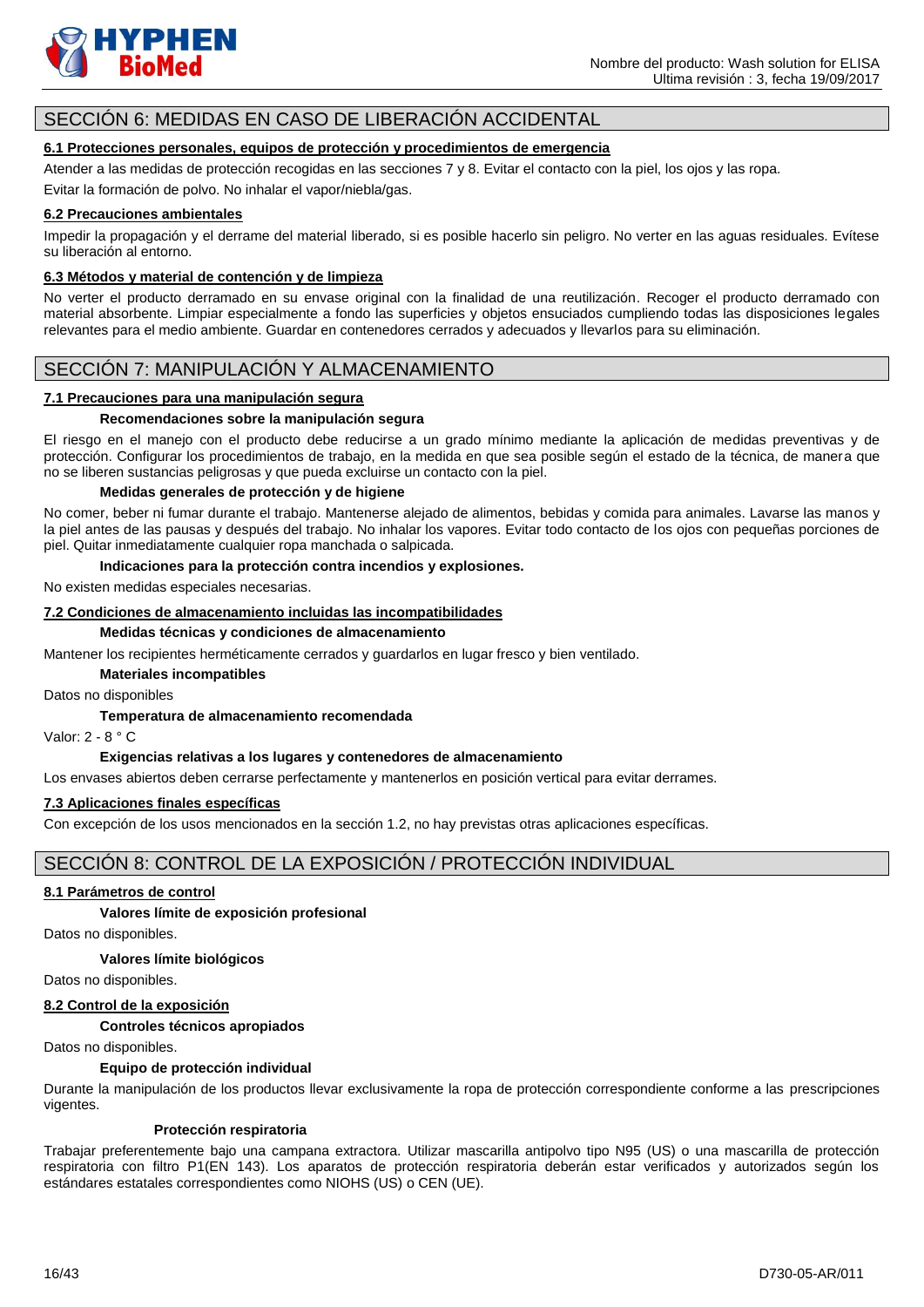

#### **Protección de las manos y protección cutánea**

Durante la manipulación utilizar guantes protectores. Comprobar la idoneidad específica de los guantes para el puesto de trabajo antes de ponérselos. Aplicar un método apropiado para quitarse los guantes protectores con el fin de evitar un contacto con la piel (por ejemplo, quitárselos sin tocar con la mano desnuda la superficie exterior contaminada). Los guantes contaminados se deberán eliminar debidamente después de llevarlos, teniendo en cuanta las disposiciones legales y a tenor de las buenas prácticas de laboratorio. Lavarse y secarse las manos..

Los guantes protectores a usar deben estar verificados y autorizados según EN374.

Los guantes de protección se deben cambiar inmediatamente si están físicamente dañados o gastados.

#### **Protección ocular y facial**

Para la protección ocular y facial llevar exclusivamente equipamiento que esté verificado y autorizado conforme a las normas vigentes como NIOSH (US) o EN 166 (UE).

#### **Protección corporal**

El tipo de equipamiento de protección deberá seleccionarse en función de la concentración y la cantidad del producto en el puesto de trabajo.

#### **Otras protecciones**

Datos no disponibles.

# **Controles sobre la exposición ambiental**

Impedir la propagación y el derrame del material liberado, si es posible hacerlo sin peligro. No verter en las aguas residuales. Impedir la liberación en el medio ambiente.

# SECCIÓN 9: PROPIEDADES FÍSICAS Y QUÍMICAS

# **9.1 Información sobre propiedades físicas y químicas básicas**

| Propiedad                                           |                     |  |
|-----------------------------------------------------|---------------------|--|
| Apariencia                                          | Líquido             |  |
| Color                                               | Incoloro            |  |
| Olor                                                | <b>ND</b>           |  |
| Valor del pH                                        | <b>ND</b>           |  |
| Punto de ebullición                                 | <b>ND</b>           |  |
| Punto de fusión                                     | <b>ND</b>           |  |
| Punto de descomposición                             | <b>ND</b>           |  |
| Punto de ignición                                   | <b>ND</b>           |  |
| Temperatura de autoignición                         | $\overline{\sf ND}$ |  |
| Propiedades de oxidación                            | <b>ND</b>           |  |
| Propiedades de explosión                            | <b>ND</b>           |  |
| Inflamabilidad (sólido, gas)                        | <b>ND</b>           |  |
| Límite inferior de inflamabilidad o<br>explosividad | <b>ND</b>           |  |
| Límite superior de inflamabilidad o<br>explosividad | <b>ND</b>           |  |
| Presión de vapor                                    | N <sub>D</sub>      |  |
| Densidad de vapor                                   | <b>ND</b>           |  |
| Intervalo de evaporación                            | <b>ND</b>           |  |
| Densidad relativa                                   | <b>ND</b>           |  |
| Solubilidad en agua                                 | <b>ND</b>           |  |
| <b>Otras solubilidades</b>                          | <b>ND</b>           |  |
| Coeficiente de reparto: n-octanol/agua              | <b>ND</b>           |  |
| <b>Viscosidad</b>                                   | <b>ND</b>           |  |
| Otros datos                                         | <b>ND</b>           |  |

ND : Datos no disponibles.

#### **9.2 Otra información**

Datos no disponibles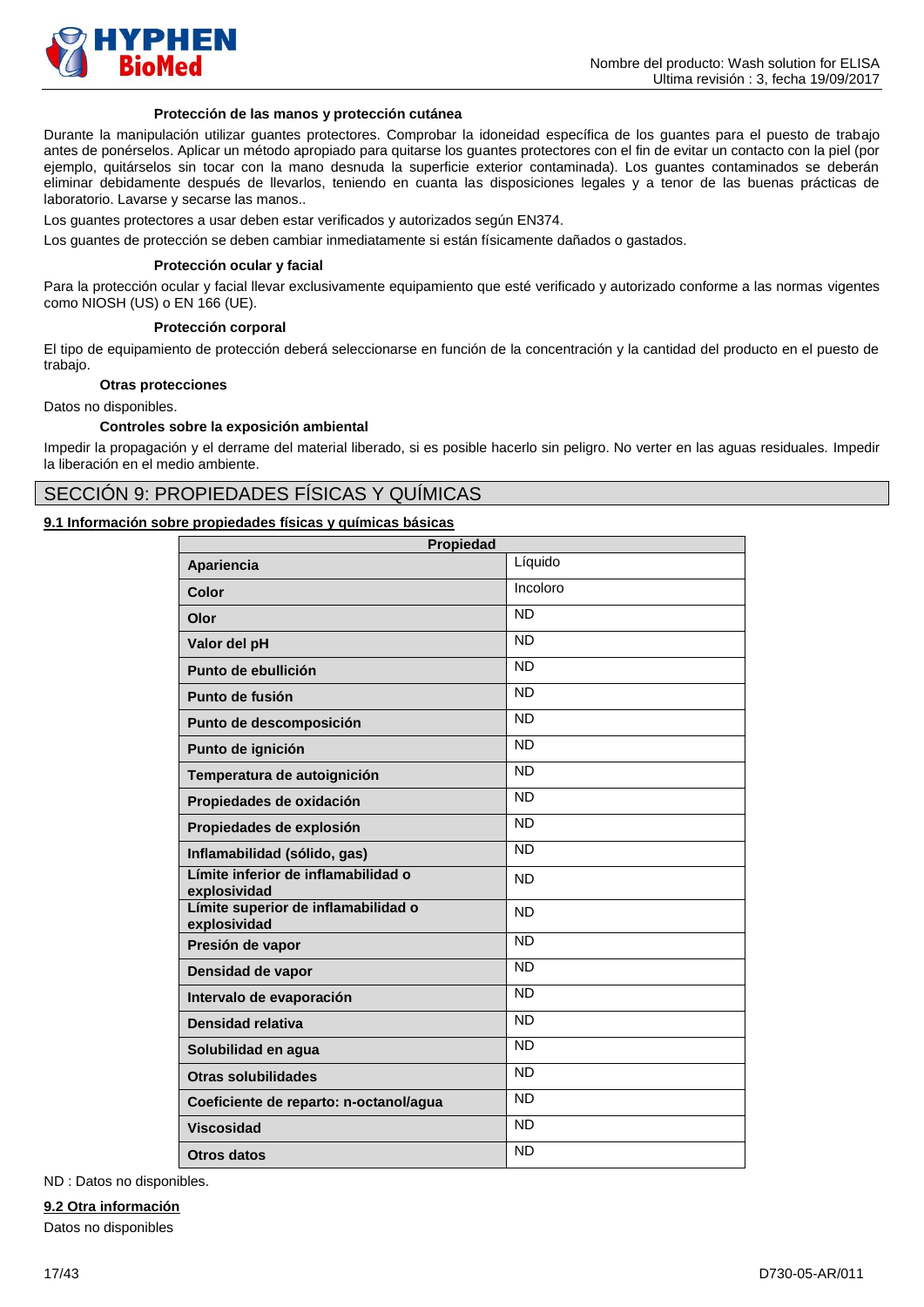

# SECCIÓN 10: ESTABILIDAD Y REACTIVIDAD

# **10.1 Reactividad**

No se producen reacciones peligrosas si se tienen en cuenta las prescripciones/indicaciones para el manejo.

# **10.2 Estabilidad química**

El preparado es estable si se manipula y almacena tal como se recomienda en la sección 7.

# **10.3 Posibilidad de reacciones peligrosas**

Ninguna en caso de utilización conforme al uso previsto.

# **10.4 Condiciones que deben evitarse**

Ninguna en caso de utilización conforme al uso previsto.

# **10.5 Materiales incompatibles**

Datos no conocidos.

### **10.6 Productos de descomposición peligrosos**

Ninguno en caso de utilización conforme al uso previsto.

# SECCIÓN 11: INFORMACIÓN TOXICOLÓGICA

# **11.1 Información sobre los efectos tóxicos**

| <b>Efectos</b>                                 |             |
|------------------------------------------------|-------------|
| <b>Toxicidad oral aguda</b>                    | <b>ND</b>   |
| Toxicidad cutánea aguda                        | <b>ND</b>   |
| Toxicidad aguda por inhalación                 | <b>ND</b>   |
| Irritación o corrosión cutáneas                | <b>ND</b>   |
| Lesiones oculares graves o irritación ocular   | <b>ND</b>   |
| Sensibilización respiratoria y cutánea         | categoría 1 |
| Mutagenicidad en células germinales            | <b>ND</b>   |
| Toxicidad para la reproducción                 | <b>ND</b>   |
| Carcinogenicidad                               | <b>ND</b>   |
| Toxicidad específica en determinados órganos : |             |
| exposición única                               | <b>ND</b>   |
| exposiciones repetidas                         |             |
| Peligro por aspiración                         | <b>ND</b>   |

ND : Datos no disponibles.

# SECCIÓN 12: INFORMACIÓN ECOLÓGICA

### **12.1 Toxicidad**

| <b>Toxicidad</b>                           |           |  |
|--------------------------------------------|-----------|--|
| <b>Toxicidad en peces</b>                  |           |  |
| Aguda                                      | <b>ND</b> |  |
| Crónica<br>$\blacksquare$                  |           |  |
| <b>Toxicidad en dafnias</b>                |           |  |
| Aguda                                      | <b>ND</b> |  |
| <b>Crónica</b><br>$\overline{\phantom{a}}$ |           |  |
| <b>Toxicidad en algas</b>                  |           |  |
| Aguda                                      | <b>ND</b> |  |
| Crónica                                    |           |  |
| <b>Toxicidad en bacterias</b>              |           |  |
| Aguda                                      | <b>ND</b> |  |
| Crónica                                    |           |  |

ND : Datos no disponibles.

# **12.2 Persistencia y degradación**

Datos no disponibles.

### **12.3 Potencial de bioacumulación**

Datos no disponibles.

# **12.4 Movilidad en suelos**

Datos no disponibles.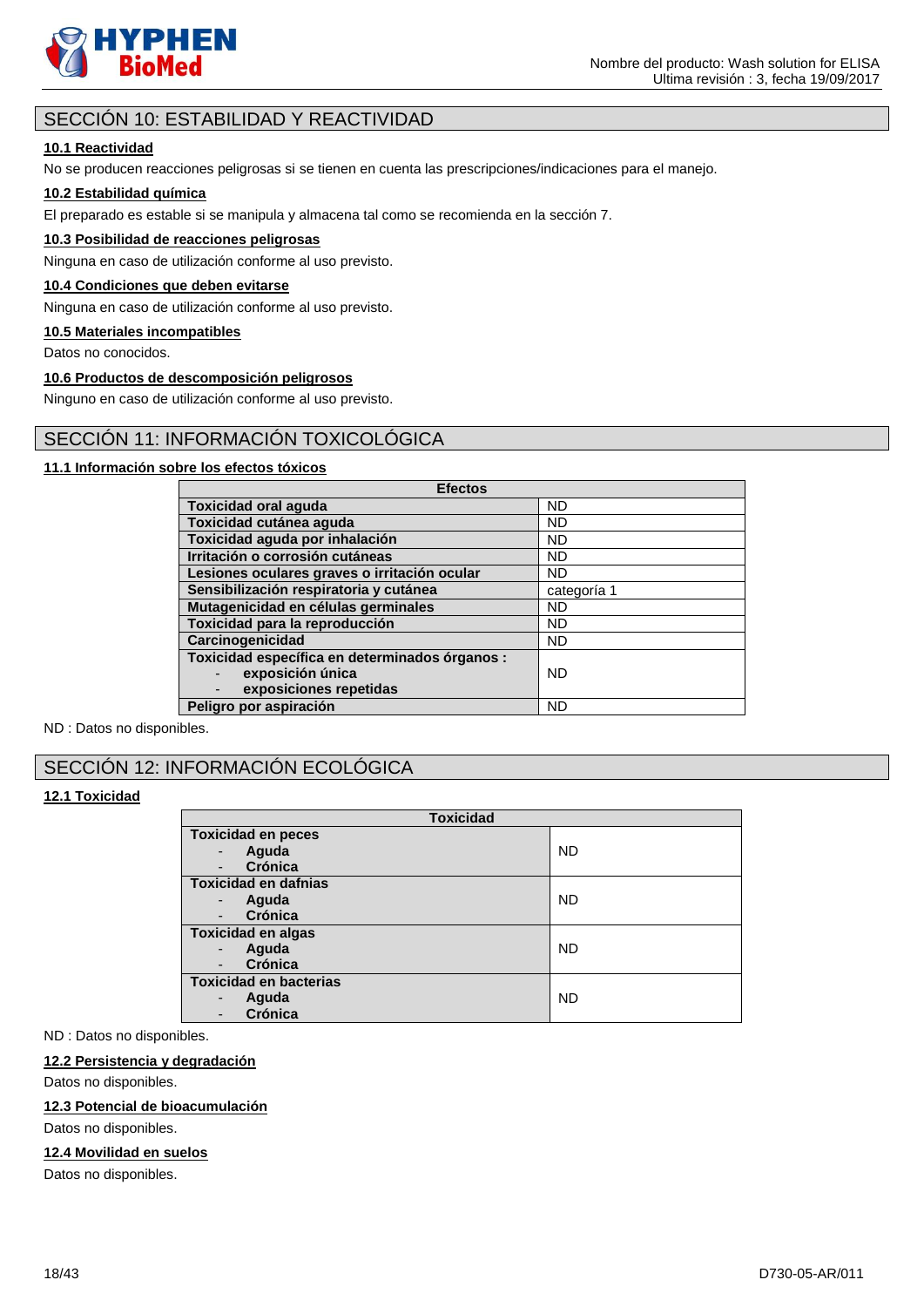

# **12.5 Resultados de las valoraciones PBT y vPvB**

| Valoración            |           |
|-----------------------|-----------|
| <b>Valoración PBT</b> | <b>ND</b> |
| Valoración vPvB       | <b>ND</b> |

ND : Datos no disponibles.

# **12.6 Otros efectos nocivos**

Datos no disponibles.

# **12.7 Otros datos**

No verter el producto sin supervisión en el medio ambiente

# SECCIÓN 13: CONSIDERACIONES RELATIVAS A LA ELIMINACIÓN

# **13.1 Método de tratamiento de residuos**

### **Producto**

Llevar los residuos para su eliminación conforme a las prescripciones nacionales y de acuerdo con los servicios de protección del medio ambiente. La asignación de un número de residuo se realizará de acuerdo con el organismo regional encargado de la eliminación de residuos.

### **Envase**

Vaciar completamente los envases. Aquellos envases vacíos y los que no estén completamente vacíos que todavía contengan restos de producto se llevarán para su eliminación debida de acuerdo con el organismo regional encargado de la eliminación.

# SECCIÓN 14: INFORMACIÓN SOBRE LAS CONDICIONES DE ALMACENAMIENTO Y **TRANSPORTE**

El producto no es ninguna mercancía peligrosa a tenor de las normas de transporte (ADR, RID, IATA, IMDG).

# SECCIÓN 15: INFORMACIÓN REGLAMENTARIA

# **15.1 Normativas/legislación de seguridad, salud y medio ambiente específicas para la sustancia o mezcla**

Esta ficha de datos de seguridad cumple los requisitos exigidos en el Reglamento (CE) nº 1907/2006 (REACH) y 1272/2008 (CLP).

### **15.2 Evaluación de la seguridad química**

No existen datos disponibles.

# SECCIÓN 16: OTRAS INFORMACIONES

# **16.1 Principales referencias bibliográficas y fuentes de datos**

Reglamento (CE) n.º 1907/2006 (REACH), 1272/2008 (CLP) en su versión válida respectiva.

Normas de transporte conforme a ADR, RID, IMDG, IATA en su versión válida respectiva.

Las fuentes de datos que se han utilizado para determinar los datos físicos, toxicológicos y ecotoxicológicos se indican directamente en las secciones respectivas.

Los datos se apoyan en el nivel de nuestros conocimientos y experiencias actuales. Los datos no tienen valor como aseguramiento de las propiedades y tampoco justifican ninguna relación jurídica contractual.

HYPHEN BioMed y sus agentes/distribuidores o proveedores OEM rechazan toda responsabilidad sobre cualquier posible daño resultante de, o por contacto con, un reactivo incluido en el kit.

### **16.2 Abreviaturas y acrónimos**

ADR: European Agreement concerning the International Carriage of Dangerous Goods by Road (Acuerdo Europeo sobre transporte internacional de mercancías peligrosas por carretera)

CLP: Regulation on Classification, Labelling and Packaging of Substances and Mixtures (Reglamento de la CE sobre clasificación, etiquetado y envasado de sustancias y mezclas)

CMR : cancerogen mutagen reprotoxic (sustancias carcinógenas, mutágenas y tóxicas para la reproducción)

IATA-DGR: = International Air Transport Association - Dangerous Goods Regulations (Regulaciones de productos peligrosos de la IATA en el tráfico aéreo)

IMDG: International Maritime Dangerous Goods code (Regulación para el transporte de mercancías peligrosas en la navegación marítima internacional)

NIOSH: Instituto Nacional para la seguridad en el trabajo y la salud (EE. UU.)

PBT: persistente (P), biocumulativo (B) y tóxico (T)

REACH: Reglamento de la UE para el registro, evaluación, autorización y restricción de sustancias químicas

RID: Regulación para el transporte internacional de mercancías peligrosas en el transporte por ferrocarril

vPvB: very Persistent and very Bioaccumulative (muy persistente y muy bioacumulativo)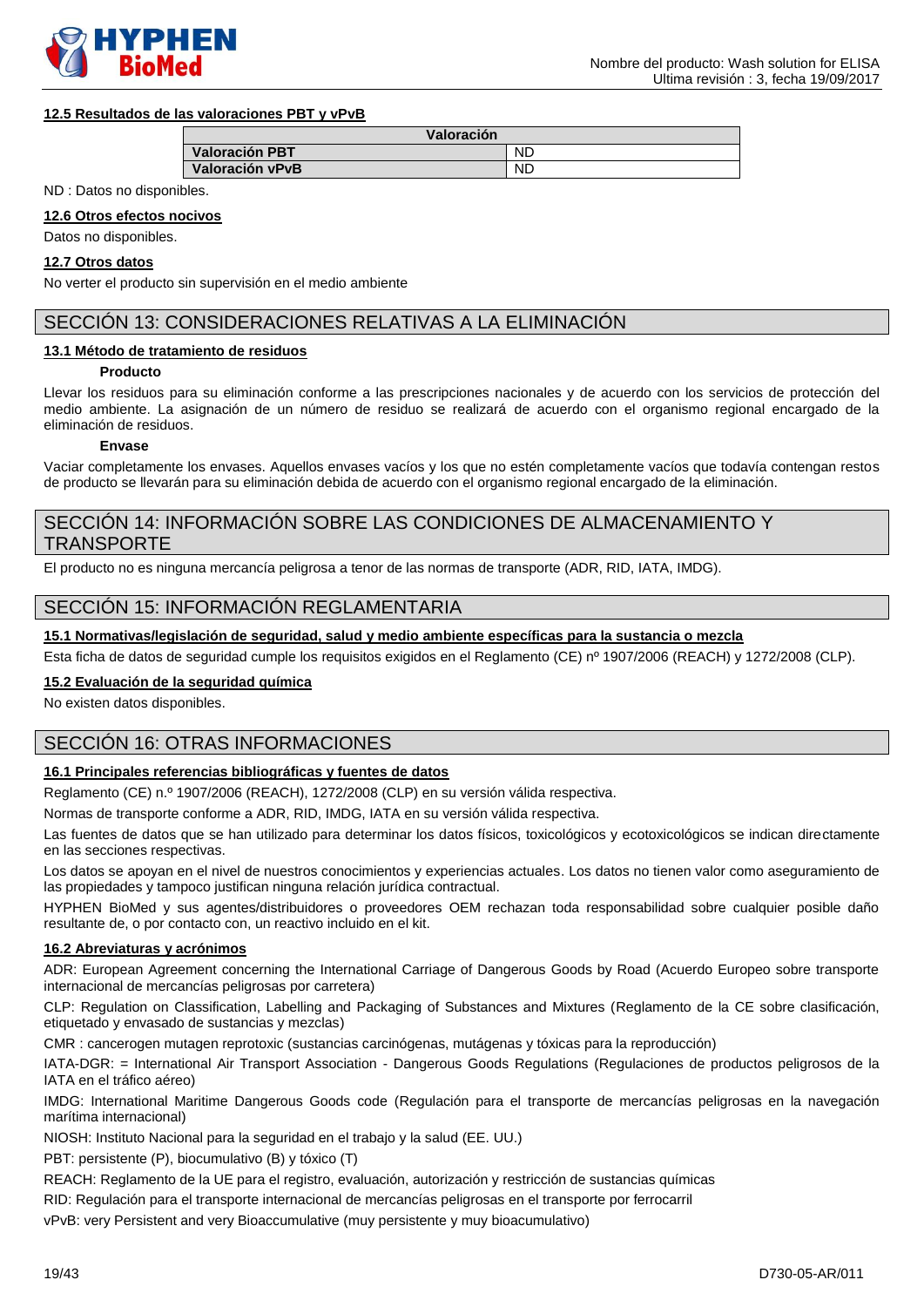

# **FICHA DE DADOS DE SEGURANÇA**

# <span id="page-19-0"></span>**PORTUGUÊS**

# SECÇÃO 1: IDENTIFICAÇÃO DA SUBSTÂNCIA/MISTURA E DA SOCIEDADE/EMPRESA

# **1.1 Identificador do produto**

| Nome                           | Número          |
|--------------------------------|-----------------|
| <b>Wash solution for ELISA</b> | AR011A / AR011K |

# **1.2 Utilizações identificadas relevantes da substância ou mistura e utilizações desaconselhadas.**

Exclusivamente para uso in vitro

### **1.3 Identificação do fornecedor da ficha de dados de segurança**

| <b>Fabricante:</b>                 | <b>HYPHEN BioMed</b>                            |
|------------------------------------|-------------------------------------------------|
|                                    | 155 rue d'Eragny                                |
|                                    | 95000 Neuville sur Oise (Franca)                |
| Tel:                               | 33.1.34.40.65.10                                |
| Fax:                               | 33.1.34.48.72.36                                |
| The state and state and search the | that a Collaborate and the transport of a state |

Endereço de e-mail: [info@hyphen-biomed.com](mailto:info@hyphen-biomed.com)

# **1.4 Contacto de telefone de emergência**

Tel: 33.1.34.40.65.10 (Só disponível nos horários de funcionamento de escritório)

França

Tel: 33.1.45.42.59.59 (Centro de Informação Anti-Venenos / Intoxicações francês)

#### Estrangeiro

Dirigir-se à autoridade competente

# SECÇÃO 2: IDENTIFICAÇÃO DOS PERIGOS

# **2.1 Classificação da substância ou mistura**

**Classificação**

| Classe de perigo / categoria de perigo | Advertências de perigo |
|----------------------------------------|------------------------|
| Sensibilização cutânea, categoria 1    | H317                   |

# **2.2 Elementos do rótulo**

| Pictogramas de perigo | <b>Palavras-sinal</b> | Advertências de perigo                             |
|-----------------------|-----------------------|----------------------------------------------------|
|                       | Atencão               | H317 : Pode provocar uma reacção alérgica cutânea. |

| Recomendações de prudência                                                                |
|-------------------------------------------------------------------------------------------|
| P261 : Evitar respirar as poeiras/fumos/gases/névoas/vapores/aerossóis.                   |
| P272 : A roupa de trabalho contaminada não pode sair do local de trabalho.                |
| P280 : Usar luvas de protecção/vestuário de protecção/protecção ocular/protecção facial.  |
| P302 + P352 : SE ENTRAR EM CONTACTO COM A PELE: lavar com sabonete e água abundantes.     |
| P333 + P313 : Em caso de irritação ou erupção cutânea: consulte um médico.                |
| P363 : Lavar a roupa contaminada antes de a voltar a usar.                                |
| P501 : Eliminar o conteúdo/recipiente em acordo com a empresa de coleta de lixo regional. |
| 2.3 Outros perigos                                                                        |

Nenhuma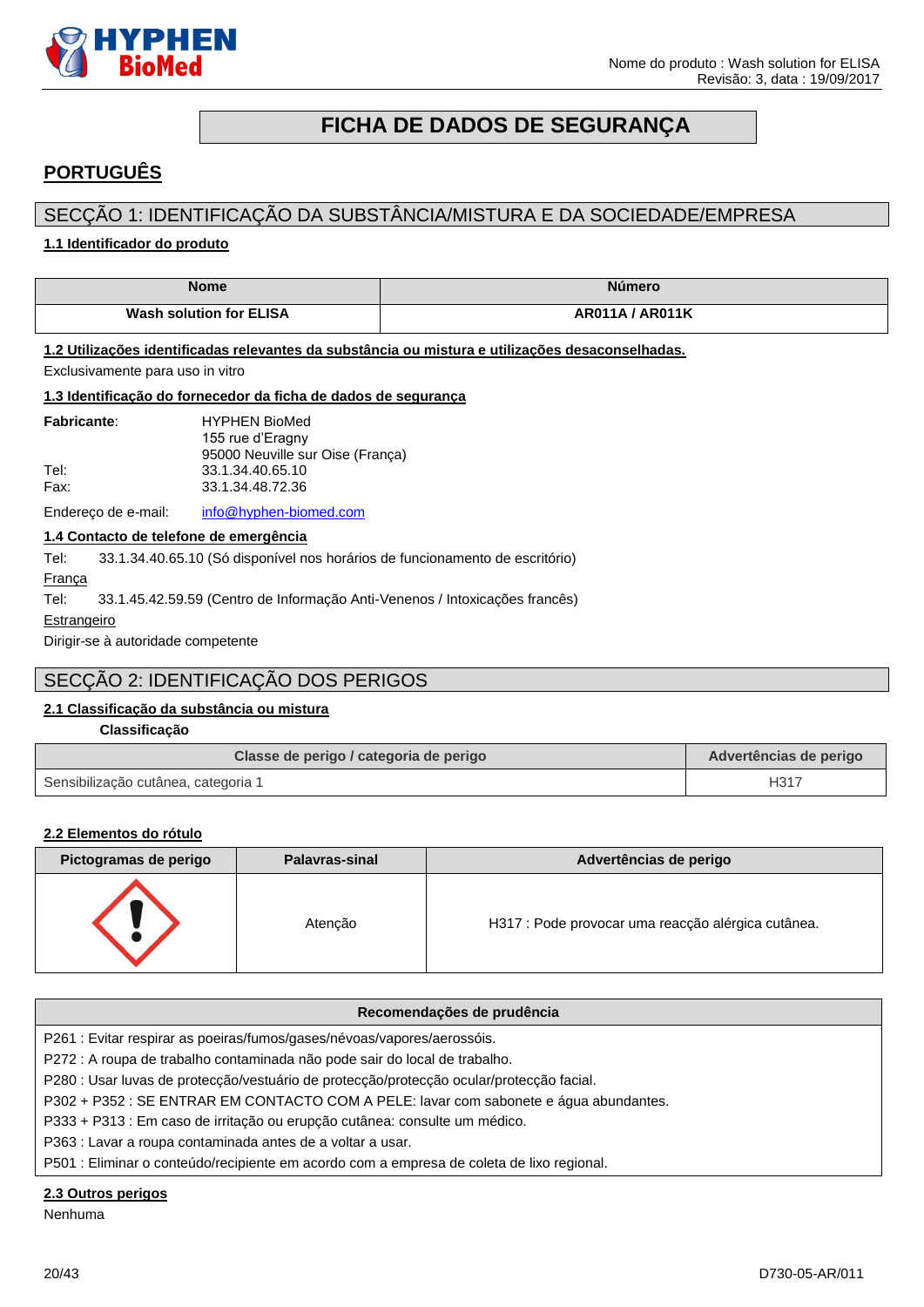

# SECÇÃO 3: COMPOSIÇÃO/INFORMAÇÃO SOBRE OS COMPONENTES

# **3.1 Substâncias**

Não aplicável, o produto não é uma substância.

# **3.2 Misturas**

#### **Componentes perigosos**

| Denominações de ingredientes                                                                  | CAS/CE/REACH | Classificação da substância de<br>acordo com 1272/2008 (CLP) | Concentração |
|-----------------------------------------------------------------------------------------------|--------------|--------------------------------------------------------------|--------------|
| Mixture of 5-Chloro-2-methyl-4-isothiazolin-3-<br>one and 2-Methyl-2H -isothiazol-3-one (3:1) | 55965-84-9   | H302, H314, H317, H332, H400, H410                           | $&0.06\%$    |

# **3.3 Outras informações**

Não deve ser injetado nem ingerido.

# SECÇÃO 4: PRIMEIROS SOCORROS

# **4.1 Descrição das medidas de primeiros socorros**

### **Informações gerais**

Ao manifestar-se de sintomas ou em caso de dúvida obter atendimento médico (mostrar esta ficha de dados de segurança). Nunca administrar nada por via oral a uma pessoa inconsciente. Não deixar a vítima sozinha/ sem vigilância.

# **Após inalação**

APÓS INALAÇAO: Levar o sinistrado para o ar fresco. Mantê-lo quente e calmo. Em caso de irritação das vias respiratórias consultar um médico.

### **Após contacto cutâneo**

APÓS CONTACTO COM A PELE: Limpar imediatamente com muita água e sabão. Retirar imediatamente todo o vestuário contaminado. Lavar antes de reutilizá-lo. No caso de reacções cutâneas, consultar o médico.

### **Após contacto ocular**

APÓS CONTACTO COM OS OLHOS: Lavar os olhos com água corrente durante pelo menos 15 minutos, mantendo-os bem abertos. Retirar as lentes de contato, se usar e for possível. Continuar a lavar durante. Consultar um oftalmologista.

### **Após ingestão**

APÓS INGESTÃO, consultar um médico imediatamente. Não provocar o vómito. Nunca forçar a ingestão de algo a alguém inconsciente.

### **4.2 Sintomas e efeitos mais importantes, tanto agudos como retardados**

Dados indisponíveis.

### **4.3 Indicações sobre cuidados médicos urgentes e tratamentos especiais necessários**

Dados indisponíveis.

# SECÇÃO 5: MEDIDAS DE COMBATE A INCÊNDIOS

# **5.1 Meios de extinção**

# **Meios adequados de extinção**

Trata-se de um produto incombustível. Devem adaptar-se as medidas de extinção de incêndios nas áreas circundantes.

### **Meios inadequados de extinção**

Jacto de água de grande volume

### **5.2 Perigos especiais decorrentes da substância ou mistura**

Em caso de incêndio, é possível libertar-se as substâncias seguintes: dióxido de carbono (CO<sub>2</sub>); monóxido de carbono (CO).

# **5.3 Recomendações para o pessoal de combate a incêndios**

Em caso de incêndio: Usar um aparelho de respiração autónomo e vestuário de protecção.

Não deixar penetrar a água de extinção nos esgotos ou nas águas. Não respirar os gases de explosão e de incêndio.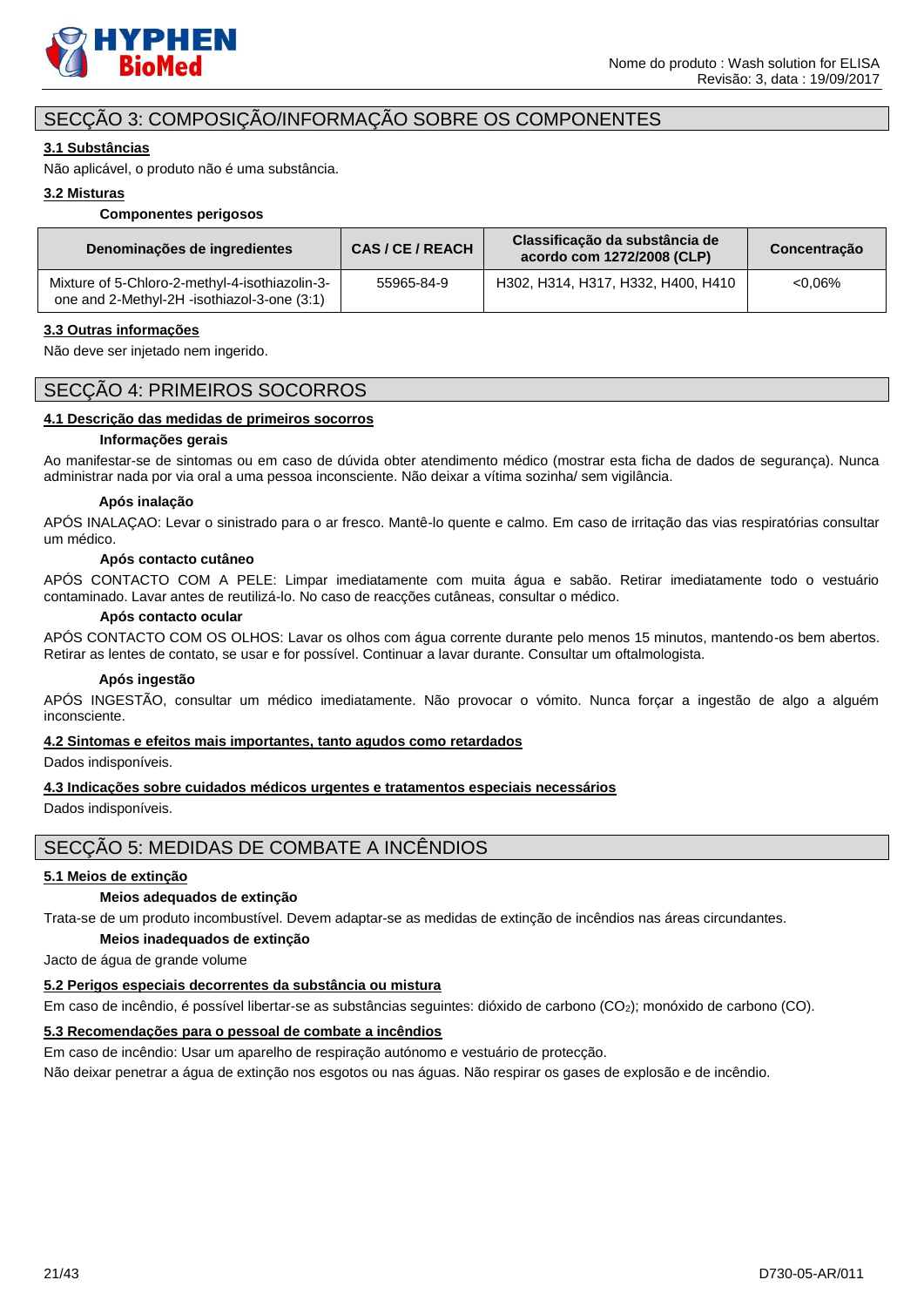

# SECÇÃO 6: MEDIDAS A TOMAR EM CASO DE FUGAS ACIDENTAIS

# **6.1 Precauções individuais, equipamento de proteção e procedimentos de emergência**

Consultar as medidas de proteção apresentadas nas secções 7 e 8. Evitar o contacto com a pele, os olhos e o vestuário.

Evitar a formação de pó. Evitar respirar o gás/névoa/vapores.

#### **6.2 Precauções a nível ambiental**

Bloquear o derrame de matéria se for possível sem se colocar a si em perigo. Não deixar infiltrar nas águas residuais. Evitar a dispersão no ambiente.

#### **6.3 Métodos e materiais de confinamento e limpeza**

Não repôr o produto derramado na embalagem original para reutilização. Absorver o produto derramado com material absorvente. Limpar cuidadosamente superfícies contaminadas e equipamentos incluindo os dispositivos no respeito da legislação/normas em vigor no domínio do ambiente. Manter em recipientes fechados adequados, para eliminação.

# SECÇÃO 7: MANUSEAMENTO E ARMAZENAMENTO

# **7.1 Precauções para um manuseamento seguro**

# **Recomendações para um manuseamento seguro**

Para minimizar riscos, devem ser adoptadas as medidas destinadas à precaução e protecção das pessoas durante o manuseio do produto. O processo deve ser desenhado, o quanto for possível, de acordo com o estado actual da técnica, de modo a prevenir à liberação de substâncias perigosas e ao contato com a pele.

#### **Medidas gerais de proteção e higiene**

Não comer, beber ou fumar durante a utilização. Manter afastada toda a comida e bebida, bem como os alimentos para animais. Lavar as mãos e a pele exposta antes das pausas e depois da utilização. Não inalar vapores. Evitar o contacto com os olhos e a pele. Retirar imediatamente todo o vestuário sujo ou molhado.

#### **Recomendações de proteção contra incêndios e explosões**

Não são necessárias quaisquer medidas especiais.

**7.2 Condições de armazenamento seguro, incluindo eventuais incompatibilidades**

#### **Medidas técnicas e condições de armazenamento**

Manter recipiente bem fechado, em lugar fresco, bem ventilado.

**Materiais incompatíveis**

Dados indisponíveis

### **Temperatura de armazenamento recomendada**

Valor: 2 - 8 °C

# **Requisitos para locais ou recipientes de armazenamento**

Todos os recipientes abertos devem ser bem fechados e mantidos na vertical para evitar derrames.

### **7.3 Utilizações finais específicas**

Para além das utilizações mencionadas na secção 1.2 não estão estipuladas outras utilizações específicas.

# SECÇÃO 8: CONTROLO DA EXPOSIÇÃO/PROTEÇÃO INDIVIDUAL

### **8.1 Parâmetros de controlo**

### **Valores-limite de exposição profissional**

Dados indisponíveis.

**Valores-limite biológicos** 

Dados indisponíveis.

# **8.2 Controlo da exposição**

### **Controlos técnicos adequados**

Dar prioridade às medidas técnicas e processos/métodos de trabalho em relação do uso de equipamento de protecção individual. Tomar precauções de acordo com os princípios das boas práticas de higiene e segurança.

#### **Equipamento de proteção individual**

Durante o manuseio do produto, usar só vestuário conforme à legislação em vigor.

#### **Proteção respiratória**

Manusear o produto de preferência abaixo dum exaustor. use máscaras do tipo N95 (US) ou do tipo P1 (EN 143). Use máscaras e respiradores aprovados por normais governamentais apropriadas, como a NIOSH (US) ou a CEN (EU).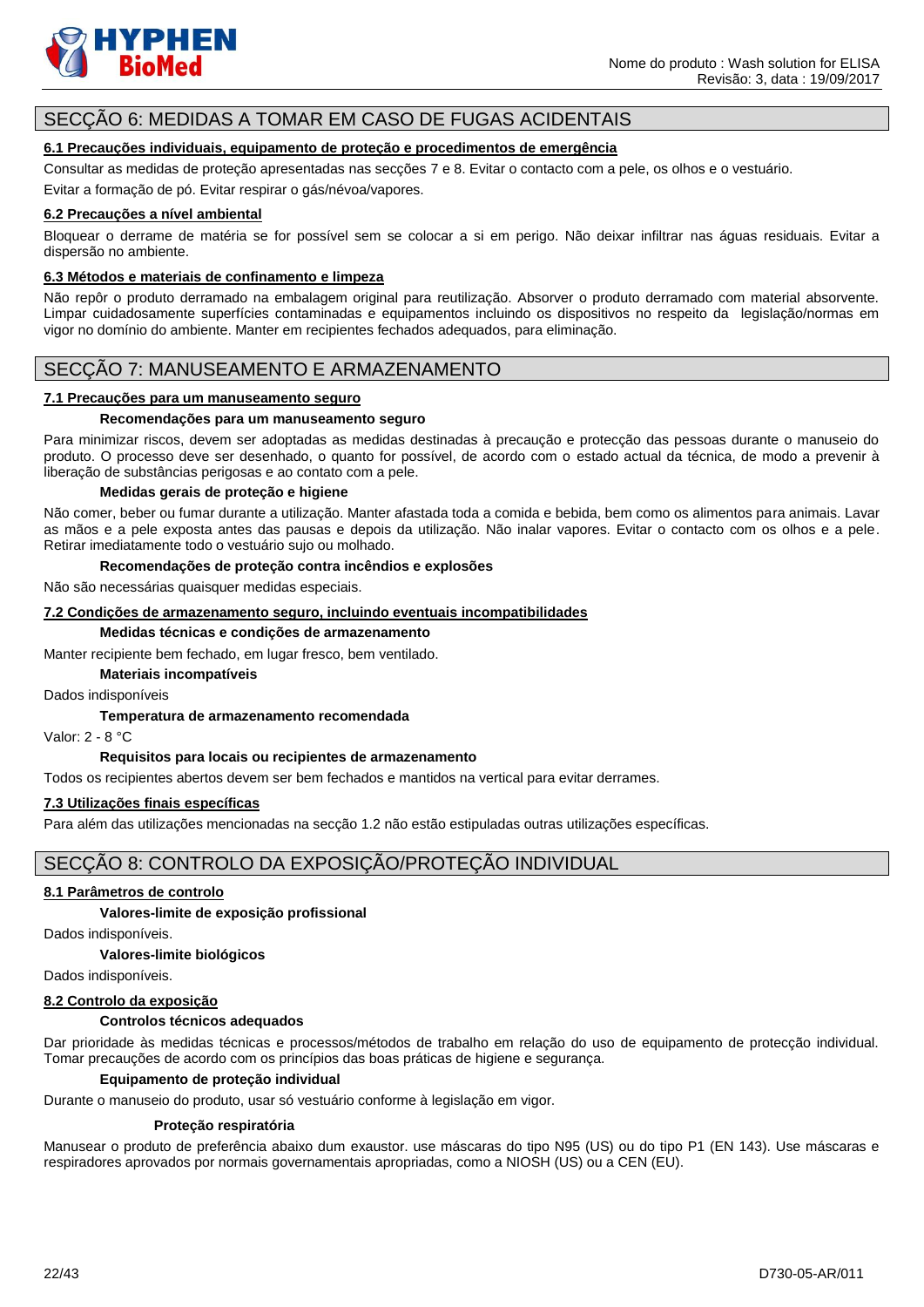

### **Proteção das mãos e da pele**

Usar luvas de protecção durante o manuseio. Antes da utilização, verifique a aptidão das luvas para o lugar de trabalho. Use uma técnica adequada para a remoção das luvas (sem tocar na parte exterior da luva) para evitar o contacto da pele com este produto. Descarte as luvas contaminadas após o uso, de acordo com as regras e as boas práticas de trabalho laboratorial Lave e seque as mãos.

As luvas devem ser testadas e comprovadas em conformidade com a norma europeia EN374.

As luvas de protecção devem ser substituídas quando danificadas ou quando apresentarem os primeiros sinais de desgaste.

# **Proteção dos olhos e do rosto**

Use equipamento de protecção ocular e do rosto testado e aprovado por normais governamentais apropriadas, como a NIOSH (US) ou a EN 166(EU).

#### **Protecção do corpo**

Escolher os equipamentos de protecção individual em função da concentração e quantidade de produto e do local de trabalho.

**Outras proteções**

Dados indisponíveis.

### **Controlo da exposição ambiental**

Bloquear o derrame de matéria se for possível sem se colocar a si em perigo. Não deixar infiltrar nas águas residuais. Evitar a dispersão no ambiente.

# SECÇÃO 9: PROPRIEDADES FÍSICAS E QUÍMICAS

# **9.1 Informações sobre propriedades físicas e químicas de base**

| Propriedade                                       |           |  |
|---------------------------------------------------|-----------|--|
| <b>Estado físico</b>                              | Líquido   |  |
| Color                                             | Incolor   |  |
| Odor                                              | <b>ND</b> |  |
| pH                                                | <b>ND</b> |  |
| Ponto de ebulição                                 | <b>ND</b> |  |
| Ponto de fusão                                    | <b>ND</b> |  |
| Ponto de decomposição                             | <b>ND</b> |  |
| Ponto de inflamação                               | <b>ND</b> |  |
| Temperatura de autoinflamação                     | <b>ND</b> |  |
| <b>Propriedades oxidantes</b>                     | <b>ND</b> |  |
| <b>Propriedades explosivas</b>                    | <b>ND</b> |  |
| Inflamabilidade                                   | <b>ND</b> |  |
| Limite de explosão ou inflamabilidade<br>inferior | <b>ND</b> |  |
| Limite de explosão ou inflamabilidade<br>superior | <b>ND</b> |  |
| Pressão de vapor                                  | <b>ND</b> |  |
| Densidade de vapor                                | <b>ND</b> |  |
| Taxa de evaporação                                | <b>ND</b> |  |
| Densidade relativa                                | <b>ND</b> |  |
| Solubilidade em água                              | <b>ND</b> |  |
| <b>Solubilidade</b>                               | <b>ND</b> |  |
| Coeficiente de partição n-octanol/água            | <b>ND</b> |  |
| <b>Viscosidade</b>                                | <b>ND</b> |  |
| Outras informações                                | <b>ND</b> |  |

ND : Dados indisponíveis.

# **9.2 Outras informações**

Dados indisponíveis.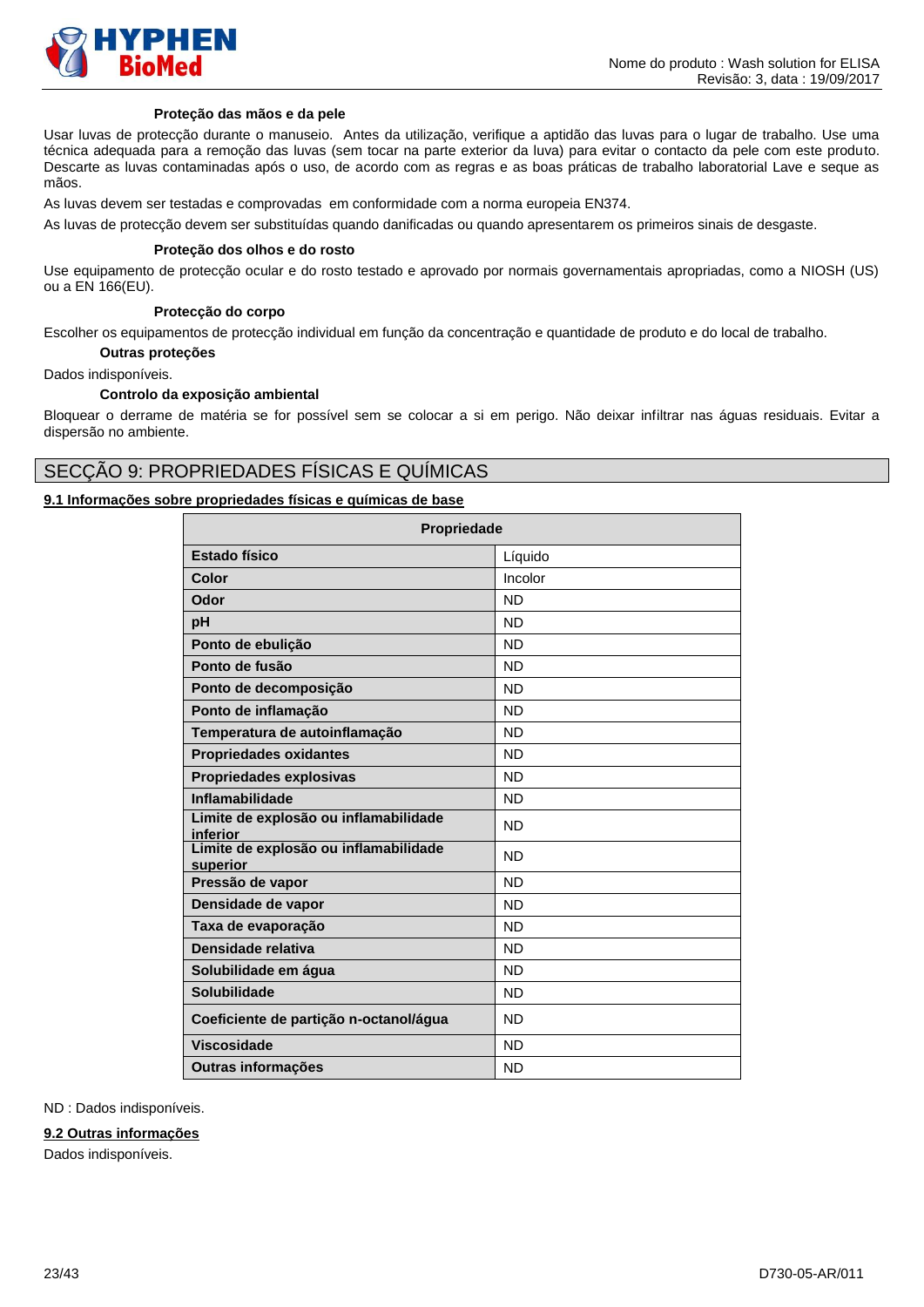

# SECÇÃO 10: ESTABILIDADE E REATIVIDADE

# **10.1 Reatividade**

Nenhuma reacção perigosa em condições normais de utilização.

# **10.2 Estabilidade química**

A preparação é estável se armazenado e manuseado como descrito/indicado em secção 7.

# **10.3 Possibilidade de reações perigosas**

Nenhuma se for utilizado conforme as indicações.

# **10.4 Condições a evitar**

Nenhuma se for utilizado conforme as indicações.

# **10.5 Materiais incompatíveis**

Nenhum conhecido.

### **10.6 Produtos de decomposição perigosos**

Nenhuma se for utilizado conforme as indicações.

# SECÇÃO 11: INFORMAÇÃO TOXICOLÓGICA

# **11.1 Informações sobre os efeitos toxicológicos**

| <b>Efeitos</b>                                                                     |             |  |
|------------------------------------------------------------------------------------|-------------|--|
| Toxicidade aguda por via oral                                                      | <b>ND</b>   |  |
| Toxicidade aguda por via cutânea                                                   | <b>ND</b>   |  |
| Toxicidade aguda por via inalatória                                                | <b>ND</b>   |  |
| Corrosão/irritação cutânea                                                         | <b>ND</b>   |  |
| Lesões oculares graves/irratação ocular                                            | <b>ND</b>   |  |
| Sensibilização cutânea, Sensibilização<br>respiratória                             | categoria 1 |  |
| Mutagenicidade em células germinativas                                             | <b>ND</b>   |  |
| Carcinogenicidade                                                                  | <b>ND</b>   |  |
| Toxicidade reprodutiva                                                             | <b>ND</b>   |  |
| Toxicidade para órgãos-alvo específicos :<br>exposição única<br>exposição repetida | <b>ND</b>   |  |
| Perigo de aspiração                                                                | <b>ND</b>   |  |

ND : Dados indisponíveis.

# SECÇÃO 12: INFORMAÇÃO ECOLÓGICA

# **12.1 Toxicidade**

| <b>Toxicidade</b>            |           |  |
|------------------------------|-----------|--|
| <b>Toxicidade nos peixes</b> | <b>ND</b> |  |
| Aguda                        |           |  |
| Crónica                      |           |  |
| Toxicidade nas dáfnias       | <b>ND</b> |  |
| Aguda                        |           |  |
| Crónica                      |           |  |
| <b>Toxicidade nas algas</b>  | <b>ND</b> |  |
| Aguda                        |           |  |
| Crónica                      |           |  |
| Toxicidade nas bactérias     | <b>ND</b> |  |
| Aguda<br>-                   |           |  |
| <b>Crónica</b>               |           |  |

ND : Dados indisponíveis.

#### **12.2 Persistência e degradabilidade**

Dados indisponíveis.

# **12.3 Potencial de bioacumulação**

Dados indisponíveis.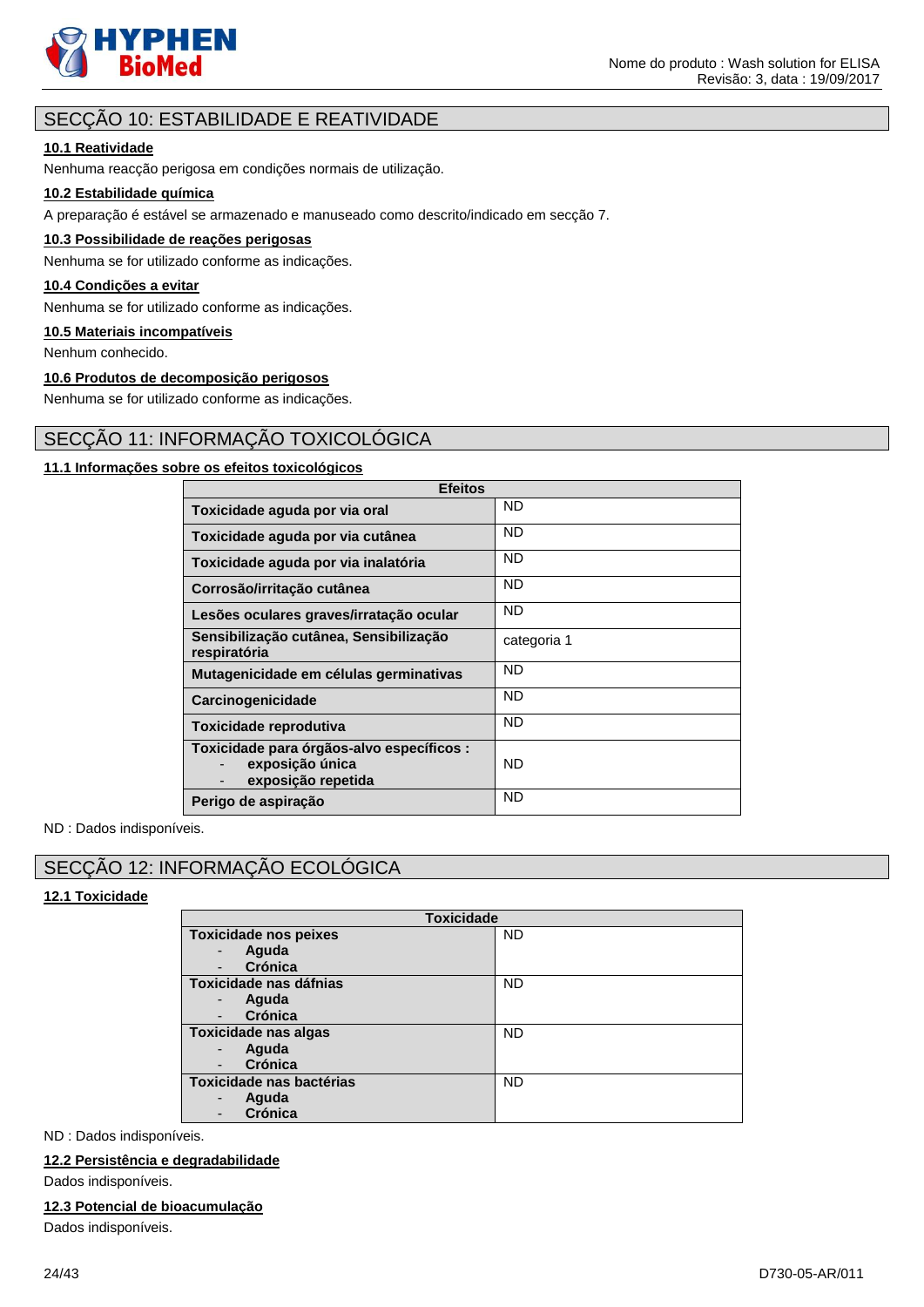

# **12.4 Mobilidade no solo**

Dados indisponíveis.

# **12.5 Resultados da avaliação PBT e vPvB**

| Avaliação      |    |
|----------------|----|
| Avaliação PBT  | ND |
| Avaliação vPvB | ND |

ND : Dados indisponíveis.

# **12.6 Outros efeitos adversos**

Dados indisponíveis.

# **12.7 Outras informações**

Não faça descargas do produto para o ambiente, sem uma supervisão apropriada

# SECÇÃO 13: CONSIDERAÇÕES RELATIVAS À ELIMINAÇÃO

# **13.1 Métodos de tratamento de resíduos**

### **Produto**

Encaminhar os resíduos para uma eliminação adequada em consulta com os serviços de saneamento e ambientais . A atribuição de um número de código de resíduo,deverá ser providenciada em acordo com a empresa de coleta de lixo regional.

# **Embalagem**

Esvaziar completamente a embalagem do seu conteúdo. Embalagens vazios e não completamente esvaziados dos seus conteúdos devem ser encaminhadas para uma eliminação adequada em acordo com a empresa de coleta de lixo regional.

# SECÇÃO 14: INFORMAÇÕES RELATIVAS AO TRANSPORTE

O produto não é uma mercadoria perigosa no sentido da Regulamentação do transporte de mercadorias perigosas (ADR, RID, IATA, IMDG).

# SECÇÃO 15: INFORMAÇÃO SOBRE REGULAMENTAÇÃO

# **15.1 Regulamentação/legislação específica para a substância ou mistura em matéria de saúde, segurança e ambiente**

Esta ficha de dados está conforme os requisitos descritos no Regulamento (CE) N.º 1907/2006 (REACH) e 1272/2008 (CLP).

# **15.2 Avaliação da segurança química**

Dados indisponíveis.

# SECÇÃO 16: OUTREAS INFORMACOES

# **16.1 Referências bibliográficas importantes e fontes dos dados utilizados:**

Regulamento (CE) No. 1907/2006 (REACH), 1272/2008 (CLP) na última versão.

Prescrições para o transporte de acordo com ADR, RID, IMDG, IATA na versão respectiva actualmente em vigor.

As fontes de dados utilizadas para a avaliação e determinação de dados físicos, toxicológicos e ecotoxicológicos são indicadas nas secções respectivas.

As informações fornecidas baseiam-se no estado actual dos nossos conhecimentos e experiências. No entanto, nenhuma informação deve ser interpretada como uma garantia relativamente às propriedades nem fundamentam uma quaisquer relação contratual.

HYPHEN BioMed e respetivos agentes/distribuidores, bem como os contratantes OEM não devem ser responsabilizados por quaisquer danos resultantes do contacto com os produtos incluídos no kit.

# **16.2 Abreviaturas e acrónimos**

ADR: European Agreement concerning the International Carriage of Dangerous Goods by Road (Acordo Europeu relativo ao Transporte Internacional de Mercadorias Perigosas por Estrada)

CLP: Regulation on Classification, Labelling and Packaging of Substances and Mixtures (Regulamento (CE) n.º 1272/2008 relativo à Classificação, Rotulagem e Embalagem de substancias e misturas)

CMR : cancerogen mutagen reprotoxic (Carcinogénico, mutagénico ou tóxico para a reprodução)

IATA-DGR: = International Air Transport Association - Dangerous Goods Regulations ( Regulamento IATA-Carga Perigosa Aéreo)

IMDG: International Maritime Dangerous Goods code (Código Marítimo Internacional para o Transporte de Mercadorias Perigosas) NIOSH: Instituto nacional para segurança e saúde profissional dos Estados Unidos.

PBT: Substância Persistente, Bioacumulável e Tóxica

REACH: Regulamento (CE) n.º 1907/2006 relativo ao Registo, Avaliação, Autorização e Restrição de Produtos Químicos

RID: Regulamento relativo ao Transporte Internacional Ferroviário de Mercadorias Perigosas

vPvB: very Persistent and very Bioaccumulative (Muito Persistente e muito Bioacumulável)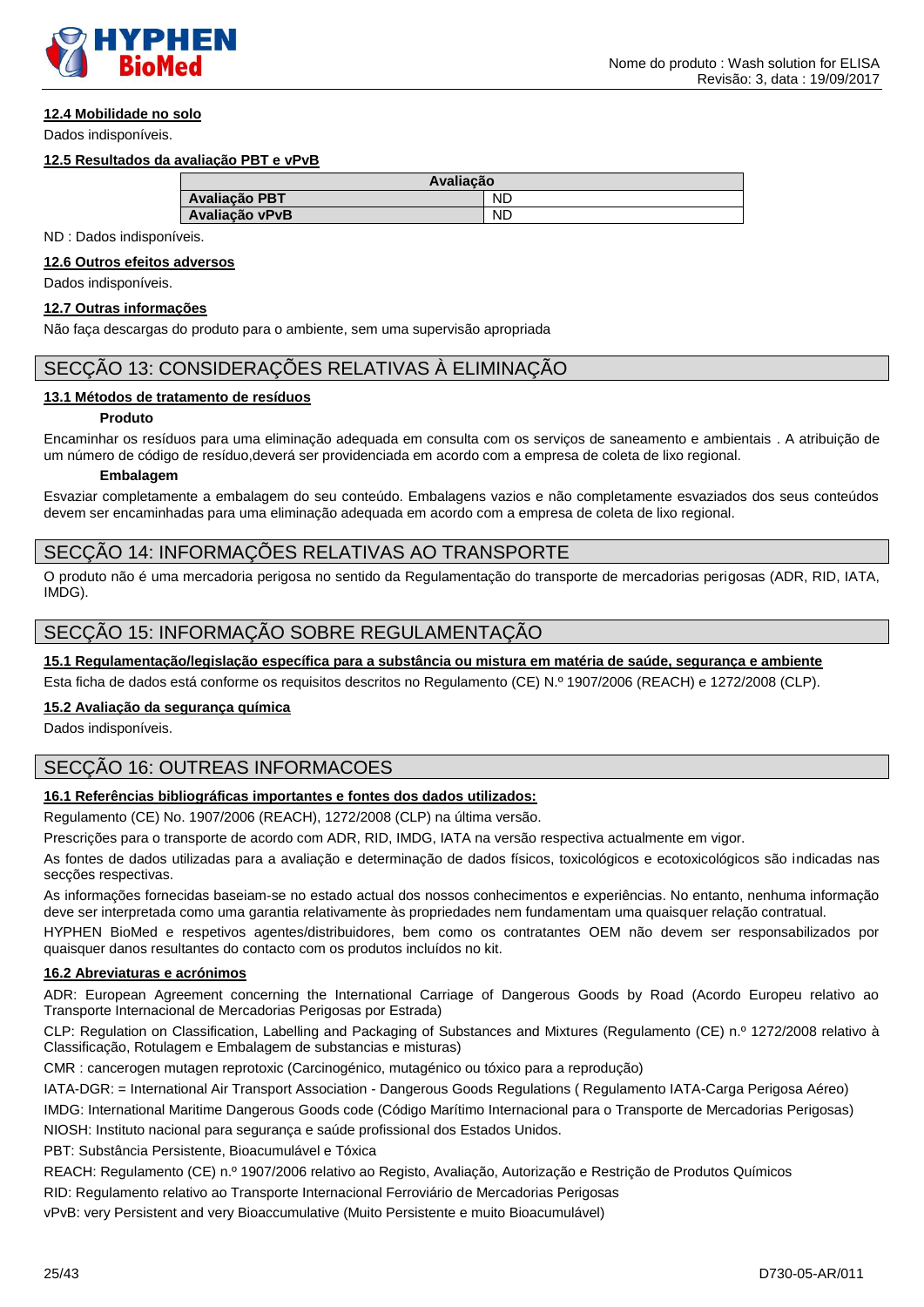

# **Scheda dati di sicurezza**

# <span id="page-25-0"></span>**ITALIANO**

# SEZIONE 1: IDENTIFICAZIONE DEL PRODOTTO E DELLA SOCIETÀ/IMPRESA

### **1.1 Identificatore del prodotto**

| Nome commerciale               | Codice prodotto:       |
|--------------------------------|------------------------|
| <b>Wash solution for ELISA</b> | <b>AR011A / AR011K</b> |

# **1.2 Usi pertinenti identificati della sostanza o miscela e usi sconsigliati**

Solo per uso in vitro

# **1.3 Informazioni sul fornitore della scheda di dati di sicurezza**

| <b>Produttore:</b> | <b>HYPHEN BioMed</b>             |
|--------------------|----------------------------------|
|                    | 155 rue d'Eragny                 |
|                    | 95000 Neuville sur Oise (France) |
| Tel.:              | 33.1.34.40.65.10                 |
| Fax:               | 33.1.34.48.72.36                 |
|                    |                                  |

E-Mail: [info@hyphen-biomed.com](mailto:info@hyphen-biomed.com)

# **1.4 Numero telefonico di emergenza**

Tel.: 33.1.34.40.65.10 (solo disponibile durante gli orari d'ufficio)

Francia<br>Tel.: 33.1.45.42.59.59 (Centro di informazione Veleno francese)

# **Estero**

Adire le autorità competenti

# SEZIONE 2: IDENTIFICAZIONE DEI PERICOLI

# **2.1 Classificazione della sostanza o della miscela**

**Informazioni relative alla classificazione**

| Classi / categorie di pericolosità         | Indicazioni di pericolo |
|--------------------------------------------|-------------------------|
| Sensibilizzazione della pelle, categoria 1 | H317                    |

# **2.2 Elementi dell'etichetta**

| Pittogrammi di pericolo | Avvertenze | Indicazioni di pericolo                             |
|-------------------------|------------|-----------------------------------------------------|
|                         | Attenzione | H317 : Può provocare una reazione allergica cutanea |

| Consigli di prudenza                                                                            |
|-------------------------------------------------------------------------------------------------|
| P261 : Evitare di respirare la polvere/i fumi/i gas/la nebbia/i vapori/gli aerosol.             |
| P272 : Gli indumenti da lavoro contaminati non devono essere portati fuori dal luogo di lavoro. |
| P280 : Indossare guanti/indumenti protettivi/Proteggere gli occhi/il viso.                      |
| P302 + P352 : IN CASO DI CONTATTO CON LA PELLE: lavare abbondantemente con acqua e sapone.      |
| P333 + P313 : In caso di irritazione o eruzione della pelle: consultare un medico.              |
| P363 : Lavare gli indumenti contaminati prima di indossarli nuovamente.                         |
| P501 : Smaltire il prodotto/recipiente in conformità alle normative locali e nazionali          |
| O O Altat manialati                                                                             |

# **2.3 Altri pericoli**

Nessuno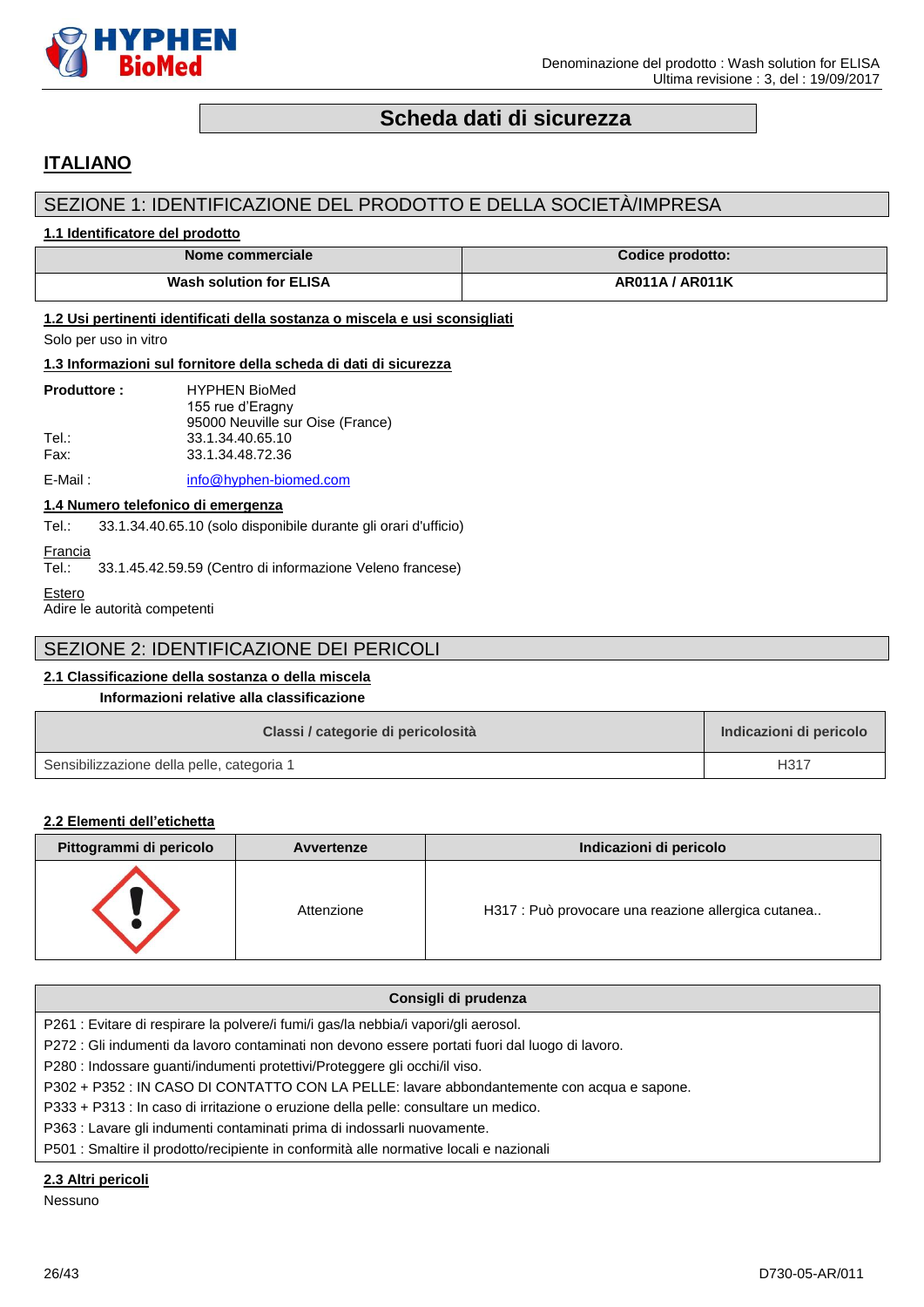

# SEZIONE 3: COMPOSIZIONE/INFORMAZIONE SUGLI INGREDIENTI

# **3.1 Sostanze**

Non pertinente. Il prodotto non è una sostanza.

# **3.2 Miscele**

#### **Ingredienti pericolosi**

| Nomi dei componenti                                                                           | CAS/CE/REACH | Sostanza classificata in conformità<br>con 1272/2008 (CLP) | <b>Concentrazione</b> |
|-----------------------------------------------------------------------------------------------|--------------|------------------------------------------------------------|-----------------------|
| Mixture of 5-Chloro-2-methyl-4-isothiazolin-3-<br>one and 2-Methyl-2H -isothiazol-3-one (3:1) | 55965-84-9   | H302, H314, H317, H332, H400, H410                         | $<0.06\%$             |

# **3.3 Altre informazioni**

Non iniettare ne ingerire.

# SEZIONE 4: MISURE DI PRIMO SOCCORSO

# **4.1 Descrizione delle misure di pronto soccorso**

# **Informazioni generali:**

Consultare un medico in caso di presenza di sintomi o di dubbio (Mostrare questa scheda dati di sicurezza). Non somministrare (per la bocca) alcunchè a persone svenute. Non lasciare mai da solo la vittima.

# **Inalazione**

IN CASO DI INALAZIONE: trasportare la persona all'aria fresca. Tenerla calda e calma. In caso di irritazione delle vie respiratorie, consultare il medico.

### **Contatto con la pelle**

IN CASO DI CONTATTO CON LA PELLE: Lavare immediatamente con acqua e sapone. Togliersi di dosso immediatamente tutti gli indumenti contaminati . Lavarli prima del loro riutilizzo. In caso di irritazioni cutanee, consultare il medico.

#### **Contatto con gli occhi**

IN CASO DI CONTATTO CON GLI OCCHI: Sciacquare immediatamente a fondo per al meno 15 minuti sotto acqua corrente tenendo le palpebre aperte. Togliere le eventuali lenti a contatto se è agevole farlo. Continuare a sciacquare. Consultare un medico oculista.

#### **Ingestione**

IN CASO DI INGESTIONE:, ricorrere immediatamente a visita medica. Non provocare il vomito. Non somministrare nulla per via orale a persona in grado di incoscienza.

### **4.2 Principali sintomi ed effetti, sia acuti e che ritardati**

Nessun dato disponibile.

# **4.3 Indicazione dell'eventuale necessità di consultare immediatamente un medico oppure di trattamenti speciali**

Nessun dato disponibile.

# SEZIONE 5: MISURE ANTINCENDIO

### **5.1 Mezzi di estinzione**

### **Mezzi di estinzione consigliati**

Questo prodotto non è di per sé combustibile. Adattare le misure antincendio alle condizioni d'incendio circostanti.

**Mezzi di estinzione da evitare**

Getto d'acqua pieno.

### **5.2 Misure antincendio particolari**

In caso di incendio, possono essere rilasciate le sequenti sostanze : biossido di carbonio (CO<sub>2</sub>), monossido di carbonio (CO)

### **5.3 Raccomandazioni per gli addetti all'estinzione degli incendi**

In caso d'incendio: Usare autorespiratori e indumenti di protezione.

Impedire l'entrata dell'acqua contaminata usata per lo spegnimento nelle fognature o nelle acque. Non inalare i gas risultanti da una esplosione o i gas di combustione.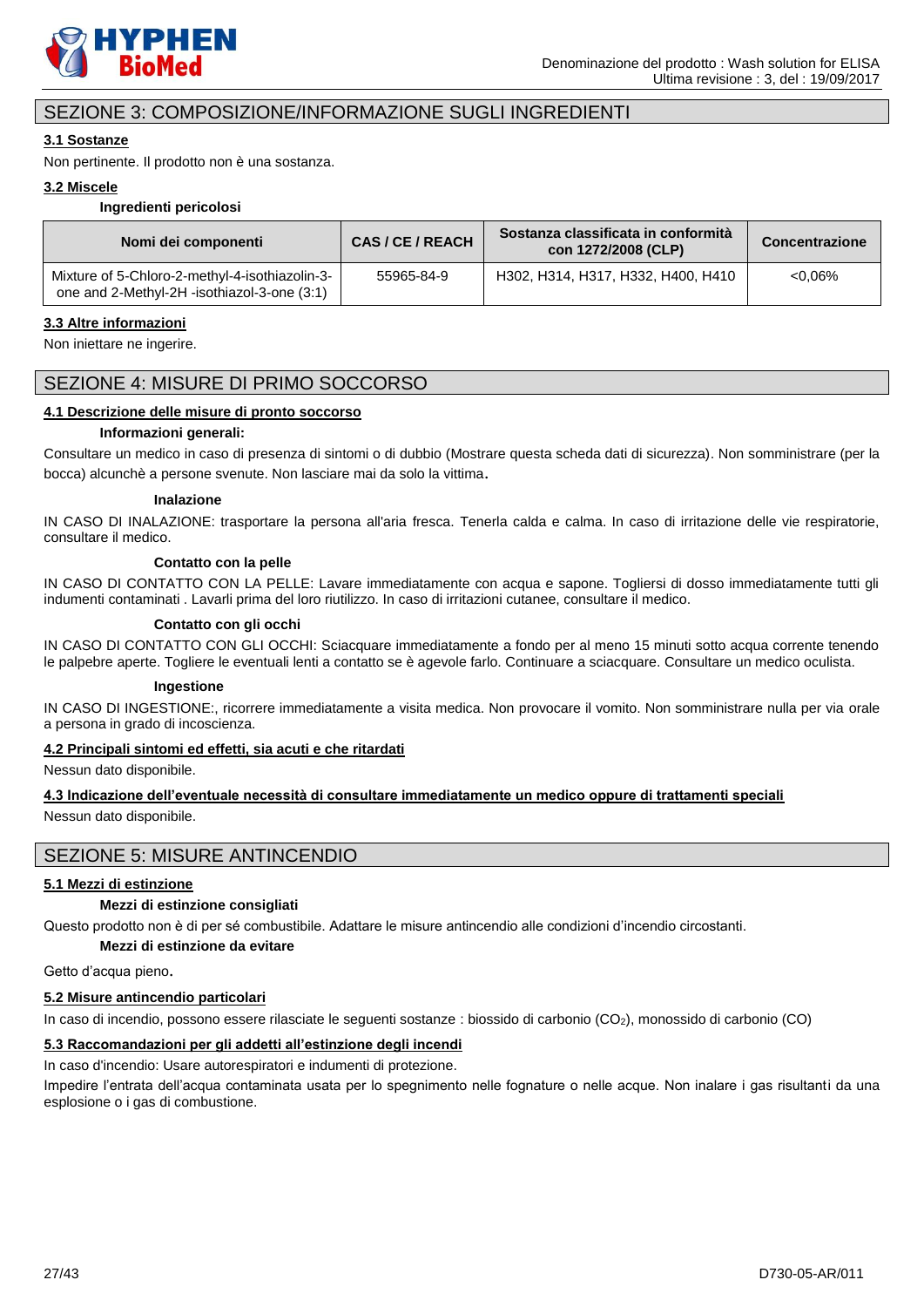

# SEZIONE 6: MISURE IN CASO DI RILASCIO ACCIDENTALE

# **6.1 Precauzioni personali, dispositivi di protezione e procedure in caso di emergenza**

Procedere come specificato nelle sezioni 7 e 8. Evitare il contatto con la pelle, gli occhi e gli indumenti. Evitare la dispersione di polveri. Non respirare i gas/la nebbia/i vapori.

# **6.2 Precauzioni ambientali**

Bloccare le perdite / impedire la propagazione se è possibile senza pericolo. Non immettere nelle acque reflue. Non disperdere nell'ambiente.

# **6.3 Metodi e materiali per il contenimento e per la bonifica**

Non imballare il prodotto recuperato nei contenitori originali per un eventuale riutilizzo. Recuperare il prodotto fuoriuscito con materiale assorbente. Pulire e disinfettare le superfici e gli arredi contaminati attenendosi alle norme relative alla protezione dell'ambiente pertinenti. Porlo in un contenitore idoneo, chiuso da destinare allo smaltimento.

# SEZIONE 7: MANIPOLAZIONE E IMMAGAZZINAMENTO

# **7.1 Precauzioni per la manipolazione sicura**

### **Precauzioni per la manipolazione sicura**

Adottare misure di protezione e di prevenzione idonee al fine di evitare o ridurre al minimo il rischio inerente alla manipolazione del prodotto. Se l'attuale stato dell'arte nel campo tecnico lo consente, concepire i processi lavorativi in modo da prevenire il rilascio di sostanze pericolose / contatto con la pelle.

### **Precauzioni generali e di igiene**

Non mangiare né bere, né fumare durante l'impiego. Conservare lontano da alimenti o mangimi e da bevande. Lavarsi le mani prima di mangiare e al termine della giornata lavorativa. Non respirare i vapori. Evitare il contatto con gli occhi e la pelle con piccoli pezzi. Cambiare immediatamente gli indumenti sporchi o imbevuti.

### **Considerazioni sulla protezione antincendio e antiesplosione**

Non sono richieste delle misure particolari.

# **7.2 Condizioni per l'immagazzinamento sicuro, comprese eventuali incompatibilità**

#### **Misure/provvedimenti tecnici e condizioni di immagazzinamento**

Conservare il recipiente ermeticamente chiuso in luogo fresco, sufficientemente aerato.

### **Materiali incompatibili**

Nessun dato disponibile.

### **Temperatura di immagazzinamento raccomandata**

Valore : 2 - 8 ° C

# **Requisiti dei magazzini e recipienti**

Chiudere bene i recipienti dopo l'uso, conservali in posizione diritta (non capovolgere!) per impedire qualsiasi dispersione accidentale.

### **7.3 Usi finali specifici**

A parte gli usi descritti nella sezione 1.2 non sono contemplati altri usi specifici.

# SEZIONE 8: CONTROLLO DELL'ESPOSIZIONE/PROTEZIONE INDIVIDUALE

# **8.1 Parametri di controllo**

### **Valori limite di esposizione professionale**

Nessun dato disponibile

**Valori Limite Biologici**

Nessun dato disponibile

# **8.2 Controllo dell'esposizione ambientale**

### **Controlli tecnici idonei**

L'utilizzo di misure tecniche e metodi di lavoro adeguati dovrebbe sempre avere la priorità rispetto ai dispositivi di protezione individuale. Adottare misure di prevenzione ai sensi della buona prassi igienica.

# **Misure di protezione individuale**

Usare solo indumenti di protezione individuale a norma delle disposizioni in vigore.

#### **Protezione respiratoria**

Manipolare il prodotto preferibilmente di sotto a una bocchetta di estrazione. Usare filtri antipolvere e respiratori con filtro antipolvere di classe N95 (stati uniti) / del tipo P1 (EN143) per proteggere dalla particelle solide in caso di formazione di polvere. Utilizzare respiratori e componenti testati e approvati dai competenti organismi di normazione, quali il NIOSH (USA) il CEN (UE).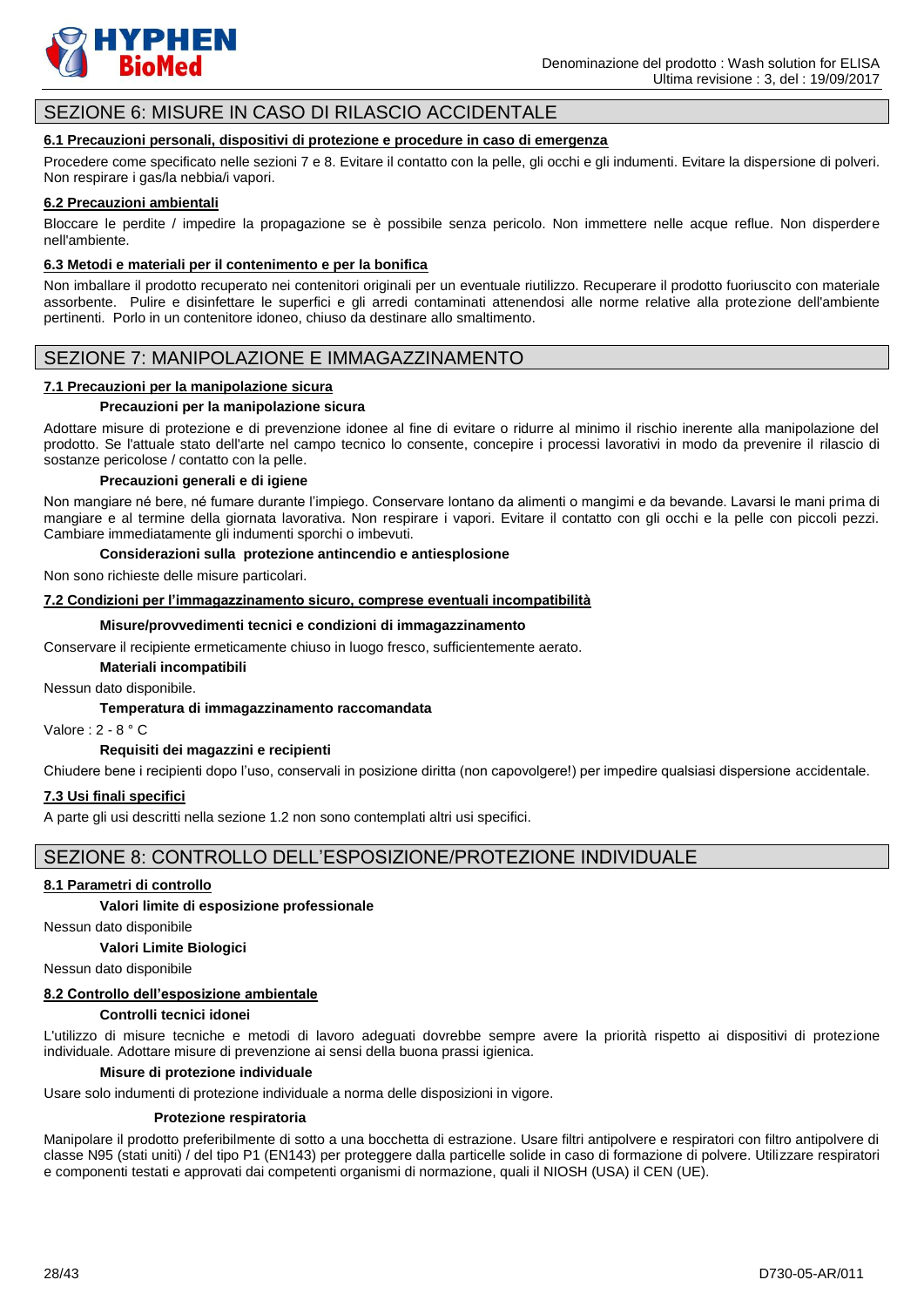

### **Protezione delle mani/della pelle**

Indossare guanti protettivi idonei durante la manipolazione. Prima di usare i guanti, verificare la loro idoneità al lavoro specifico. Usare una tecnica adeguata per la rimozione dei guanti (senza toccare la superficie esterna del guanto) per evitare il contatto della pelle con questo prodotto. Smaltire i guanti contaminati dopo l'uso in accordo con lanormativa vigente e le buone pratiche di laboratorio. Lavare e asciugare le mani.

I guanti di protezione selezionati devono essere testate e approvate a norma EN374.

Sostituire e eliminare subito guanti deteriorati o lesionati.

### **Protezione per gli occhi/facciale**

Utilizzare dispositivi per la protezione degli occhi / facciale testati eapprovati secondo i requisiti di adeguate norme tecnichecome NIOSH (USA) o EN 166 (UE).

# **Protezione fisica**

Il tipo di attrezzatura di protezione deve essere selezionato infunzione della concentrazione e la quantità di prodottoal posto di lavoro.

**Altre misure di protezione**

# Nessun dato disponibile.

# **Controllo dell'esposizione ambientale**

Bloccare le perdite / impedire la propagazione se è possibile senza pericolo. Non immettere nelle acque reflue. Non disperdere nell'ambiente.

# SEZIONE 9: PROPRIETÀ FISICHE E CHIMICHE

# **9.1 Informazioni sulle proprietà fisiche e chimiche fondamentali**

| Proprietà                                              |           |  |
|--------------------------------------------------------|-----------|--|
| <b>Stato fisico</b>                                    | Liquido   |  |
| Colore                                                 | Incolore  |  |
| <b>Odore</b>                                           | <b>ND</b> |  |
| Valore pH                                              | <b>ND</b> |  |
| Punto di ebollizione                                   | <b>ND</b> |  |
| Punto di fusione                                       | <b>ND</b> |  |
| Punto di decomposizione                                | <b>ND</b> |  |
| Punto di infiammabilità                                | <b>ND</b> |  |
| Temperatura di autoaccensione                          | <b>ND</b> |  |
| Proprietà ossidanti                                    | <b>ND</b> |  |
| Proprietà esplosive                                    | <b>ND</b> |  |
| Infiammabilità (solidi, gas)                           | <b>ND</b> |  |
| Limiti inferiore di infiammabilità o di<br>esplosività | <b>ND</b> |  |
| Limiti superiore di infiammabilità o di<br>esplosività | <b>ND</b> |  |
| Pressione di vapore                                    | <b>ND</b> |  |
| Densità relativa di vapore                             | <b>ND</b> |  |
| Tasso di evaporazione                                  | <b>ND</b> |  |
| Densità relativa                                       | <b>ND</b> |  |
| <b>Idrosolubilità</b>                                  | <b>ND</b> |  |
| Altre proprietà solubili                               | <b>ND</b> |  |
| Coeff. di ripartizione n-ottanolo/acqua                | <b>ND</b> |  |
| <b>Viscosità</b>                                       | <b>ND</b> |  |
| Altre informazioni                                     | <b>ND</b> |  |

ND : Nessun dato disponibile.

### **9.2 Altre informazioni**

Nessun dato disponibile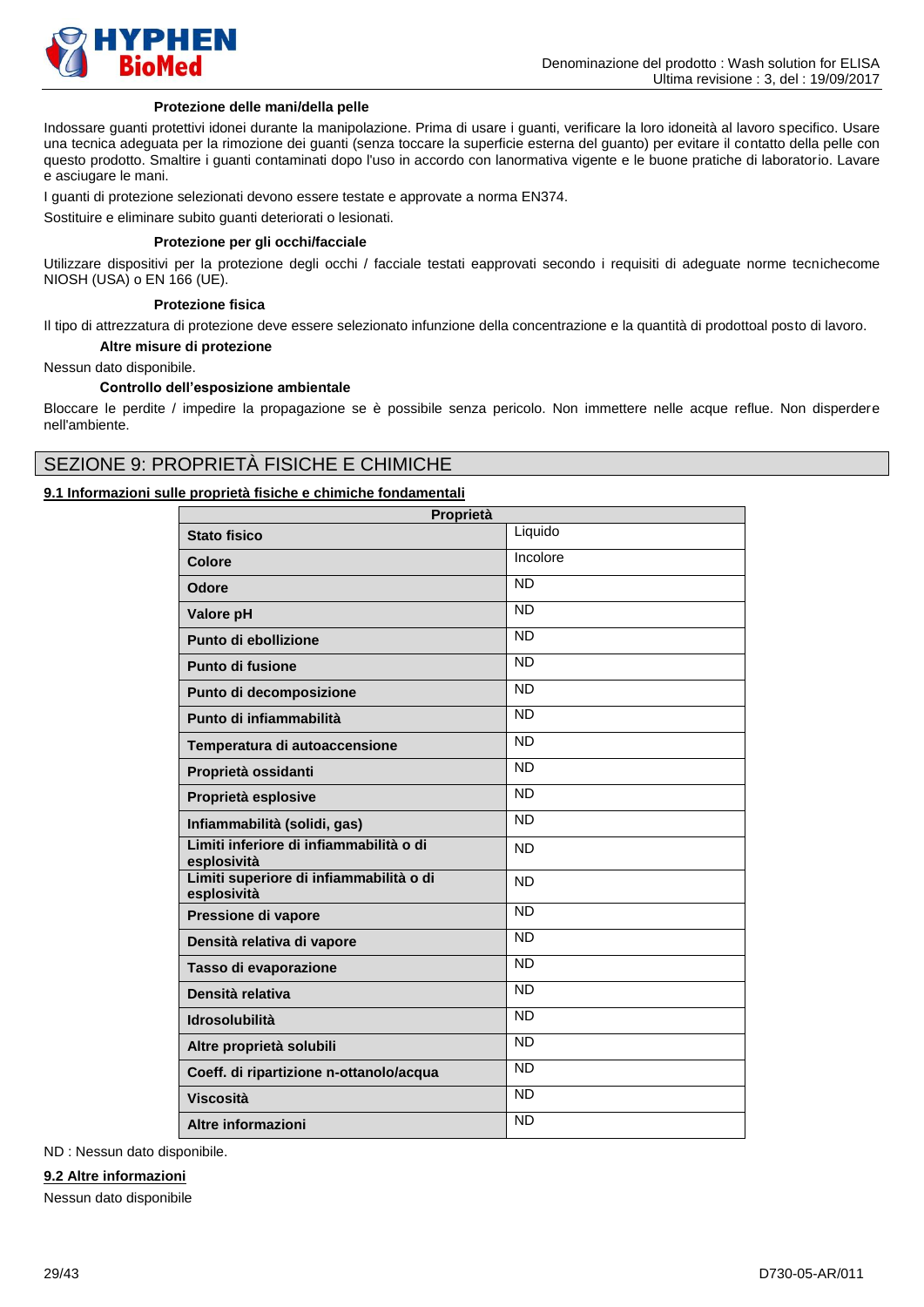

# SEZIONE 10: STABILITÀ E REATTIVITÀ

# **10.1 Reattività**

Nessuna reazione pericolosa se manipolato e immagazzinato secondo le disposizioni.

# **10.2 Stabilità chimica**

Il preparato è stabile se manipolato e stoccato nelle condizioni raccomandate (vedi sez.7).

# **10.3 Possibilità di reazioni pericolose**

Nessuna se usato secondo le norme.

# **10.4 Condizioni da evitare**

Nessuna se usato secondo le norme.

**10.5 Materiali incompatibili**

Nessun dato disponibile.

# **10.6 Prodotti di decomposizione pericolosi**

Nessuna se usato secondo le norme.

# SEZIONE 11: INFORMAZIONI TOSSICOLOGICHE

# **11.1 INFORMAZIONI sugli effetti tossicologici**

| <b>Effetti</b>                                                                                    |             |
|---------------------------------------------------------------------------------------------------|-------------|
| Tossicità acuta per via orale                                                                     | <b>ND</b>   |
| Tossicità acuta per via cutanea                                                                   | <b>ND</b>   |
| Tossicità acuta per inalazione                                                                    | <b>ND</b>   |
| Corrosione/irritazione della pelle                                                                | <b>ND</b>   |
| Gravi danni oculari/irritazione oculare                                                           | <b>ND</b>   |
| Sensibilizzazione della pelle, delle vie<br>respiratorie                                          | categoria 1 |
| Mutagenicità sulle cellule germinali                                                              | <b>ND</b>   |
| Cancerogenicità                                                                                   | <b>ND</b>   |
| Tossicità per la riproduzione                                                                     | <b>ND</b>   |
| Tossicità specifica per organi bersaglio<br>esposizione singola<br>٠<br>esposizione ripetuta<br>- | <b>ND</b>   |
| Pericolo in caso di aspirazione                                                                   | <b>ND</b>   |

ND : Nessun dato disponibile.

# SEZIONE 12: INFORMAZIONI ECOLOGICHE

# **12.1 Tossicità**

| <b>Tossicità</b>      |           |
|-----------------------|-----------|
| Tossicità su pesci    |           |
| Acuta                 | <b>ND</b> |
| Cronica               |           |
| Tossicità su dafnie   |           |
| Acuta                 | <b>ND</b> |
| Cronica               |           |
| Tossicità su alghe    |           |
| Acuta                 | <b>ND</b> |
| Cronica               |           |
| Tossicità sui batteri |           |
| <b>Acuta</b>          | <b>ND</b> |
| <b>Cronica</b>        |           |

ND : Nessun dato disponibile.

# **12.2 Persistenza e degradabilità**

Nessun dato disponibile.

# **12.3 Potenziale bioaccumulativo**

Nessun dato disponibile.

# **12.4 Mobilità nel suolo**

Nessun dato disponibile.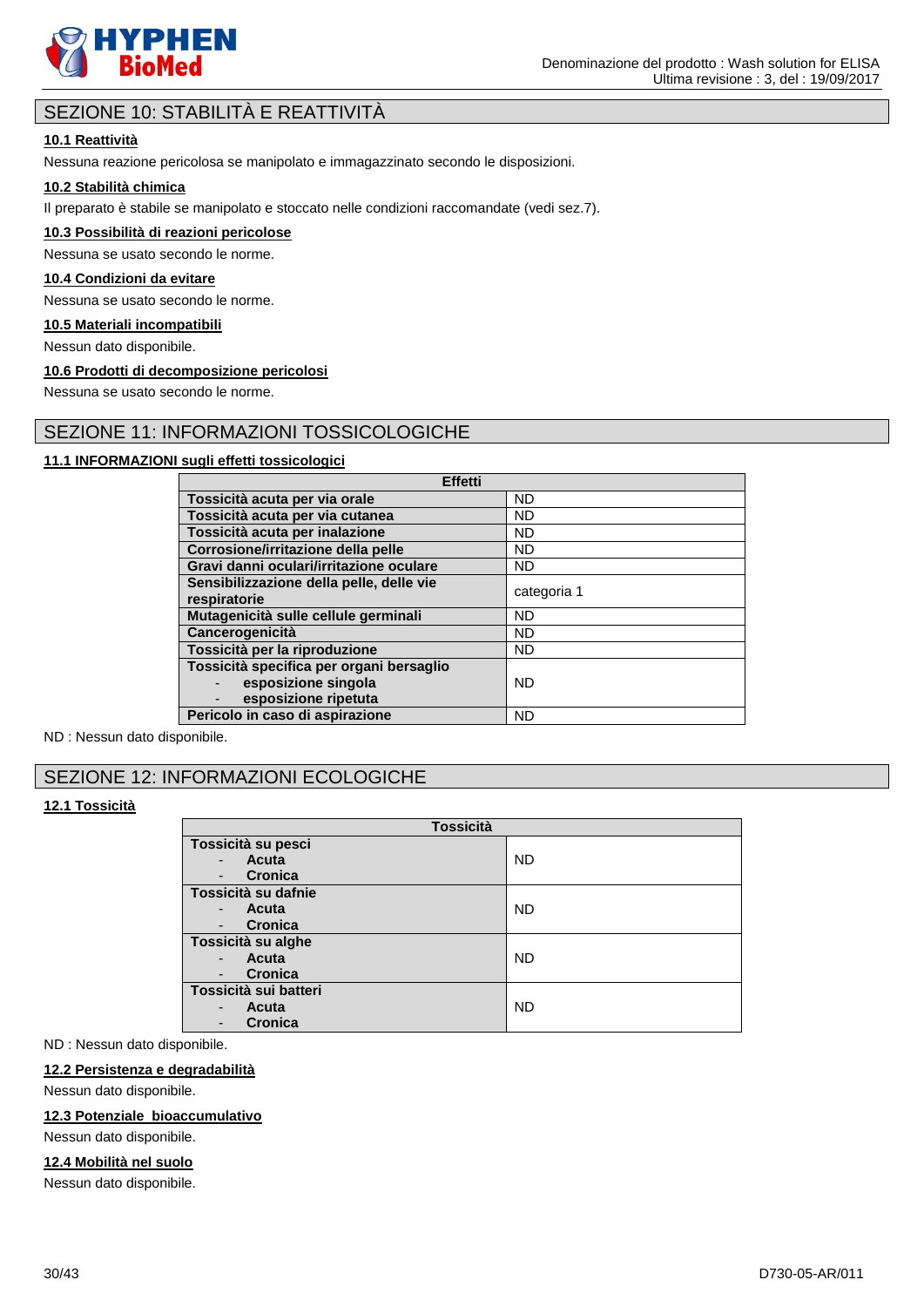

# **12.5 Risultati della valutazione PBT e vPvB**

| Valutazione             |           |
|-------------------------|-----------|
| <b>Valutazione PBT</b>  | <b>ND</b> |
| <b>Valutazione vPvB</b> | <b>ND</b> |

# ND : Nessun dato disponibile.

**12.6 Altri effetti avversi**

Nessun dato disponibile.

### **12.7 Altre informazioni**

Non far pervenire il prodotto NELL'AMBIENTE in modo incontrollato.

# SEZIONE 13: CONSIDERAZIONI SULLO SMALTIMENTO

### **13.1 Metodi di trattamento dei rifiuti**

### **Prodotto**

Conferire rifiuti (non riciclabili / eccedenze) allo smaltimento conformemente alle specifiche nazionali e sopo consultazione dei servizi per la gestione ambientale. Assegnare il codice di rifiuto appropriato rivolgendosi alle autorità competenti / allo smaltitore regionale.

#### **Imballaggio**

Svuotare completamente l'imballo Conferire imballaggi vuoti e imballaggi con residui del contenuto ad un adeguato smaltimento rivolgendosi alle autorità competenti / allo smaltitore regionale.

# SEZIONE 14: INFORMAZIONI SUL TRASPORTO

Il prodotto non è una merce pericolosa ai sensi dei Regolamenti in materia di trasporto di merci pericolose (ADR, RID, IATA, IMDG).

# SEZIONE 15: INFORMAZIONI SULLA REGOLAMENTAZIONE

# **15.1 Norme e legislazione relativa alla salute, sicurezza e l'ambiente specifiche per la sostanza o la miscela**

La presente scheda dati di sicurezza soddisfa i requisiti stabiliti nel Regolamento (CE) n. 1907/2006 (REACH) e 1272/2008 (CLP).

# **15.2 Valutazione della sicurezza chimica**

Nessun dato disponibile.

# SEZIONE 16: ALTRE INFORMAZIONI

# **16.1 Principali riferimenti bibliografici e fonti di dati**

Regolamento (CE) 1907/2006 (REACH), Regolamento 1272/2008 (CLP) nella rispettiva versione modificata e aggiornata attualmente in vigore.

Norme sul trasporto secondo ADR, RID, IMDG, IATA nella versione rispettiva attualmente in vigore.

Le fonti di dati utilizzate per la determinazione dei dati fisici, tossicologici ed ecotossicologici sono indicate nei capitoli rispettivi.

Le informazioni qui contenute si basano sul livello attuale delle nostre conoscenze ed esperienze. I dati riportati in alto non rappresentano tuttavia alcuna garanzia delle caratteristiche del prodotto e non costituiscono alcun rapporto giuridico contrattuale.

HYPHEN BioMed e i suoi rappresentanti/distributori o partner OEM declinano ogni responsabilità per qualsiasi danno consecutivo al contatto con un reagente contenuto nel kit.

# **16.2 Abbreviazioni e acronimi**

ADR: European Agreement concerning the International Carriage of Dangerous Goods by Road (Accordo europeo sul trasporto internazionale di merci pericolose su strada)

CLP: Regulation on Classification, Labelling and Packaging of Substances and Mixtures (Regolamento relativo alla classificazione, all'etichettatura e all'imballaggio delle sostanze e delle miscele; regolamento (CE) n. 1272/2008)

CMR : cancerogen mutagen reprotoxic (Cancerogene, mutagene e tossiche per la riproduzione)

IATA-DGR: International Air Transport Association - Dangerous Goods Regulations (Regolamento sul trasporto di merci pericolose della IATA (Associazione per il trasporto aereo internazionale))

IMDG: International Maritime Dangerous Goods (Code) (Codice marittimo internazionale per le merci pericolose)

NIOSH: Istituto federale statunitense responsabile per la ricerca nel settore degli infortuni e delle malattie nei luoghi di lavoro PBT: Sostanza persistente (P), bioaccumulabile (B) e tossica (T)

REACH: Registrazione, valutazione, autorizzazione e restrizione delle sostanze chimiche Regolamento (CE) n. 1907/2006

RID: Regolamenti sul trasporto internazionale di merci pericolose su ferrovia

vPvB: very Persistent and very Bioaccumulative (molto persistente e molto bioaccumulabile)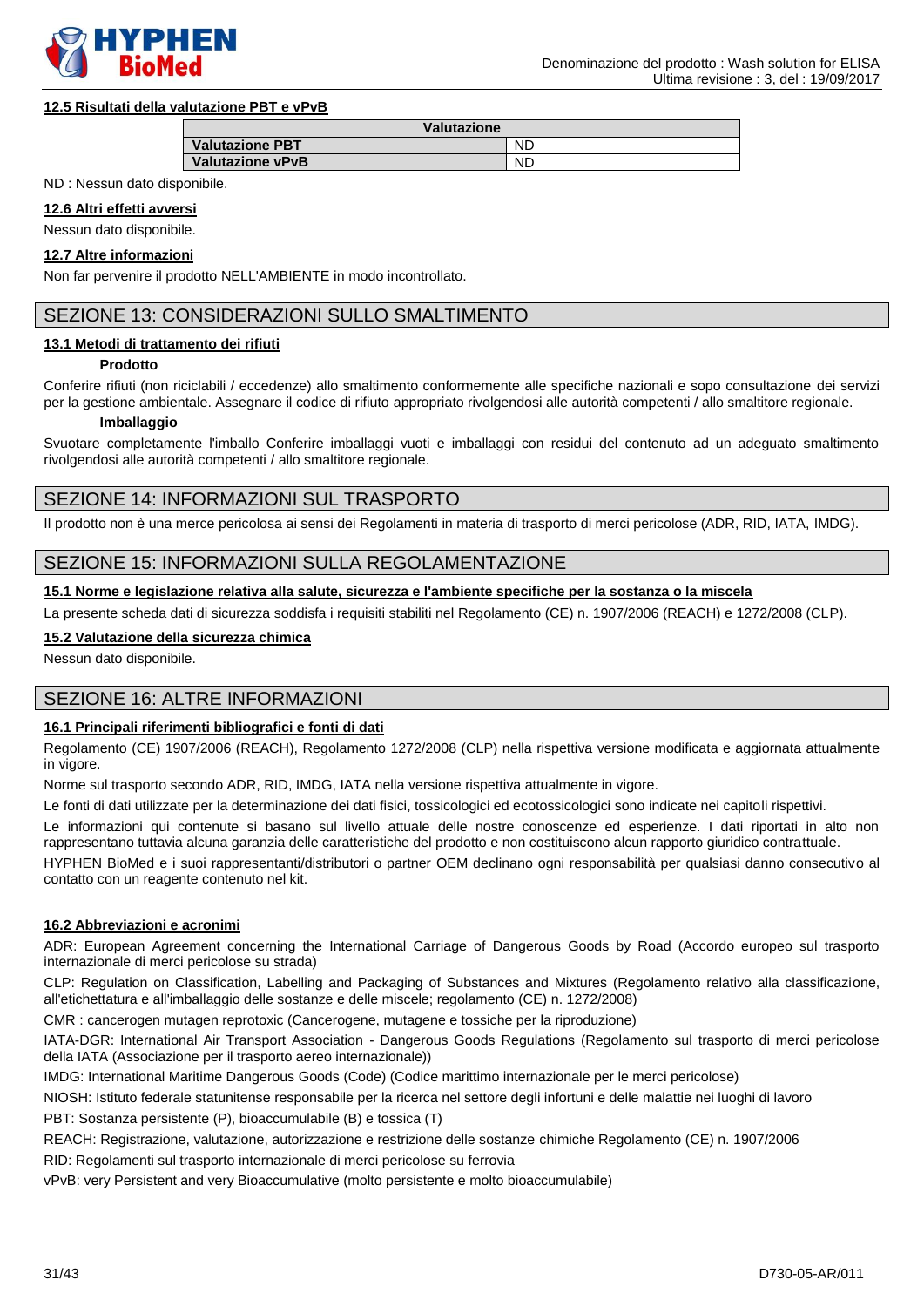

# **SICHERHEITSDATENBLATT**

# <span id="page-31-0"></span>**DEUTSCH**

# ABSCHNITT 1: BEZEICHNUNG DES PRODUKTS UND DES UNTERNEHMENS

# **1.1 Produktidentifikator:**

| Artikelbezeichnung      | <b>Artikelnummer</b>   |
|-------------------------|------------------------|
| Wash solution for ELISA | <b>AR011A / AR011K</b> |

# **1.2 Relevante identifizierte Verwendungen des Stoffs und Verwendungen, von denen abgeraten wird**

Nur für in-vitro-Verwendung

**1.3 Einzelheiten zum Hersteller und Lieferant, der das Sicherheitsdatenblatt bereitstellt**

| Hersteller: | <b>HYPHEN BioMed</b>             |
|-------------|----------------------------------|
|             | 155 rue d'Eragny                 |
|             | 95000 Neuville sur Oise (France) |
| Tel:        | 33.1.34.40.65.10                 |
| Fax:        | 33.1.34.48.72.36                 |
|             |                                  |

E-Mail : [info@hyphen-biomed.com](mailto:info@hyphen-biomed.com)

# **1.4 Notrufnummer**

Tel: 33.1.34.40.65.10 (Diese Nummer ist nur zu Bürozeiten besetzt)

#### Frankreich

Tel.: 33.1.45.42.59.59 (Giftinformationszentrale in Frankreich)

#### Ausland

Sich an die zuständige(n) Behörde(n) wenden

# ABSCHNITT 2: MÖGLICHE GEFAHREN

# **2.1 Einstufung des Stoffs oder Gemischs**

### **Hinweise zur Einstufung**

| Gefahrenklasse und -kategorie          | Gefahrenhinweise |
|----------------------------------------|------------------|
| Sensibilisierung der Haut, Kategorie 1 | H317             |

# **2.2 Kennzeichnungselemente**

| Gefahrenpiktogramme | Signalwörter | Gefahrenhinweise                                    |
|---------------------|--------------|-----------------------------------------------------|
|                     | Achtung      | H317 : Kann allergische Hautreaktionen verursachen. |

| <b>Sicherheitshinweise</b>                                                                          |
|-----------------------------------------------------------------------------------------------------|
| P261 : Einatmen von Staub/Rauch/Gas/-Nebel/Dampf/Aerosol vermeiden.                                 |
| P272 : Kontaminierte Arbeitskleidung nicht außerhalb des Arbeitsplatzes tragen.                     |
| P280: Schutzhandschuhe/Schutzkleidung/Augenschutz/Gesichtsschutz tragen.                            |
| P302 + P352 : BEI KONTAKT MIT DER HAUT: Mit viel Wasser und Seife waschen.                          |
| P333 + P313 : Bei Hautreizung oder -ausschlag: Ärztlichen Rat einholen/ärztliche Hilfe hinzuziehen. |
| P363 : Kontaminierte Kleidung vor erneutem Tragen waschen.                                          |
| P501 : Inhalt/Behälter in Absprache mit dem regionalen Entsorger zuführen.                          |

# **2.3 Sonstige Gefahren**

Keine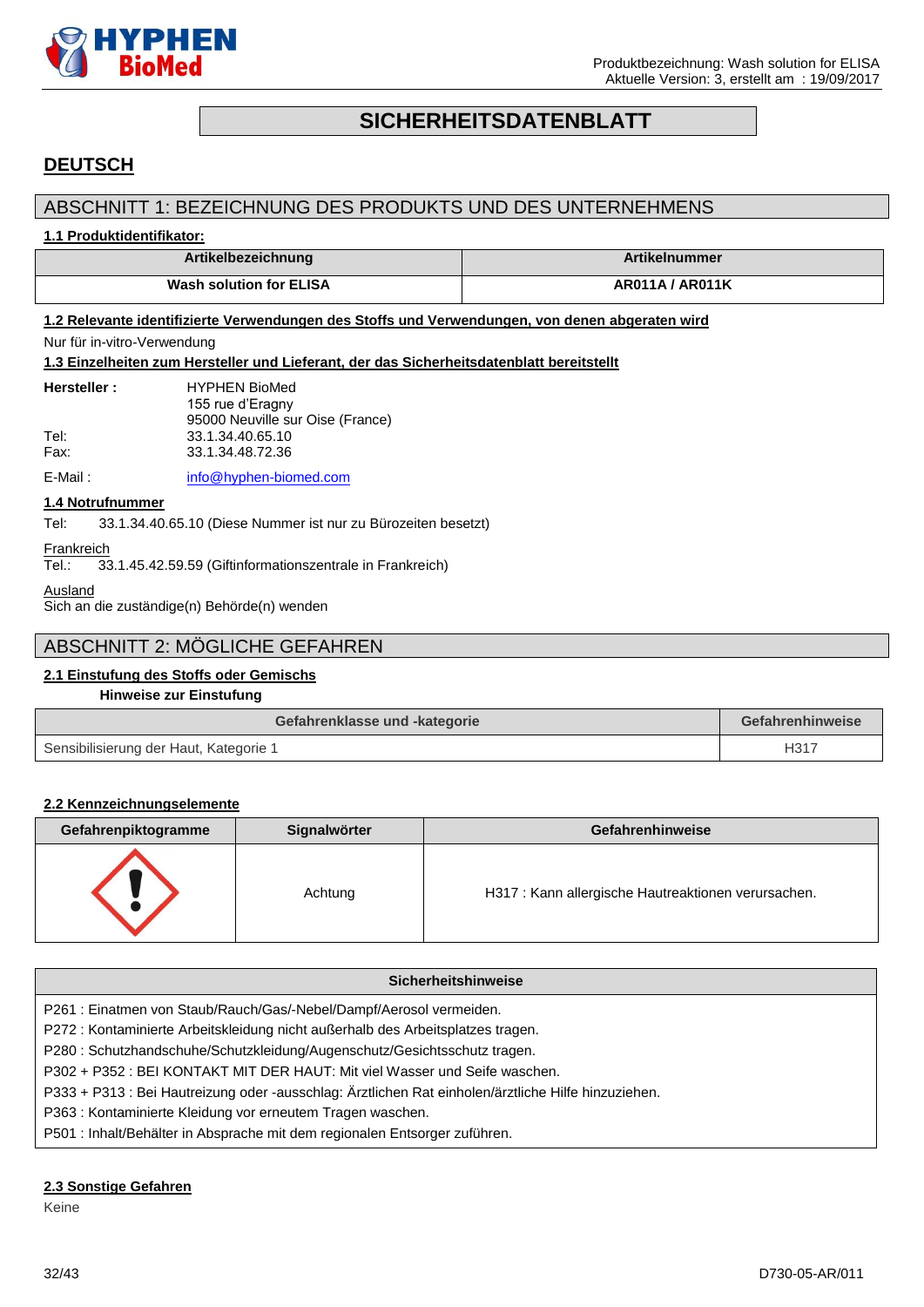

# ABSCHNITT 3: ZUSAMMENSETZUNG / ANGABEN ZU BESTANDTEILEN

# **3.1 Stoffe**

Nicht zutreffend. Das Produkt ist kein Stoff.

# **3.2 Gemische**

**Gefährliche Inhaltsstoffe**

| Bezeichnung der Bestandteile                                                                  | CAS/EG/REACH | Einstufung des Stoffs gemäß<br>1272/2008 (CLP) | Konzentration |
|-----------------------------------------------------------------------------------------------|--------------|------------------------------------------------|---------------|
| Mixture of 5-Chloro-2-methyl-4-isothiazolin-3-<br>one and 2-Methyl-2H -isothiazol-3-one (3:1) | 55965-84-9   | H302, H314, H317, H332, H400, H410             | $0.06\%$      |

# **3.3 Sonstige Angaben**

Nicht injizieren oder einnehmen.

# ABSCHNITT 4: ERSTE-HILFE-MAßNAHMEN

# **4.1 Beschreibung der Erste-Hilfe-Maßnahmen**

# **Allgemeine Hinweise:**

Bei Auftreten von Symptomen oder in Zweifelsfällen Arzt hinzuziehen (Sicherheitsdatenblatt zeigen). Niemals einer bewusstlosen Person etwas durch den Mund verabreichen. Betroffene Person betreuen bzw. nicht unbeobachtet lassen.

### **Nach Einatmen**

BEI EINTAMEN: Die Person an die frische Luft bringen. Betroffenen in Ruhelage bringen und warm halten. Bei Reizung der Atemwege Arzt hinzuziehen.

# **Nach Hautkontakt**

BEI KONTAKT MIT DER HAUT: Sofort mit viel Wasser und Seife waschen. Alle beschmutzten, getränkten Kleidungsstücke sofort ausziehen. Vor erneutem Tragen gründlich waschen. Bei Hautreaktionen Arzt hinzuziehen.

### **Nach Augenkontakt**

BEI KONTAKT MIT DEN AUGEN: Sofort unter fließendem Wasser bei gespreiztem Lid unter Schutz des unverletzten Auges mind. 15 min spülen. Eventuell Vorhandene Kontaktlinsen nach Möglichkeit entfernen. Weiter ausspülen. Augenarzt aufsuchen.

### **Nach Verschlucken**

BEI VERSCHLUCKEN, sofort Arzt hinzuziehen. Kein Erbrechen einleiten. Nichts über den Mund verabreichen, wenn die Person bewusstlos ist.

# **4.2 Wichtige akute und verzögert auftretende Symptome und Wirkungen**

# Keine Angaben verfügbar.

### **4.3 Hinweise auf ärztliche Soforthilfe oder Spezialbehandlung**

Keine Angaben verfügbar.

# ABSCHNITT 5: MAßNAHMEN ZUR BRANDBEKÄMPFUNG BRAND

# **5.1 Löschmittel**

### **Geeignete Löschmittel**

Das Produkt selbst ist nicht brennbar. Löschmaßnahmen auf Umgebungsbrand abstimmen.

### **Ungeeignete Löschmittel**

Wasservollstrahl

# **5.2 Besondere Maßnahmen zur Brandbekämpfung**

Im Brandfall kann freigesetzt werden: Kohlendioxid (CO2), Kohlenmonoxid (CO)

# **5.3 Hinweise für die Brandbekämpfung**

Bei Brand: Umluftunabhängigen Atemschutz und Schutzkleidung tragen.

Löschwasser darf nicht in die Kanalisation oder Gewässer gelangen. Explosions- und Brandgase nicht einatmen.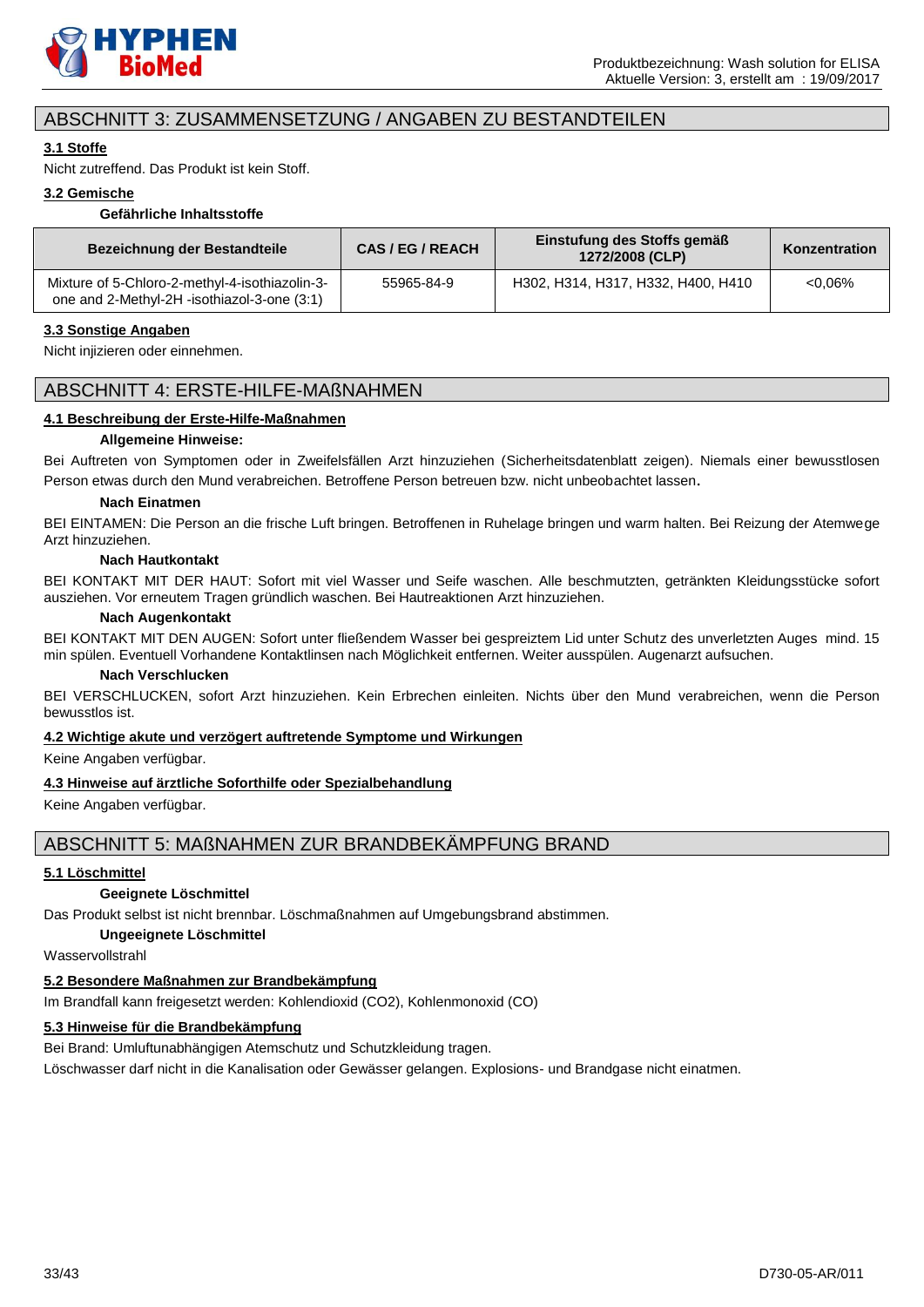

# ABSCHNITT 6: MAßNAHMEN BEI UNBEABSICHTIGTER FREISETZUNG

# **6.1 Personenbezogene Vorsichtsmaßnahmen, Schutzausrüstung und in Notfällen anzuwendende Verfahren**

Vorgehen wie in Abschnitt 7 und 8 beschrieben. Berührung mit Haut, Augen und Kleidung vermeiden. Staubbildung vermeiden. Dampf/Nebel/Gas nicht einatmen.

# **6.2 Umweltschutzmaßnahmen**

Verbreitung und Abfließen von freigesetzten Material verhindern, wenn gefahrlos möglich. Nicht ins Abwasser gelangen lassen. Freisetzung in die Umgebung verhindern.

# **6.3 Methoden und Material für Rückhaltung und Reinigung**

Verschüttetes Produkt nicht in seinen Originalbehälter zum Zweck einer Wiederverwendung zurück gießen. Verschüttetes Produkt mit saugfähigem Material aufnehmen. Verschmutzte Oberflächen und Gegenstände unter Einhaltung aller Umwelt relevanter Rechtsvorschriften besonders gründlich reinigen. In geeigneten, geschlossenen Behältern aufbewahren und der Entsorgung zuführen.

# ABSCHNITT 7: HANDHABUNG UND LAGERUNG

# **7.1 Schutzmaßnahmen zur sicheren Handhabung**

### **Hinweise zur sicheren Handhabung**

Das Risiko beim Umgang mit dem Produkt ist durch Anwendung von Schutz- und.Vorbeugungsmaßnahmen auf ein Mindestmaß zu verringern. Arbeitsverfahren, sofern nach dem Stand der Technik möglich, so gestalten, dass gefährliche Stoffe nicht frei werden können bzw. ein Hautkontakt ausgeschlossen werden kann.

### **Allgemeine Schutz- und Hygienemaßnahmen**

Bei der Arbeit nicht essen, trinken oder rauchen. Nahrungsmittel, Getränke und Futtermittel fernhalten. Vor den Pausen und bei Arbeitsende Hände und Haut waschen. Dämpfe nicht Einatmen. Augen- und Hautkontakt mit Scherben vermeiden. Beschmutzte, getränkte Kleidung sofort ausziehen

### **Hinweise zum Brandschutz/Explosionsschutz**

Keine besondere Maßnahmen erforderlich.

### **7.2 Bedingungen zur sicheren Lagerung unter Berücksichtigung von Unverträglichkeiten**

### **Technische Maßnahmen und Lagerbedingungen**

Behälter dicht geschlossen halten und an einem kühlen, gut gelüfteten Ort aufbewahren.

# **Unverträgliche Materialien**

Es sind keine Angaben vorhanden.

# **Empfohlene Lagertemperatur**

Wert : 2 - 8 ° C

# **Anforderungen an Lagerräume und Behälter**

Einmal geöffnete Behälter sind sorgfältig wieder zu verschließen und müssen aufrecht stehen um Leckagen zu vermeiden.

### **7.3 Spezifische Endanwendungen**

Außer den in Abschnitt 1.2 genannten Verwendungen sind keine weiteren spezifischen Verwendungen vorgesehen.

# ABSCHNITT 8: BEGRENZUNG UND ÜBERWACHUNG DER EXPOSITION / PERSÖNLICHE **SCHUTZAUSRÜSTUNGEN**

### **8.1 Zu überwachende Parameter**

**Grenzwerte für die Exposition am Arbeitsplatz**

Keine Angaben verfügbar

# **Biologische Grenzwerte**

Keine Angaben verfügbar

### **8.2 Begrenzung und Überwachung der Exposition**

### **Geeignete technische Steuerungseinrichtungen**

Technische Maßnahmen und die Anwendung geeigneter Arbeitsverfahren haben Vorrang vor dem Einsatz persönlicher Schutzausrüstung. Vorkehrungen im Sinne der guten Industriehygiene Praxis treffen.

### **Persönliche Schutzausrüstung**

Bei der Handhabung der Produkte ausschließlich den geltenden Vorschriften entsprechende Schutzkleidung tragen.

### **Atemschutz**

Vorzugseise Absaugung dort einsetzen, wo das Produkt offen gehandhabt wird. zum Schutz bei Staubbildung, Staubmaske Typ N95 (US) oder eine Atemschutzmaske mit Filtertyp P1(EN 143) verwenden. Verwendete Atemschutzgeräte müssen nach entsprechenden staatlichen Standards wie NIOHS (US) oder CEN (EU) geprüft und zugelassen sein.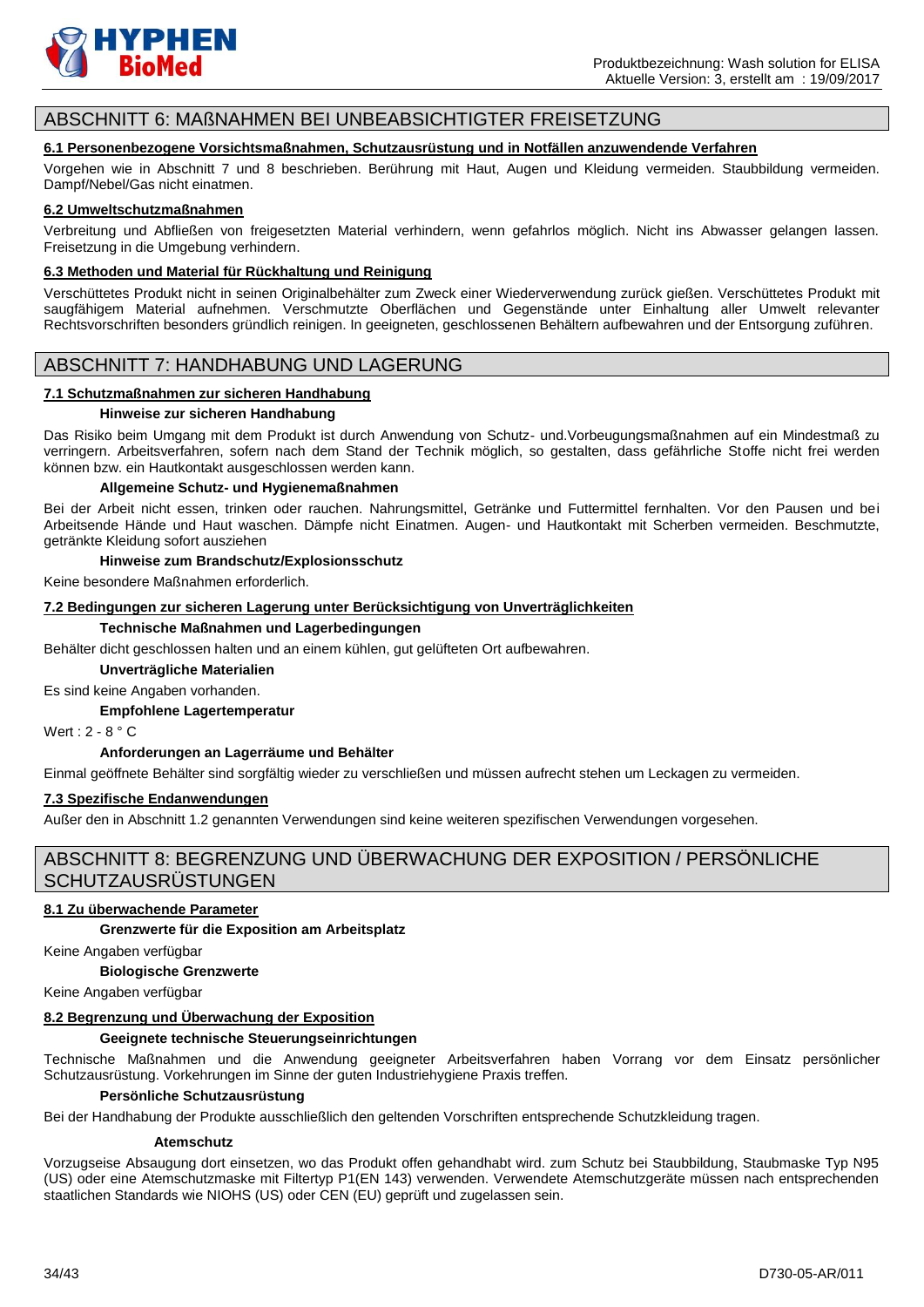

#### **Hand-/Hautschutz**

Bei der Handhabung Schutzhandschuhe verwenden. Handschuhe vor dem Tragen auf ihre arbeitsplatzspezifische Eignung prüfen. Geeignete Methode zum Ausziehen der Schutzhandschuhe anwenden, um einen Hautkontakt mit dem Produkt zu vermeiden (z.B. Ausziehen, ohne die kontaminierte Außenfläche mit bloßer Hand zu berühren). Kontaminierten Handschuhe sind nachdem Tragen unter Beachtung der gesetzlichen Bestimmungen und im Sinne der guten Laborpraxis ordnungsgemäß zu entsorgen. Hände waschen und trocken.

Die einzusetzenden Schutzhandschuhe müssen nach EN374 geprüft und zugelassen sein.

Schutzhandschuhe müssen bei Beschädigung oder ersten Abnutzungserscheinungen sofort ersetzt werden.

#### **Augen-/Gesichtsschutz**

Zum Augenschutz / Gesichtsschutz ausschließlich Ausrüstungen tragen, welche gemäß geltender Normen, wie NIOSH (US) oder EN 166 (EU), geprüft und zugelassen sind.

#### **Körperschutz**

Die Art der Schutzausrüstung muss je nach Konzentration und Menge des Produktes am Arbeitsplatz ausgewählt werden.

# **Sonstige Schutzmaßnahmen**

Keine Angaben verfügbar

### **Begrenzung und Überwachung der Umweltexposition**

Verbreitung und Abfließen von freigesetzten Material verhindern, wenn gefahrlos möglich. Nicht ins Abwasser gelangen lassen. Freisetzung in die Umgebung verhindern.

# ABSCHNITT 9: PHYSIKALISCHE UND CHEMISCHE EIGENSCHAFTEN

**9.1 Angaben zu den grundlegenden physikalischen und chemischen Eigenschaften**

| Eigenschaft                              |           |  |
|------------------------------------------|-----------|--|
| Form                                     | Flüssig   |  |
| <b>Farbe</b>                             | Farblos   |  |
| <b>Geruch</b>                            | <b>ND</b> |  |
| pH-Wert                                  | <b>ND</b> |  |
| <b>Siedepunkt</b>                        | <b>ND</b> |  |
| <b>Schmelzpunkt</b>                      | <b>ND</b> |  |
| Zersetzungspunkt                         | <b>ND</b> |  |
| <b>Flammpunkt</b>                        | <b>ND</b> |  |
| Selbstentzündungstemperatur              | <b>ND</b> |  |
| <b>Oxidierende Eigenschaften</b>         | <b>ND</b> |  |
| <b>Explosive Eigenschaften</b>           | <b>ND</b> |  |
| Entzündbarkeit (fest, gasförmig)         | <b>ND</b> |  |
| Untere Entzündbarkeit / Explosionsgrenze | <b>ND</b> |  |
| Obere Entzündbarkeit / Explosionsgrenze  | <b>ND</b> |  |
| <b>Dampfdruck</b>                        | <b>ND</b> |  |
| <b>Relative Dampfdichte</b>              | <b>ND</b> |  |
| Verdampfungsgeschwindigkeit              | <b>ND</b> |  |
| <b>Relative Dichte</b>                   | <b>ND</b> |  |
| Wasserlöslichkeit                        | <b>ND</b> |  |
| Weitere Löslichkeitseigenschaften        | <b>ND</b> |  |
| Verteilungskoeffizient n-Oktanol/Wasser  | <b>ND</b> |  |
| <b>Viskosität</b>                        | <b>ND</b> |  |
| <b>Sonstige Angaben</b>                  | <b>ND</b> |  |

ND : Keine Angaben verfügbar.

# **9.2 Sonstige Angaben**

Keine Angaben verfügbar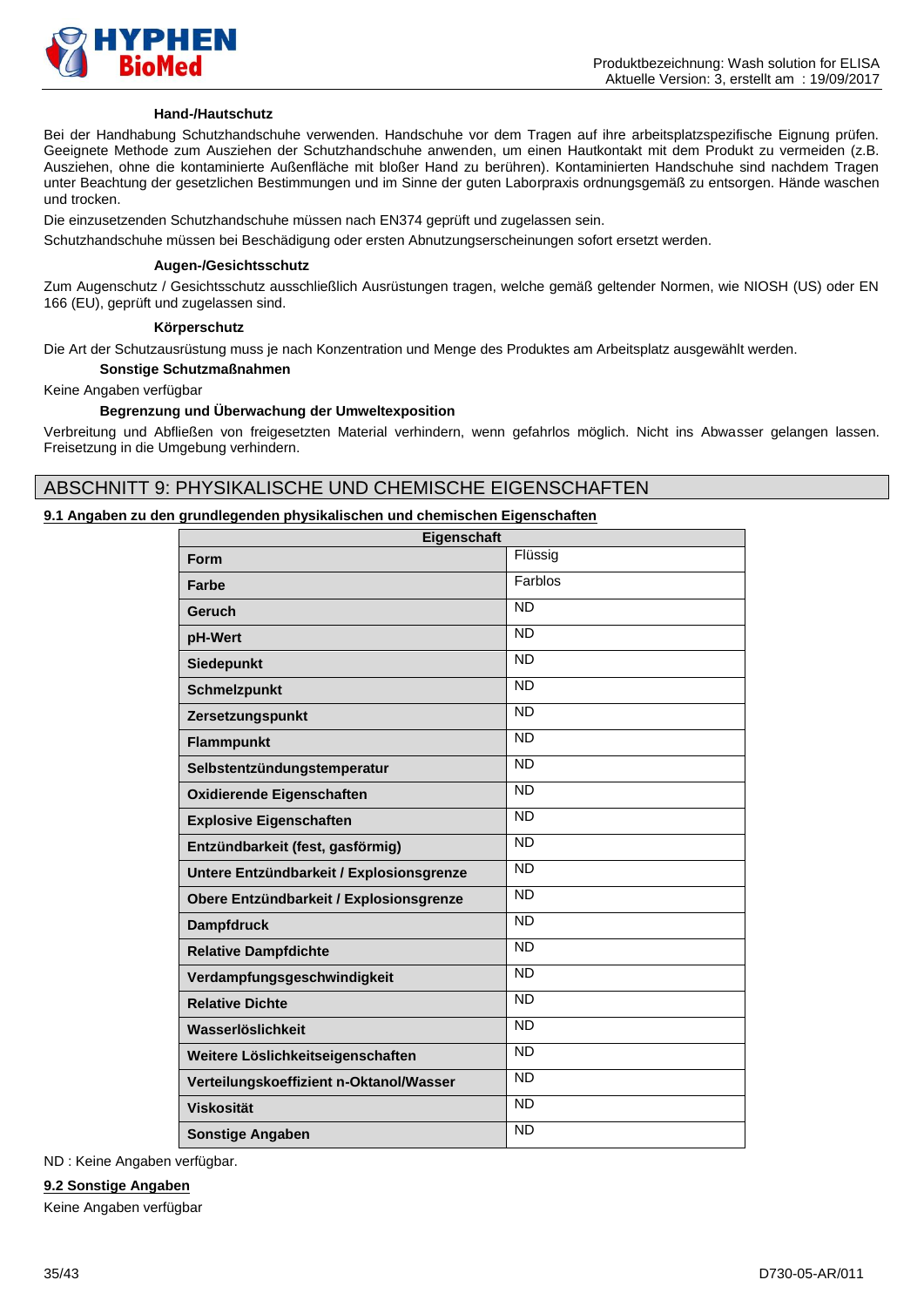

# ABSCHNITT 10: STABILITÄT /-REAKTIVITÄT

# **10.1 Reaktivität**

Keine gefährlichen Reaktionen, wenn die Vorschriften/Hinweise für den Umgang beachtet werden.

# **10.2 Chemische Stabilität**

Das Präparat ist stabil, wenn es, wie im Abschnitt 7 empfohlen, gehandhabt und gelagert wird.

# **10.3 Möglichkeit gefährlicher Reaktionen**

Keine bei bestimmungsgemäßer Verwendung.

# **10.4 Zu vermeidende Bedingungen**

Keine bei bestimmungsgemäßer Verwendung.

# **10.5 Unverträgliche Materialien**

Keine Daten verfügbar

# **10.6 Gefährliche Zersetzungsprodukte**

Keine bei bestimmungsgemäßer Verwendung.

# ABSCHNITT 11: TOXIKOLOGISCHE ANGABEN

# **11.1 ANGABENzu toxikologischen Wirkungen**

| Wirkungen                                                                          |             |
|------------------------------------------------------------------------------------|-------------|
| akuter oraler Toxizität                                                            | <b>ND</b>   |
| akuter dermaler Toxizität                                                          | <b>ND</b>   |
| akuter inhalativer Toxizität                                                       | <b>ND</b>   |
| Ätz-/Reizwirkung auf die Haut                                                      | <b>ND</b>   |
| Augenschädigung/Augenreizung                                                       | ND.         |
| Sensibilisierung der Haut, der Atemwege                                            | Kategorie 1 |
| Keimzellmutagenität                                                                | <b>ND</b>   |
| Karzinogenität                                                                     | <b>ND</b>   |
| Reproduktionstoxizität                                                             | <b>ND</b>   |
| spezifische Zielorgan-Toxizität:<br>einmalige Exposition<br>wiederholte Exposition | ND.         |
| Aspirationsgefahr                                                                  | <b>ND</b>   |

ND : Keine Angaben verfügbar.

# ABSCHNITT 12: UMWELTBEZOGENE ANGABEN

# **12.1 Toxizität**

| <b>Toxizität</b>          |           |
|---------------------------|-----------|
| <b>Fischtoxizität</b>     |           |
| <b>Akute</b><br>-         | <b>ND</b> |
| <b>Chronische</b>         |           |
| Daphnientoxizität         |           |
| Akute                     | <b>ND</b> |
| <b>Chronische</b>         |           |
| Algentoxizität            |           |
| Akute                     | <b>ND</b> |
| <b>Chronische</b>         |           |
| <b>Bakterientoxizität</b> |           |
| <b>Akute</b>              | <b>ND</b> |
| <b>Chronische</b><br>-    |           |

ND : Keine Angaben verfügbar.

# **12.2 Persistenz und Abbaubarkeit**

Keine Angaben verfügbar.

#### **12.3 Bioakkumulationspotenzial**

Keine Angaben verfügbar.

# **12.4 Mobilität im Boden**

Keine Angaben verfügbar.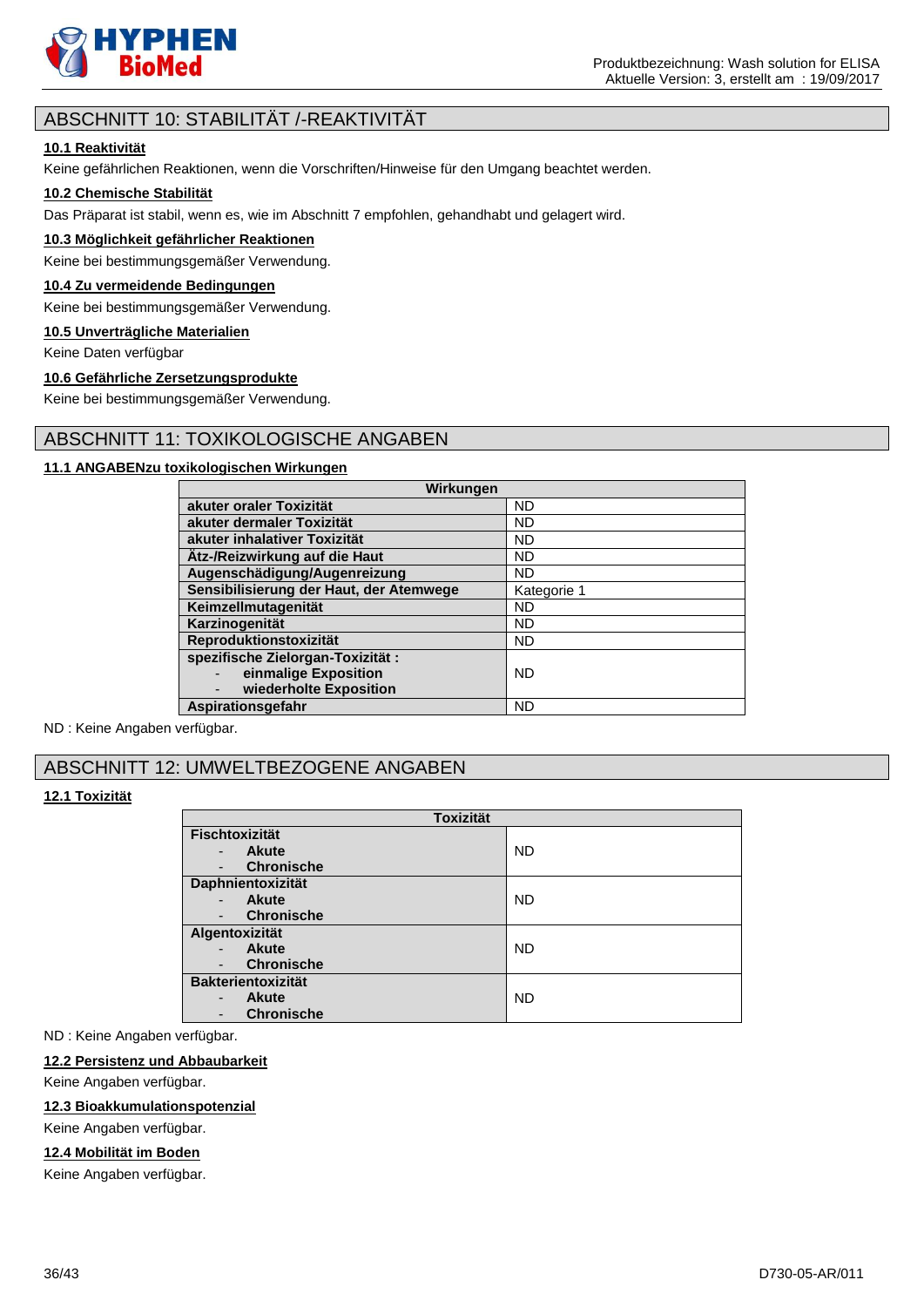

# **12.5 Ergebnisse der PBT- und vPvB-Beurteilung**

| <b>Beurteilung</b>     |           |
|------------------------|-----------|
| <b>PBT-Beurteilung</b> | <b>ND</b> |
| vPvB-Beurteilung       | <b>ND</b> |

ND : Keine Angaben verfügbar.

# **12.6 Andere schädliche Wirkungen**

Keine Angaben verfügbar.

### **12.7 Sonstige Angaben**

Produkt nicht unkontrolliert in dieUMWELTgelangen lassen.

# ABSCHNITT 13: HINWEISE ZUR ENTSORGUNG

### **13.1 Verfahren der Abfallbehandlung**

### **Produkt**

Abfälle gemäß nationalen Vorschriften und in Absprache mit den Umweltschutzdiensten einer Entsorgung zuführen. Die Zuordnung einer Abfallnummer ist in Absprache mit dem regionalen Entsorger vorzunehmen.

#### **Verpackung**

Verpackungen restentleeren. Leere und nicht restentleerte Verpackungen, die noch Produktreste enthalten, sind in Absprache mit dem regionalen Entsorger einer ordnungsgemäßen Entsorgung zuführen.

# ABSCHNITT 14: ANGABEN ZUR TRANSPORT

Das Produkt ist kein Gefahrgut im Sinne der Transportvorschriften (ADR, RID, IATA, IMDG).

# ABSCHNITT 15: RECHTSVORSCHRIFTEN

# **15.1 Vorschriften zu Sicherheit, Gesundheits- und Umweltschutz / spezifische Rechtsvorschriften für den Stoff oder das Gemisch**

Dieses Sicherheitsdatenblatt entspricht den Anforderungen der Verordnung (EG) Nr. 1907/2006 (REACH) und 1272/2008 (CLP).

# **15.2 Stoffsicherheitsbeurteilung**

Keine Informationen verfügbar.

# ABSCHNITT 16: SONSTIGE ANGABEN

# **16.1 Datenquellen, die zur Erstellung des Datenblattes verwendet wurden**

Verordnung (EG) Nr. 1907/2006 (REACH), 1272/2008 (CLP) in der jeweils gültigen Fassung.

Transportvorschriften gemäß ADR, RID, IMDG, IATA in der jeweils gültigen Fassung.

Datenquellen, die zur Ermittlung von physikalischen, toxikologischen und ökotoxikologischen Daten benutzt wurden, sind direkt in den jeweiligen Abschnitten angegeben.

Die Angaben stützen sich auf den heutigen Stand unserer Kenntnisse und Erfahrungen. Die Angaben haben nicht die Bedeutung von Eigenschaftszusicherungen und begründen kein vertragliches Rechtsverhältnis.

HYPHEN BioMed, deren Vertreter/Vertriebspartner bzw. OEM-Partner haften nicht für Schäden, die unmittelbar bzw. mittelbar auf den Kontakt mit einer Reagenz aus der Packung/Set zurück zu führen sind.

# **16.2 Abkürzungen und Akronyme**

ADR: European Agreement concerning the International Carriage of Dangerous Goods by Road (EuropäischesÜbereinkommen über die internationale Beförderung gefährlicher Güter auf der Straße)

CLP: Regulation on Classification, Labelling and Packaging of Substances and Mixtures (EG Verordnung über die Einstufung, Kennzeichnung und Verpackung von Stoffen und Gemischen)

CMR : cancerogen mutagen reprotoxic (krebserregende, erbgutverändernde und fruchtbarkeitsgefährdende Stoffe)

IATA-DGR: = International Air Transport Association - Dangerous Goods Regulations ( IATA-Gefahrgutvorschriften im Luftverkehr)

IMDG: International Maritime Dangerous Goods code (Regelung für den Gefahrguttransport in der internationalen Seeschifffahrt)

NIOSH: Nationales Institut für Arbeitssicherheit und Gesundheit (USA)

PBT: persistent (P), bioakkumulierend (B) und toxisch (T)

REACH: EU-Verordnung zur Registrierung, Bewertung, Zulassung und Beschränkung chemischer Stoffe

RID: Regelung zur internationalen Beförderung gefährlicher Güter im Schienenverkehr im Schienenverkehr

vPvB: very Persistent and very Bioaccumulative (sehr persistent und sehr bioakkumulierbar)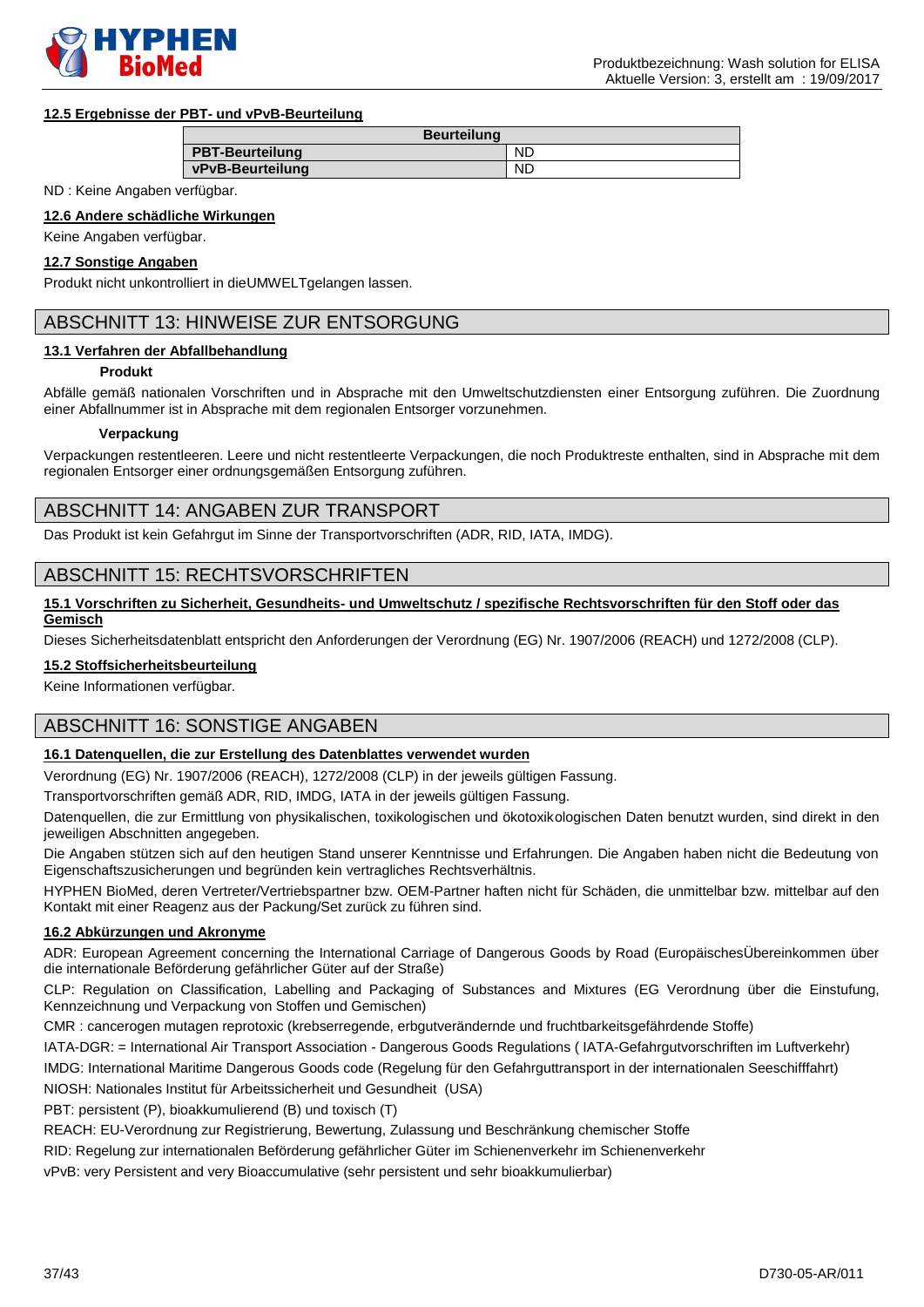

# **ПАСПОРТ БЕЗОПАСНОСТИ МАТЕРИАЛА**

# <span id="page-37-0"></span>**РУССКИЙ**

# РАЗДЕЛ 1: ИДЕНТИФИКАЦИЯ ПРОДУКЦИИ И СВЕДЕНИЯ О ПРОИЗВОДИТЕЛЕ

# **1.1 Идентификатор продукта**

| Название                | <b>Номер продукта</b> |
|-------------------------|-----------------------|
| Wash solution for ELISA | AR011A / AR011K       |

# **1.2 Соответствующие установленные области применения вещества или смеси и рекомендуемые ограничения**

для в пробирке использовать только

### **1.3 Подробные сведения об изготовителе и о поставщике паспорта безопасности**

# HYPHEN BioMed

|       | 155 rue d'Eragny                  |
|-------|-----------------------------------|
|       | 95000 Neuville sur Oise (Франция) |
| Тел.: | 33.1.34.40.65.10                  |
| Факс: | 33.1.34.48.72.36                  |
|       |                                   |

Адрес E-mail: [info@hyphen-biomed.com](mailto:info@hyphen-biomed.com)

### **1.4 Номер телефона экстренной службы**

Тел.: 33.1.34.40.65.10 (этот номер отвечает только в рабочее время)

Франция

Тел.: 33.1.45.42.59.59 (информационный центр по ядовитым веществам во Франции)

За рубежом

Обратиться в компетентный(е) орган(ы).

# РАЗДЕЛ 2: ИДЕНТИФИКАЦИЯ ОПАСНОСТЕЙ

# **2.1 Классификация вещества или смеси**

# **Информация о классификации**

| Классы/категории опасностей                 | Краткие характеристики опасности |
|---------------------------------------------|----------------------------------|
| Кожный сенсибилизирующий агент, категория 1 | H <sub>317</sub>                 |

### **2.2 Элементы маркировки**

| Символ | Сигнальное слово | Краткие характеристики опасности                   |
|--------|------------------|----------------------------------------------------|
|        | <b>ВНИМАНИЕ</b>  | НЗ17: Может вызывать аллергическую кожную реакцию. |

| Меры предосторожности                                                                                 |  |  |
|-------------------------------------------------------------------------------------------------------|--|--|
| Р261 : Избегать вдыхания пыли/дыма/газа/тумана/паров/вещества в распылённом состоянии.                |  |  |
| Р272: Не выносить загрязнённую одежду с места работы                                                  |  |  |
| Р280 : Пользоваться защитными перчатками/защитной одеждой/средствами защиты глаз/лица.                |  |  |
| РЗ02 + РЗ52 : При попадании на кожу: Промыть большим количеством воды.                                |  |  |
| РЗЗЗ + РЗ13: При раздражении кожи или появлении сыпи: обратиться к врачу.                             |  |  |
| РЗ63: Постирать загрязнённую одежду перед последующим использованием.                                 |  |  |
| Р501: Удалить содержимое/контейнер как отходы в соответствии с местными / национальными предписаниями |  |  |
|                                                                                                       |  |  |

# **2.3 Другие опасности**

нет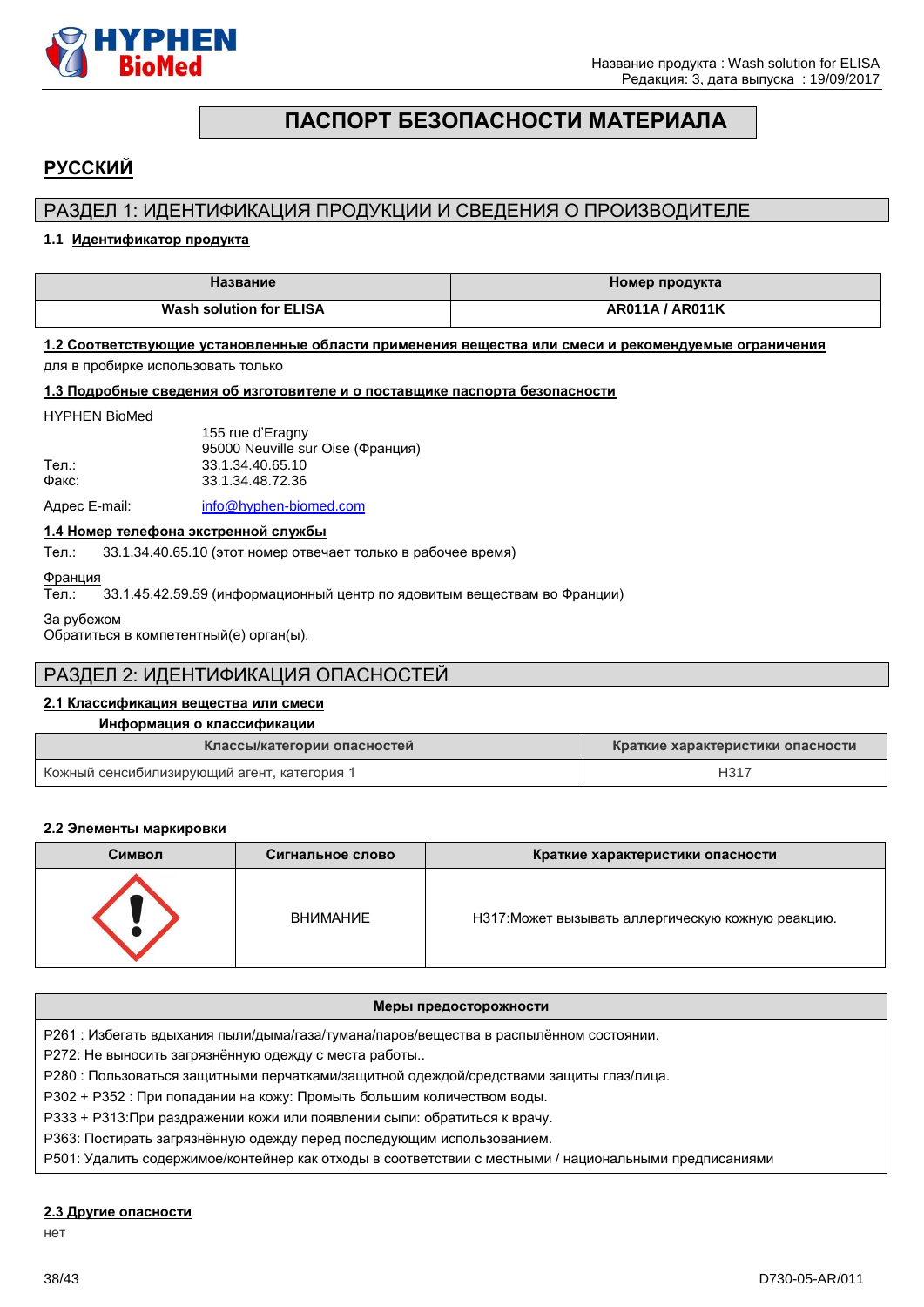

# РАЗДЕЛ 3: СОСТАВ / ИНФОРМАЦИЯ О КОМПОНЕНТАХ

# **3.1 Вещества**

Не применимо, так как продукт не является веществом.

# **3.2 Смеси**

#### **Опасные ингредиенты**

| Обозначение компонентов                                                                       | CAS/EG/REACH | Классификация вещества<br>согласно 1272/2008 (CLP) | Концентрация |
|-----------------------------------------------------------------------------------------------|--------------|----------------------------------------------------|--------------|
| Mixture of 5-Chloro-2-methyl-4-isothiazolin-3-<br>one and 2-Methyl-2H -isothiazol-3-one (3:1) | 55965-84-9   | H302, H314, H317, H332, H400, H410                 | $< 0.06\%$   |

### **3.3 Дополнительная информация**

Не использовать для инъекций или приема внутрь.

# РАЗДЕЛ 4: МЕРЫ ПЕРВОЙ ПОМОЩИ

# **4.1 Описание мер первой помощи**

### **Общая информация**

При возникновении cимпотомов или в случае сомнений обратиться к врачу. Показать паспорт безопасности материала. Строго запрещается вводить что-либо через рот человеку, находящемуся без сознания. Обеспечить уход за пострадавшим человеком или, соотв., не оставлять его без присмотра.

#### **После вдыхания**

ПРИ ВДЫХАНИИ: поместить человека на свежий воздух. Привести пострадавшего человека в положение покоя и держать его в тепле. При раздражении дыхательных путей вызвать врача.

# **После контакта с кожей**

ПРИ КОНТАКТЕ С КОЖЕЙ: немедленно смыть обильным количеством воды с мылом. Немедленно снять все загрязненные, пропитанные предметы одежды. Тщательно постирать, прежде чем одевать их опять. При появлении кожных реакций обратиться к врачу.

#### **После контакта с глазами**

ПРИ КОНТАКТЕ С ГЛАЗАМИ: немедленно промывать проточной водой в течение как минимум 15 минут, отведя веко и защитив неповрежденный глаз. По возможности удалить возможно имеющиеся контактные линзы. Продолжить промывание. Обратиться к глазному врачу.

### **После проглатывания**

ПРИ ПРОГЛАТЫВАНИИ, hемедленно вызвать врача. Не вызывать рвоту. Строго запрещается вводить что-либо через рот человеку, находящемуся без сознания.

# **4.2 Наиболее важные симптомы и воздействия, как острые, так и замедленные**

Данные отсутствуют.

### **4.3 Указание на необходимость немедленной медицинской помощи и специального лечения**

Данные отсутствуют.

# РАЗДЕЛ 5: МЕРЫ ПРОТИВОПОЖАРНОЙ ЗАЩИТЫ

### **5.1 Огнетушащие средства**

### **Приемлемые огнетушащие средства**

Сам продукт является негорючим; выбирать огнетушащие меры с учетом прилегающей зоны.

### **Неприемлемые огнетушащие средства**

Сплошная водная струя

# **5.2 Особые факторы риска, источником которых является вещество или смесь**

В случае возникновения пожара может иметь место выброс следующих веществ: диоксид углерода (CO2); моноксид углерода (CO)

# **5.3 Рекомендации для пожарных**

При пожаре: носить изолирующий противогаз / респиратор и защитную одежду.

Не допускать проникновение воды для тушения пожара в канализацию или в водоемы. Не вдыхать газы, образовавшиеся в результате взрыва или пожара.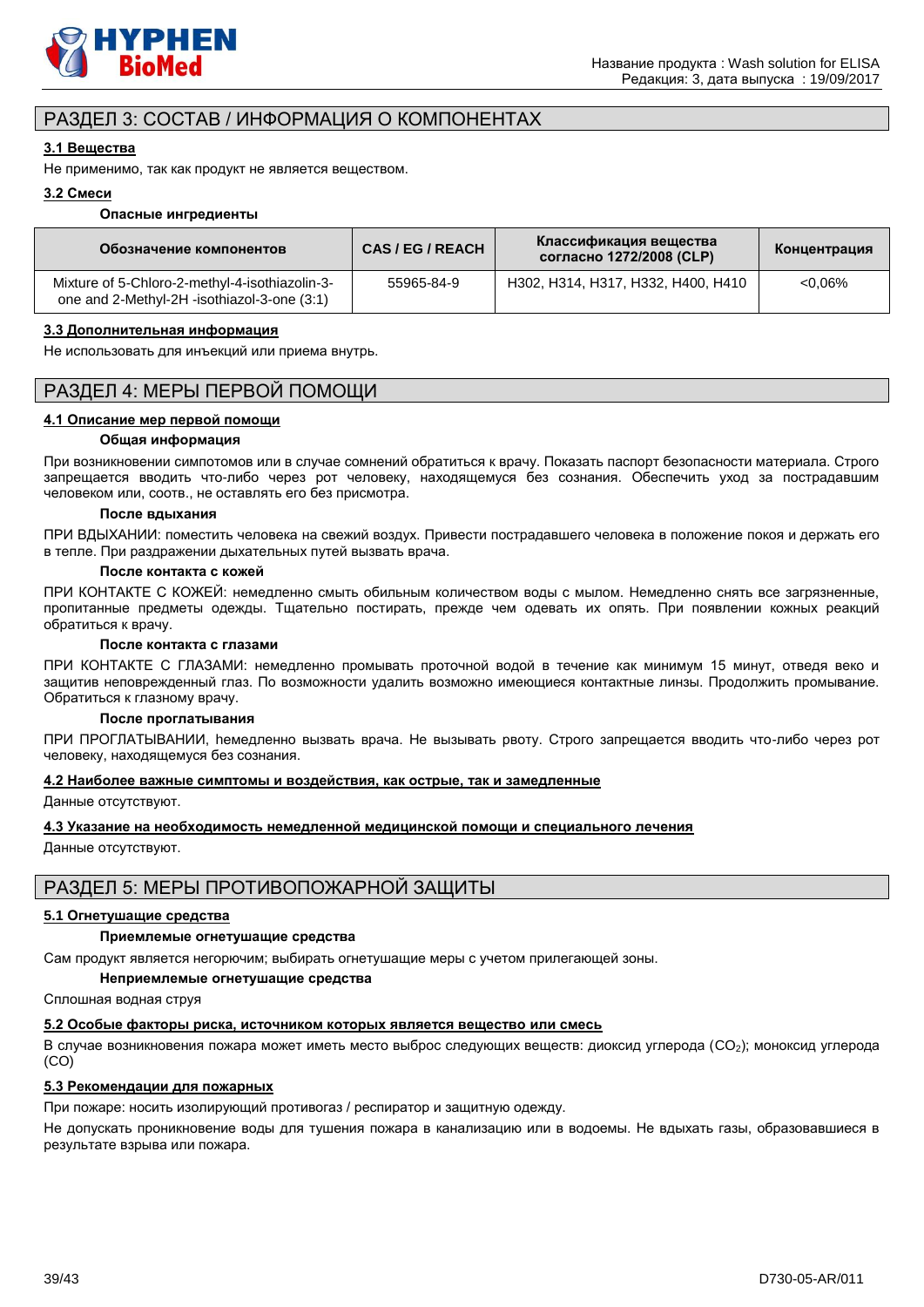

# РАЗДЕЛ 6: МЕРЫ ПРИ САМОПРОИЗВОЛЬНОМ ВЫБРОСЕ

# **6.1 Меры предосторожности для персонала, защитное снаряжение и чрезвычайные меры**

Ознакомиться с мерами защиты, перечисленными в разделах 7 и 8. Избегать контакта с кожей, глазами и одеждой. Избегать образование пыли. Не вдыхать пар/туман/газ.

#### **6.2 Меры по обеспечению защиты окружающей среды**

Предупреждать распространение и сток вышедшего наружу материала, если это возможно без возникновения опасности. Не допускать попадания в сточные воды. Предупредить выброс в окружающую среду.

#### **6.3 Методы и материалы для локализации и очистки**

Не вливать пролитый продукт обратно в его оригинальную тару в целях повторного использования. Подобрать пролитый продукт гигроскопичным материалом. Особенно тщательно очистить загрязненные поверхности и предметы с соблюдением всех правовых предписаний, касающихся защиты окружающей среды. Хранить продукт в подходящих, закрытых емкостях и направлять в них на удаление в качестве отходов.

# РАЗДЕЛ 7: МЕРЫ ПРЕДОСТОРОЖНОСТИ, ПРИНИМАЕМЫЕ ПРИ ОБРАЩЕНИИ И ХРАНЕНИИ

# **7.1 Меры предосторожности для обеспечения безопасного обращения**

#### **Рекомендации по обеспечению безопасного обращения**

Снизить до минимума риск при обращении с продуктом за счет принятия мер по обеспечению защиты и профилактики. Если это допускает уровень техники, спланировать методы работы так, чтобы не могли высвобождаться опасные вещества или, соотв., чтобы был исключен контакт с кожей.

#### **Общие меры по обеспечению защиты и гигиены**

Во время работы не принимать пищу, не пить и не курить. Держать продукт вдали от продовольствия, напитков и корма для животных. Мыть руки и кожу перед перерывами и после окончания работы. Не вдыхать пары. Избегать контакта с глазами и кожей. Немедленно снимать загрязненную или пропитавшуюся одежду.

#### **Рекомендации по защите от возгорания и взрыва**

Специальные меры не требуются.

#### **7.2 Условия для безопасного хранения с учетом любых несовместимостей**

#### **Технические меры и условия хранения**

Держать емкости плотно закрытыми и хранить их в прохладном, хорошо проветриваемом месте.

#### **Несовместимые материалы**

Данные отсутствуют.

### **Рекомендованная температура хранения**

Значение: 2 - 8°C

### **Требования в отношении складских помещений и тары**

Вскрытые емкости необходимо тщательно закупоривать и хранить в вертикальном виде во избежание утечки.

### **7.3 Специфические случаи конечного применения**

За исключением указанных в пункте 1.2 случаев применения не предусмотрены другие специфические случаи применения.

# РАЗДЕЛ 8: СРЕДСТВА КОНТРОЛЯ ЗА ОПАСНЫМ ВОЗДЕЙСТВИЕМ И СРЕДСТВА ИНДИВИДУАЛЬНОЙ ЗАЩИТЫ

### **8.1 Параметры контроля**

**Предельные значения для воздействия на рабочем месте**

Данные отсутствуют

#### **Биологические предельные значения**

Данные отсутствуют

# **8.2 Контроль за воздействием**

### **Надлежащие инженерно-технические средства контроля**

Технические меры и применение подходящих методов работы имеют приоритет по отношению к использованию средств индивидуальной защиты. Принять меры в соответствии с передовыми способами обеспечения промышленной гигиены на практике.

# **Средства индивидуальной защиты**

При обращении с продуктами носить исключительно защитную одежду, соответствующую действующим предписаниям.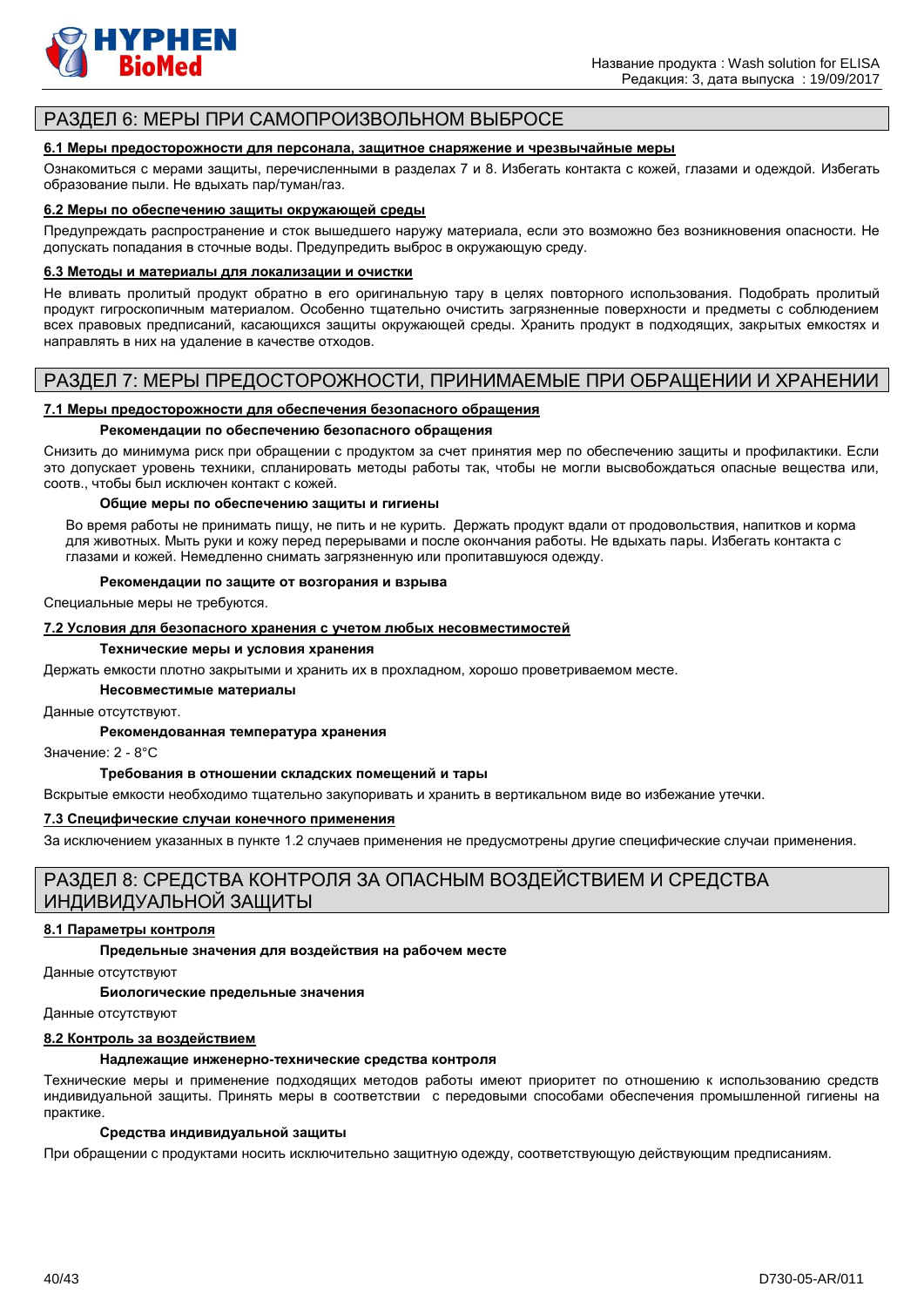

### **Защита органов дыхания**

Предпочтительным образом применять откачивание там, где с продуктом обращаются в открытом виде. Если это невозможно, применять для защиты от образующейся пыли противопылевой респиратор типа N95 (США) или респиратор с фильтром типа P1 (EN 143). Используемые дыхательные маски должны быть проверены и допущены согласно соответствующим государственным стандартам , например, NIOHS (США) или CEN (EС).

#### **Защита рук**

В процессе обращения использовать защитные перчатки. Перед тем как носить перчатки, поверить их на их пригодность с учетом специфики рабочего места. Применять подходящий способ для того, чтобы снимать защитные перчатки в целях предупреждения контакта продукта с кожей (напр., снимать без соприкосновения голой руки с загрязненной наружной поверхностью перчаток). После использования надлежащим образом удалять загрязненные перчатки с соблюдением предписаний закона и в соответствии с передовыми методами работы в лабораториях. Помыть и просущить руки.

Используемые защитные перчатки должны быть проверены и допущены согласно стандарту EN374.

При повреждении или появлении первых признаков износа необходимо немедленно заменить защитные перчатки.

#### **Защита глаз / лица**

Для защиты глаз/ лица носить исключительно средства, которые проверены и допущены согласно действующим стандартам, напр., NIOSH (США) или EN 166 (EС).

#### **Защита тела**

Тип защитного снаряжения необходимо подбирать в зависимости от концентрации и объема продукта на рабочем месте.

# **Дополнительная информация**

Данные отсутствуют

#### **Контроль за экологическим воздействием**

Предупреждать распространение и сток вышедшего наружу материала, если это возможно без возникновения опасности. Не допускать попадания в сточные воды. Предупредить выброс в окружающую среду.

# РАЗДЕЛ 9: ФИЗИКО-ХИМИЧЕСКИЕ СВОЙСТВА

#### **9.1 Информация об основных физико-химических свойствах**

| Свойство                                         |            |  |
|--------------------------------------------------|------------|--|
| Внешний вид                                      | Жидкость   |  |
| цвет                                             | Бесцветный |  |
| Запах                                            | <b>ND</b>  |  |
| Значение рН                                      | <b>ND</b>  |  |
| Точка кипения                                    | <b>ND</b>  |  |
| Точка плавления                                  | <b>ND</b>  |  |
| Точка разложения                                 | <b>ND</b>  |  |
| Температура вспышки                              | <b>ND</b>  |  |
| Температура самовоспламенения                    | <b>ND</b>  |  |
| Окислительные свойства                           | <b>ND</b>  |  |
| Взрывчатые свойства                              | <b>ND</b>  |  |
| Воспламеняемость                                 | <b>ND</b>  |  |
| Нижний предел воспламеняемости или взрываемости  | <b>ND</b>  |  |
| Верхний предел воспламеняемости или взрываемости | <b>ND</b>  |  |
| Давление пара                                    | <b>ND</b>  |  |
| Плотность пара                                   | <b>ND</b>  |  |
| Скорость испарения                               | <b>ND</b>  |  |
| Относительная плотность                          | <b>ND</b>  |  |
| Растворимость в воде                             | <b>ND</b>  |  |
| Растворимость                                    | <b>ND</b>  |  |
| Коэффициент распределения: n-октанол/вода        | <b>ND</b>  |  |
| Вязкость                                         | <b>ND</b>  |  |
| Дополнительная информация                        | <b>ND</b>  |  |

ND : Данные отсутствуют.

# **9.2 Прочие сведения**

Данные отсутствуют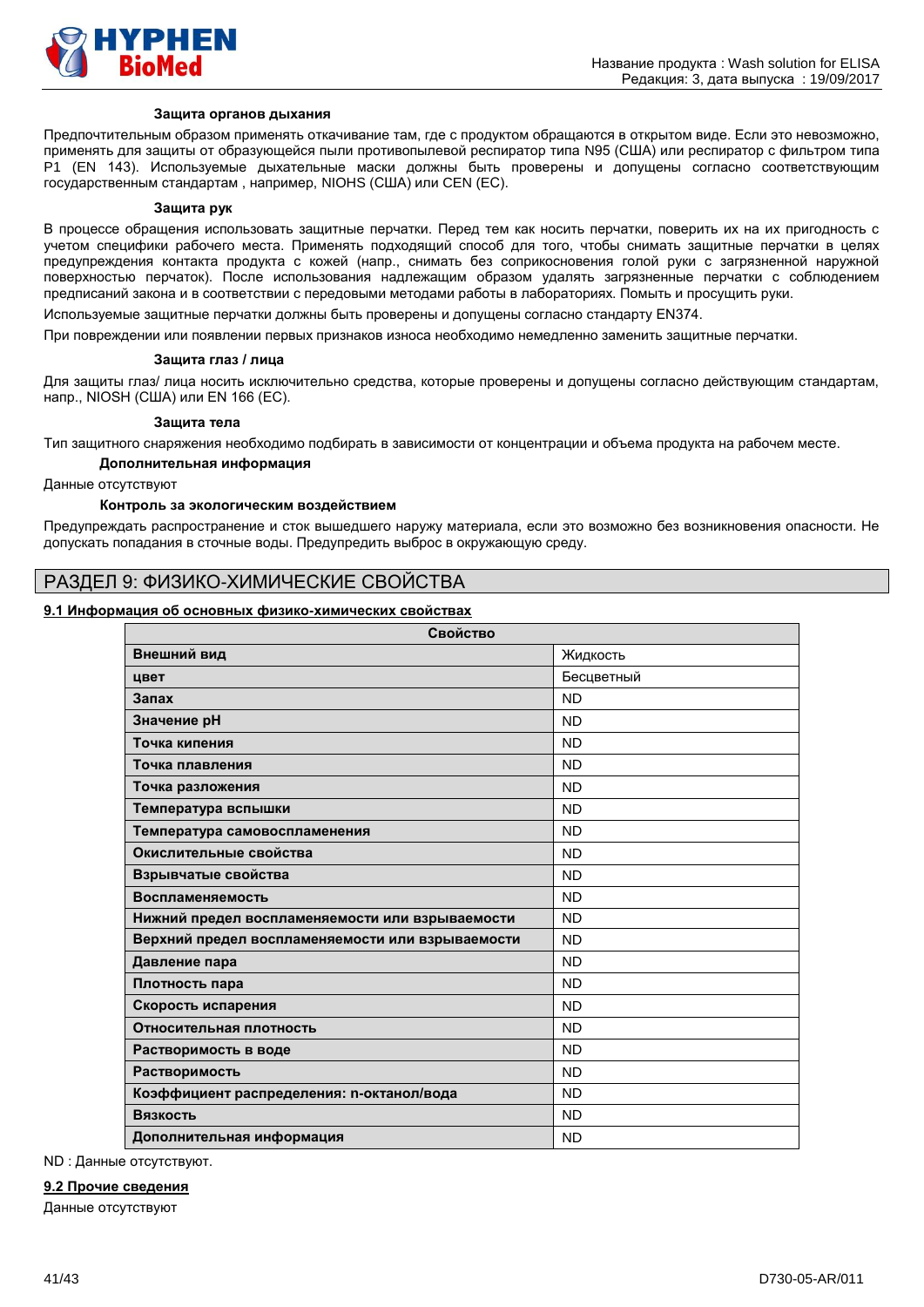

# РАЗДЕЛ 10: СТАБИЛЬНОСТЬ И РЕАКЦИОННАЯ СПОСОБНОСТЬ

# **10.1 Реакционная способность**

Без опасных реакций, если соблюдаются предписания/указания по обращению.

# **10.2 Химическая устойчивость**

Препарат стабильный, если с ним обращаются и хранят его так. как рекомендовано в разделе 7.

# **10.3 Возможность опасных реакций**

Отсутствует при условии применения в соответствии с назначением.

### **10.4 Условия, которых следует избегать**

Отсутствует при условии применения в соответствии с назначением.

#### **10.5 Несовместимые материалы**

Неизвестны.

### **10.6 Опасные продукты разложения**

Отсутствует при условии применения в соответствии с назначением.

# РАЗДЕЛ 11: ИНФОРМАЦИЯ О ТОКСИЧНОСТИ

# **11.1 Информация о токсикологическом воздействии**

| Воздействие                                                                         |             |  |
|-------------------------------------------------------------------------------------|-------------|--|
| Острая оральная токсичность                                                         | <b>ND</b>   |  |
| Острая кожная токсичность                                                           | <b>ND</b>   |  |
| Острая ингаляционная токсичность                                                    | ND.         |  |
| Разъедание/раздражение кожи                                                         | <b>ND</b>   |  |
| Серьезное повреждение/раздражение глаз                                              | ND.         |  |
| Респираторная или кожная сенсибилизация                                             | категория 1 |  |
| Мутагенность половых клеток                                                         | <b>ND</b>   |  |
| Репродуктивная токсичность                                                          | <b>ND</b>   |  |
| Канцерогенность                                                                     | ND.         |  |
| Специфическая токсичность для отдельного органа мишени при<br>однократном действии  | <b>ND</b>   |  |
| Специфическая токсичность для отдельного органа мишени при<br>многократном действии | <b>ND</b>   |  |
| Опасность развития аспирационных состояний                                          | <b>ND</b>   |  |

ND : Данные отсутствуют.

# РАЗДЕЛ 12: ИНФОРМАЦИЯ О ВОЗДЕЙСТВИИ НА ОКРУЖАЮЩУЮ СРЕДУ

# **12.1 Токсичность**

| Токсичность                |           |
|----------------------------|-----------|
| Токсичность для рыб        | <b>ND</b> |
| Токсичность для дафний     | <b>ND</b> |
| Токсичность для водорослей | <b>ND</b> |
| Токсичность для бактерий   | <b>ND</b> |

ND : Данные отсутствуют.

### **12.2 Стойкость и разлагаемость**

Данные отсутствуют.

#### **12.3 Потенциал биоаккумуляции**

Данные отсутствуют.

# **12.4 Мобильность в почве**

Данные отсутствуют.

**12.5 Результаты оценки стойкости, способности к биоаккумуляции и токсичности, а также высокой устойчивости биоаккумулятивного вещества** 

| Оценка                                                       |           |
|--------------------------------------------------------------|-----------|
| Оценка стоикости, способности к биоаккумуляции и токсичности | <b>ND</b> |
| Оценка высокой устойчивости биоаккумулятивного вещества      | <b>ND</b> |

ND : Данные отсутствуют.

#### **12.6 Другие вредные воздействия**

Данные отсутствуют.